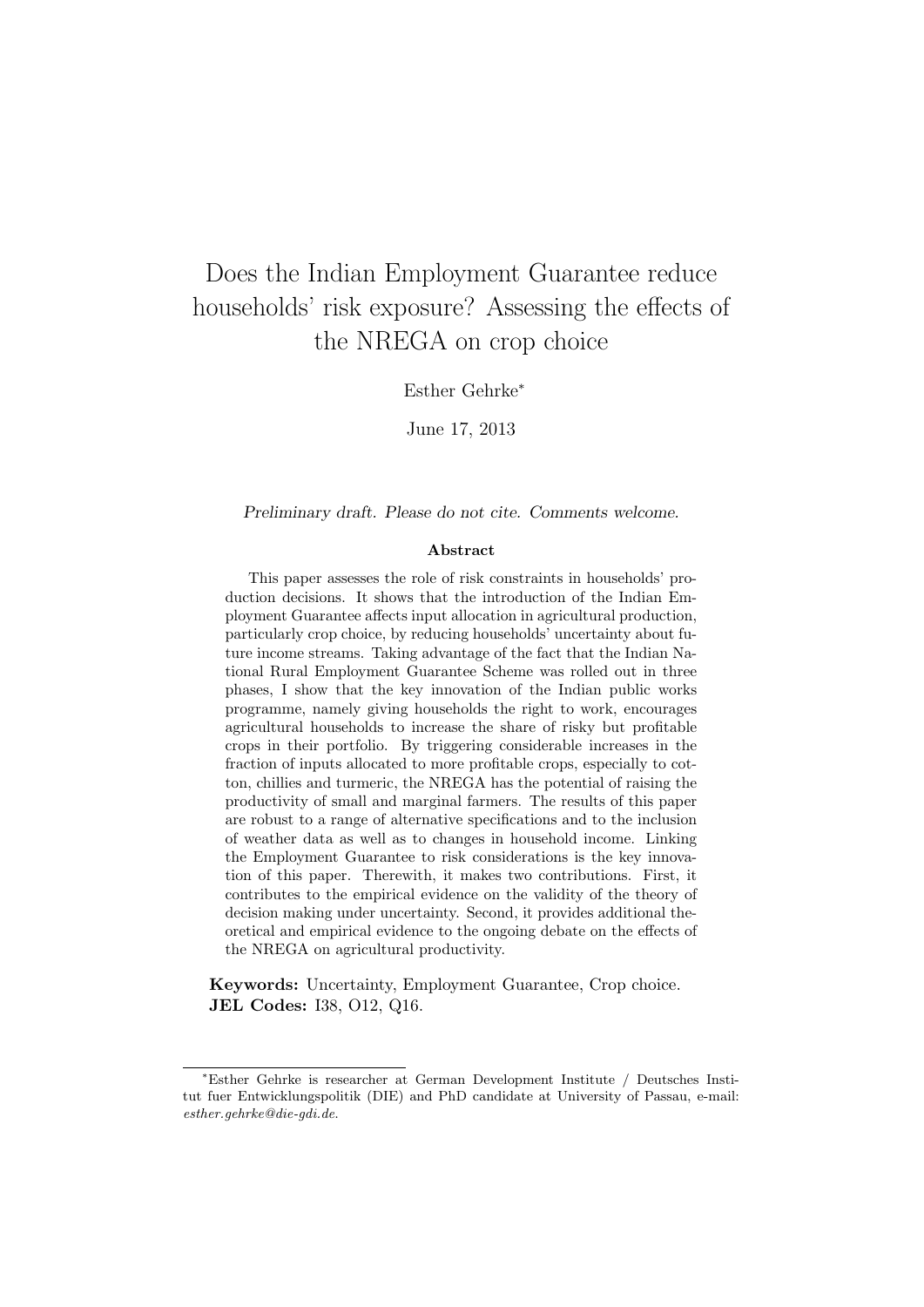## 1 Introduction

Which constraints households in developing countries face in their decision making processes, has long been debated in the academic literature. Getting these constraints right, might help policy makers, development practitioners and governments to better design policies aimed at improving households' wellbeing.

One particularly relevant sector for studying such constraints is the agricultural sector. In most developing countries, poverty reduction will to a large extent depend on the ability of governments in providing viable income strategies to households living in rural areas and depending on agricultural production as major source of income.

Existing literature shows that farmers in developing countries are constrained in their production and investment decisions (Foster and Rosenzweig 2010; Duflo, Kremer and Robinson 2008; Suri 2011). This, mainly economic, literature has traditionally focused on learning processes (Besley and Case 1993; Munshi 2004; Conley and Udry 2010), lack of human capital (Foster and Rosenzweig 1996), risk (Rosenzweig and Binswanger 1993; Dercon and Christiaensen 2011) and credit constraints (Rosenzweig and Wolpin 1993; Fafchamps and Pender 1997; Gine and Klonner 2006) as potential explanations for delayed technology adoption, lack of investment in productive capital and for conservative crop choices.

While policy recommendations that can be derived from evidence on learning processes and educational constraints are straightforward, disentangling the effects of credit constraints and risk is much more difficult and at the same time highly relevant for policy recommendations. One of the major challenges for disentangling both constraints is to get exogenous variation in one or both constraints. Observational studies mainly have to rely on proxies for both constraints, but face the challenge that indicators that represent a household's ability to cope with risk are mainly the same indicators that predict access to credit and or own financing possibilities.

In this paper, I explore exogenous variation in the exposure to risk, in order to test the relevance of risk constraints in household production decisions. More specifically, I test whether the introduction of the Indian National Rural Employment Guarantee Act (NREGA) has effects on households' input allocation, because it reduces uncertainty about future income streams. The unique feature of the programme is the legal entitlement of households to a hundred days of work, which is crucial in helping households not only to cope with shocks ex-post, but also affects households' expectations about future income streams and about possibilities to smooth consumption over time.

The paper's main focus lies on crop choice for two reasons. On one side, fertilizer adoption and use of high yielding variety seeds are quite common in rural India since the Green Revolution, which suggests that most households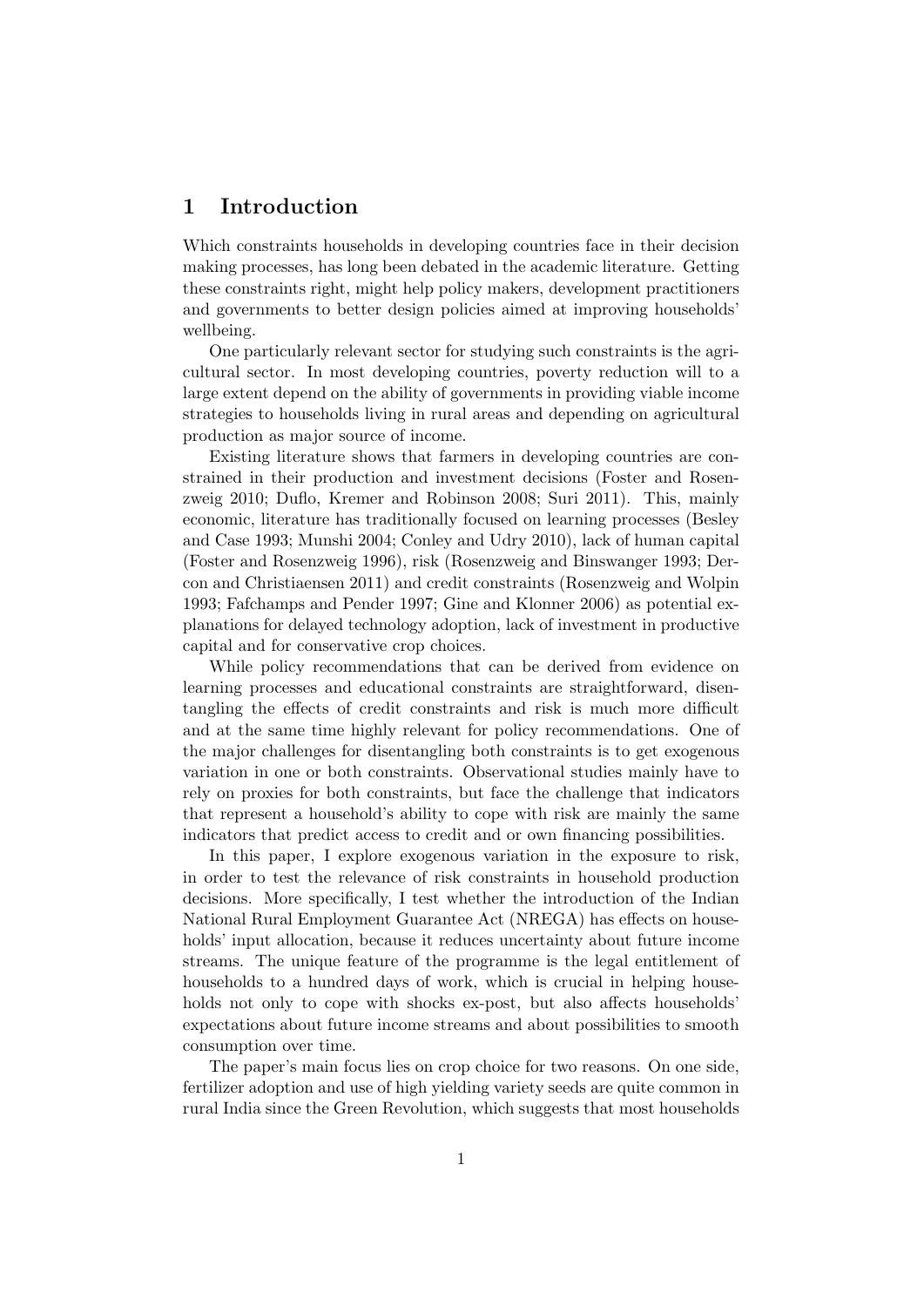are not heavily constrained in applying these technologies. On the other side, the production of highly profitable crops is still mainly restricted to largescale farmers. Uncertainty regarding prices and yield developments, obliges many small-scale farmers to restrict themselves to the cultivation of low-risk low-profitability crops.

In order to test the outlined research question, I build a household model of crop choice under uncertainty. The effects of the NREGA are modeled as increase in harvest season labour market wages. The model clearly predicts an increase in the share of risky crops in the overall portfolio, if off-farm employment opportunities are increased.

The model predictions are tested using the Young Lives Survey panel dataset conducted in 2002, 2007 and 2009 in Andhra Pradesh (India). For the current analysis, I use rounds 2 (2007) and 3 (2009-10) of the survey and restrict the sample to households with non-zero agricultural production in both rounds. Empirical estimation is based on matched panel data regression methods, taking advantage of the sequenced roll-out of the National Rural Employment Guarantee Scheme.

I show that the key innovation of the Indian public works programme, namely giving households the right to work, encourages agricultural households to increase the share of risky but profitable crops in their portfolio, in particular cotton, chillies and turmeric. The results are robust to a range of alternative specifications and the inclusion of weather data and changes in household income.

The results of this paper suggest that reductions in households risk exposure could trigger important gains in agricultural productivity in the medium term. These gains go much beyond the direct effect that the provision of employment in agricultural lean seasons has on available income of rural households. That increases in productivity and therewith in households' incomes can be triggered via reductions in risk exposure alone, is a very important lesson to be learned for other countries with planned or ongoing public works programmes.

Linking the employment guarantee to risk considerations is the key innovation of this paper. By doing so, this paper makes two contributions. First, it contributes to the empirical evidence on the validity of the theory of decision making under uncertainty. Second, it provides additional theoretical and empirical evidence to the ongoing debate on the effects of the NREGA on agricultural productivity.

The remainder of this paper proceeds as follows. Sections 2 and 3 give an overview about existing empirical evidence on the role of uncertainty in production decision and about the implementation of the NREGA respectively. Section 4 presents a theoretical framework for analysing the effects of uncertainty on crop choice. The estimation strategy is outlined in Section 5. Sections 6 and 7 proceed with data description and empirical results, while Section 8 concludes.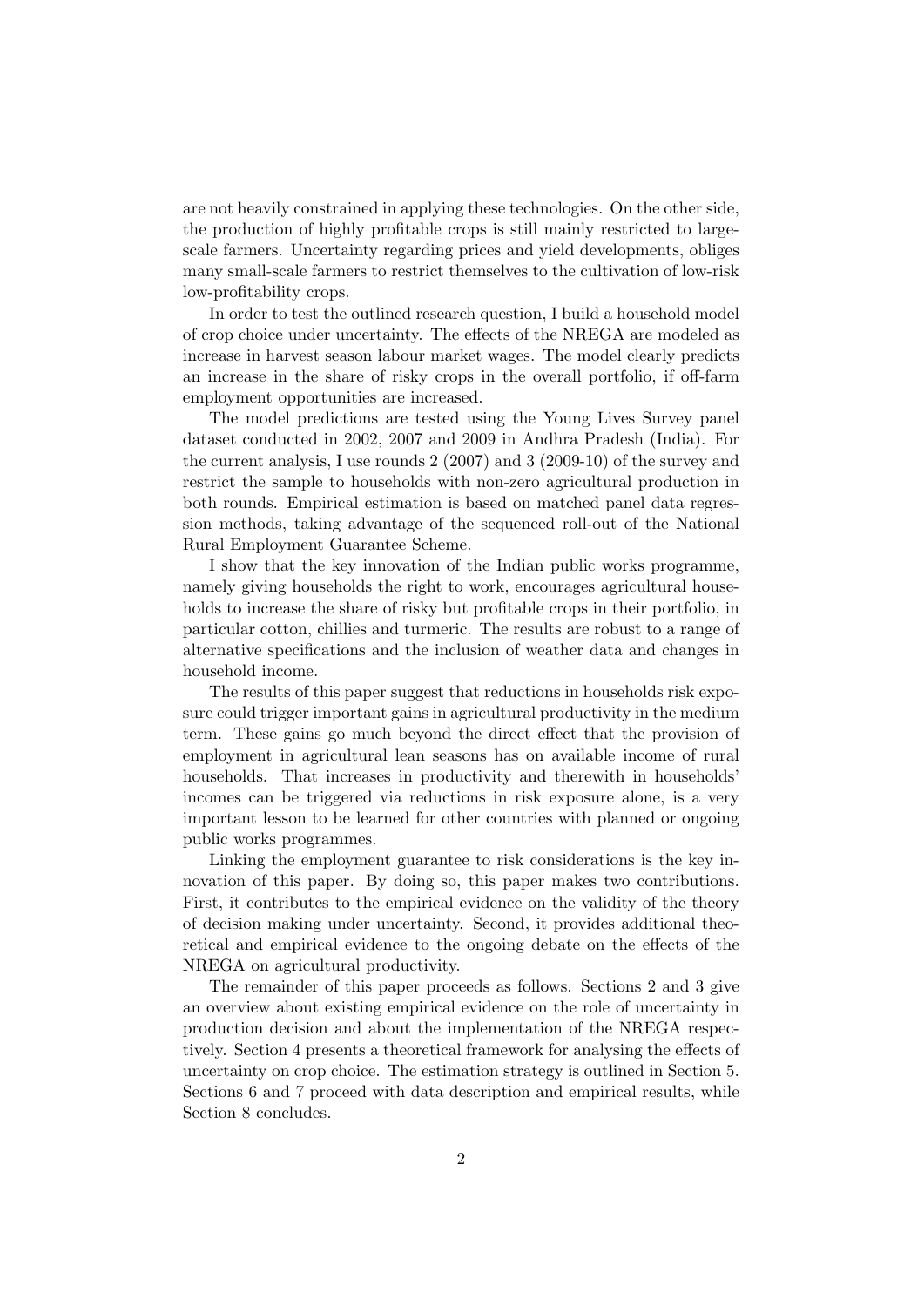## 2 Empirical evidence on the effects of uncertainty on crop choice

Limited ability of households to cope with shocks, may have negative effects on crop choice, if certain crops are more sensitive to rainfall fluctuations but at the same time more profitable on average. Similarly some crops may require higher investment prior to the full realization of uncertainty, therefore increasing overall risk. Although theoretically sound, there is still significant scope for empirical research on the extent to which risk affects the choice of crops.

The lack of empirical evidence can mainly be attributed to difficulties in measuring risk exposure and to methodological challenges arising from the necessity to rely on proxies such as wealth levels and buffer stocks. First, such proxies are very imprecise measures of risk exposure. Second, unobserved heterogeneity, such as land quality, farmer's ability and risk aversion, is likely to affect both, wealth levels and crop choice. Third, wealth levels are likely to be correlated with other potential explanations for suboptimal crop choice such as educational levels, access to credit and information or own financing possibilities.

Nonetheless, a range of innovative approaches exist, that deserve to be mentioned. Although they do not all address crop choice per se, the results of these studies are based on similar theoretical considerations and confirm the existence of risk-related barriers in production and investment decisions.

The first and path breaking exercise was done by Rosenzweig and Binswanger (1993). They show that the composition of asset portfolios is determined by a farmer's exposure to rainfall variability and its own risk coping ability. They find that poorer households hold asset portfolios that are less influenced by rainfall and in consequence have lower profits. Other authors have looked at the effects on risk and credit constraints on fixed capital investment. Particularly relevant are studies by Rosenzweig and Wolpin (1993); Fafchamps and Pender (1997) and Grimm, Hartwig and Lay (2011).

A few studies then specifically address technology adoption. Dercon and Christiaensen (2011) explore the empirical importance of risk avoidance in fertilizer adoption in Ethiopia. They build a model of risky input choice that explicitly accounts for both, the possible impact of seasonal credit constraints and of risk constraints on input adoption. Risk constraints are mainly related to the necessity to smooth consumption over time. In their empirical analysis, they construct first an indicator, that proxies each household's risk exposure. This indicator calculates for each household by how much consumption levels would fall under adverse weather shocks, taking into account existing buffer stocks as well as the probability distribution of rainfall. Then, the authors test whether this indicator is related to a household's probability of adopting fertilizer. They find a statistically sig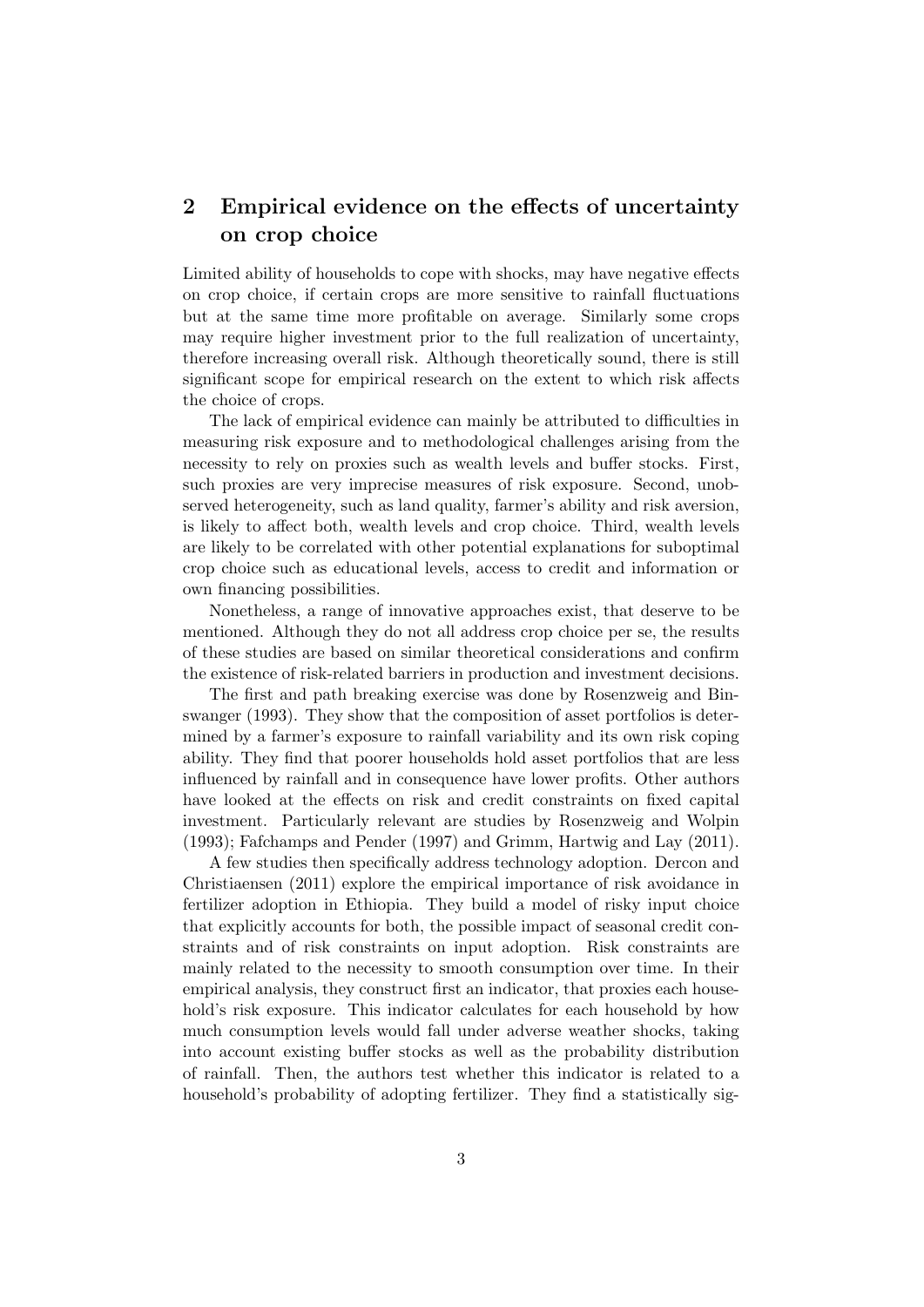nificant link between both variables, suggesting that the expectation of low consumption outcomes in case of rainfall shortages reduces a household's likelihood to adopt fertilizer.

The most recent evidence on technology adoption has been provided by Karlan et al. (2012). In their experimental study, cash grants, subsidized insurance or the combination of both are randomly assigned to households in Ghana. They find that households who received insurance grants increased chemicals' application and total production levels. In contrast, households who received cash grants only, did not change their investment strategies. The results are highly relevant for understanding household rationing under uncertainty: they suggest that risk constraints are much more important than credit constraints in delaying technology adoption. But the analysis suffers from the fact that changes in investment behaviour could only be observed for households with subsidized access to insurance and not for households who purchased insurance coverage at actuarially fair premiums. Additionally, insurance take-up was much lower when insurance policies were sold at actuarially fair prices  $(41\%)$  or even market prices  $(18\%)$ . This finding is in line with previous literature on insurance take-up (Cole et al. 2012) and severely limits the policy implications that can be derived from this experiment.

Crop choice, finally, has to the best of my knowledge only been addressed in two papers. The first author to address the effects of risk on crop choice was Dercon (1996). Using data on rural households in Tanzania, he shows that wealthier households are more likely to grow more profitable but also riskier crops and argues that the absence of risk management strategies could be the reason for observed poverty traps in rural areas. Although he provides very convincing empirical evidence for the existence of such poverty traps, attributing these to risk arguments is relatively difficult, as many reasons exist, why wealth could affect crop choice. For instance, household wealth is often correlated with higher educational levels and with better access to credits and information. These channels might be equally relevant.

The second approach to address the effects of risk on crop choices has been proposed by Wadood and Lamb (2006). The authors use the ICRISAT data to test the effects of dysfunctional off-farm labour markets on crop choice. They argue, that off-farm employment opportunities are a crucial tool for consumption smoothing and should therefore reduce risk exposure. However, the empirical approach suffers from data limitations and endogeneity problems. Changes in agricultural conditions over time, particularly in input and output prices, strongly affect the profitability of certain crops and are likely to affect off-farm employment availability in rural areas as well, especially in contexts in which the main off-farm employment opportunities

<sup>&</sup>lt;sup>1</sup>At subsidized rates, from  $1/3$  of the market price to full subsidisation, insurance take-up lay between 65% and 100%.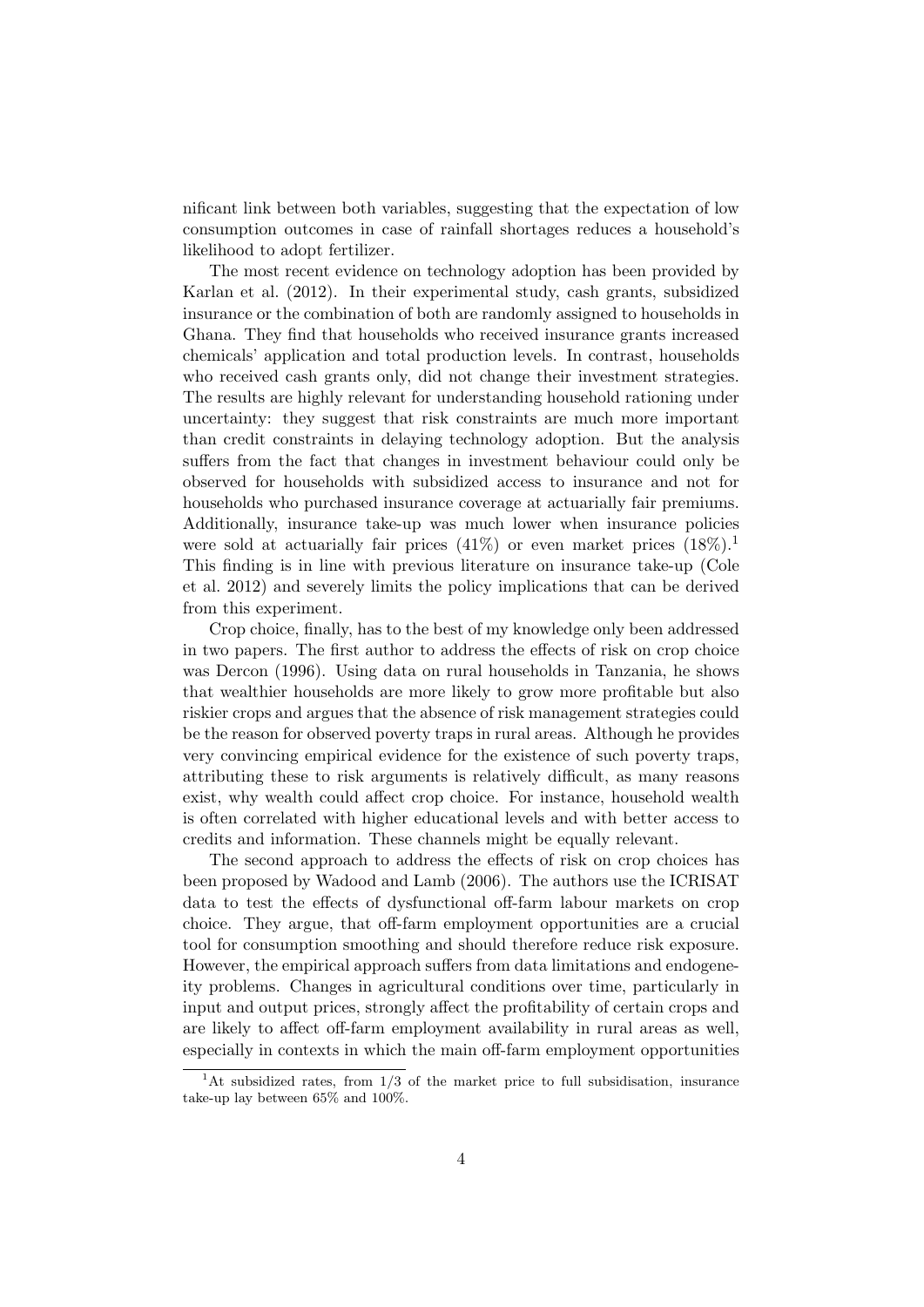are on the fields of large-scale farmers.

## 3 Context

The NREGA is the largest public works programme in the world. In the financial year 2010-11, it provided work to close to 55 Million households in rural districts in India (MoRD-GoI 2012). A total of 2.5 Billion person-days of employment were generated in the same year.

The Indian National Rural Employment Guarantee Act was notified in September 2005 and started to be implemented in 2006. Implementation was sequenced, giving priority to the 200 poorest districts of India and subsequently extending it to the remaining districts.<sup>2</sup> The last districts introduced NREGA in 2008. The Act entitles every household living in rural areas to up to a hundred days of work per year, at state minimum wages and to be provided by the Block Officer within 14 days after the application for work has been made.<sup>3</sup>

Implementing a programme of the size of NREGA did not go without problems and a huge strand of literature shows that many challenges remain to be addressed in the implementation of NREGA. Among these challenges the most pressing ones seem to be delays in wage payments, corruption, the lack of awareness of many participants about their rights as well as an employment generation that continues to be supply-driven, instead of reacting to the demand for work (Aiyar and Samji 2009; Raabe et al. 2010).

In order to test the questions outlined above, I use household level data from Andhra Pradesh. I argue that this state is particularly suited to study the relation of interest because it is one of the best performing states in terms of number of workdays generated per household and in meeting the demand for work (Dutta et al. 2012). In terms of outreach, only Chhattisgarh, West Bengal, Madya Pradesh and Rajastan were able to reach a higher share of rural households in the financial year 2009-10 (MoRD-GoI 2012).<sup>4</sup>

Nonetheless, the programme continues to be implemented in a top-down manner in Andhra Pradesh. Usually, work is not being generated upon demand, rather applications for work are only being accepted if there is work available. This could potentially limit the analysis proposed in this paper. If the programme does not sufficiently respond to households' demand, then

<sup>&</sup>lt;sup>2</sup>India has a total of 655 districts, of which 625 have introduced NREGA to date. The 30 remaining district are urban districts.

<sup>&</sup>lt;sup>3</sup>The Block Officer is the NREGA official at the block (in Andhra Pradesh: mandal) level. The block/ mandal is the administrative unit below the district.

<sup>&</sup>lt;sup>4</sup>At the same time, Andhra Pradesh has been forerunner in terms of innovative approaches to the implementation of NREGA. First, it has a long experience with performing social audits in order to increase accountability within the scheme. Second, it was one of the first states that cooperated with IT enterprises in order to strengthen the efficiency of administrative processes. For increased transparency, entries on muster rolls, number of workdays generated per jobcard holder etc. are publicly accessible.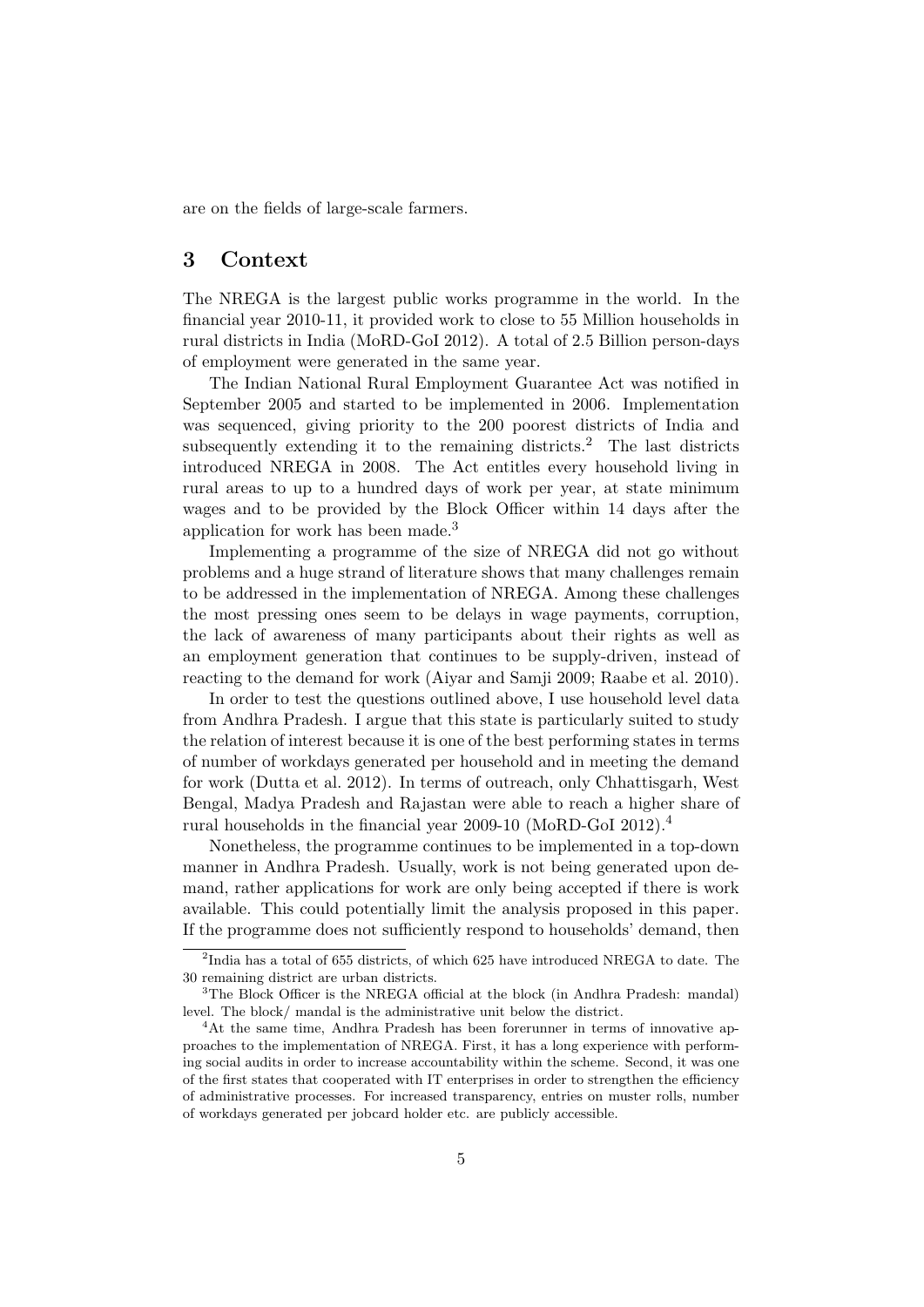these cannot rely on the availability of additional income generating opportunities in the case of a shock. As I will show later, this reliability is crucial for reducing households' risk exposure and thereby triggering changes in production decisions. But because Andhra Pradesh is still the state with one of the highest numbers of workdays generated per household, very few households report having received less work than they were entitled to. This is why I feel confident that testing the outlined questions in this particular state is feasible.

## 4 Theoretical framework

Providing additional employment opportunities to a total of 55 Million households has brought about considerable changes in the social and economic realities of rural areas in India.

The NREGA affects households in rural areas through a range of effects. The most obvious and so far most intensely researched effect, is the increase in available income once households participate in the programme. This effect is most pronounced for households with surplus labour, thus for households with little or no own land and without significant entrepreneurial activities. The increase in income has been shown to raise consumption levels (Jha, Gaiha and Pandey 2012), expenditure for education (Afridi, Mukhopadhyay and Sahoo 2012) and to drive women empowerment (Pankaj and Tankha 2010). Note here, that increases in available income might also positively influence investment behaviour and risk taking capacity, although this effect has not been analysed so far.

The second effect, which is by far less well understood, is the insurance effect: by giving households the right to work, the NREGA greatly influences their ability to smooth income in the case of a shock. In case this insurance effect holds, households could change their production decisions, take more risk and reach higher expected incomes. If then shocks realise, households can smooth part of the loss by working under the scheme, whereas they would not do so or maybe to a lesser extent, if the shock did not realise.

Finally, all changes will probably affect general equilibria in the village economy. Increases in consumption and labour market opportunities were shown to trigger wage increases (Azam 2012; Imbert and Papp 2012; Berg et al. 2012; Basu 2013). These changes again affect production levels. Analysing the overall effect on the local economy is beyond the scope of this paper.

This paper concentrates on the insurance effect as described above. In order to do so, this section develops a theoretical model of household decision making under uncertainty that shows how the introduction of NREGA could affect crop choice via the insurance effect vs. the income effect.

The model mainly builds on Dercon and Christiansen (2011). Taking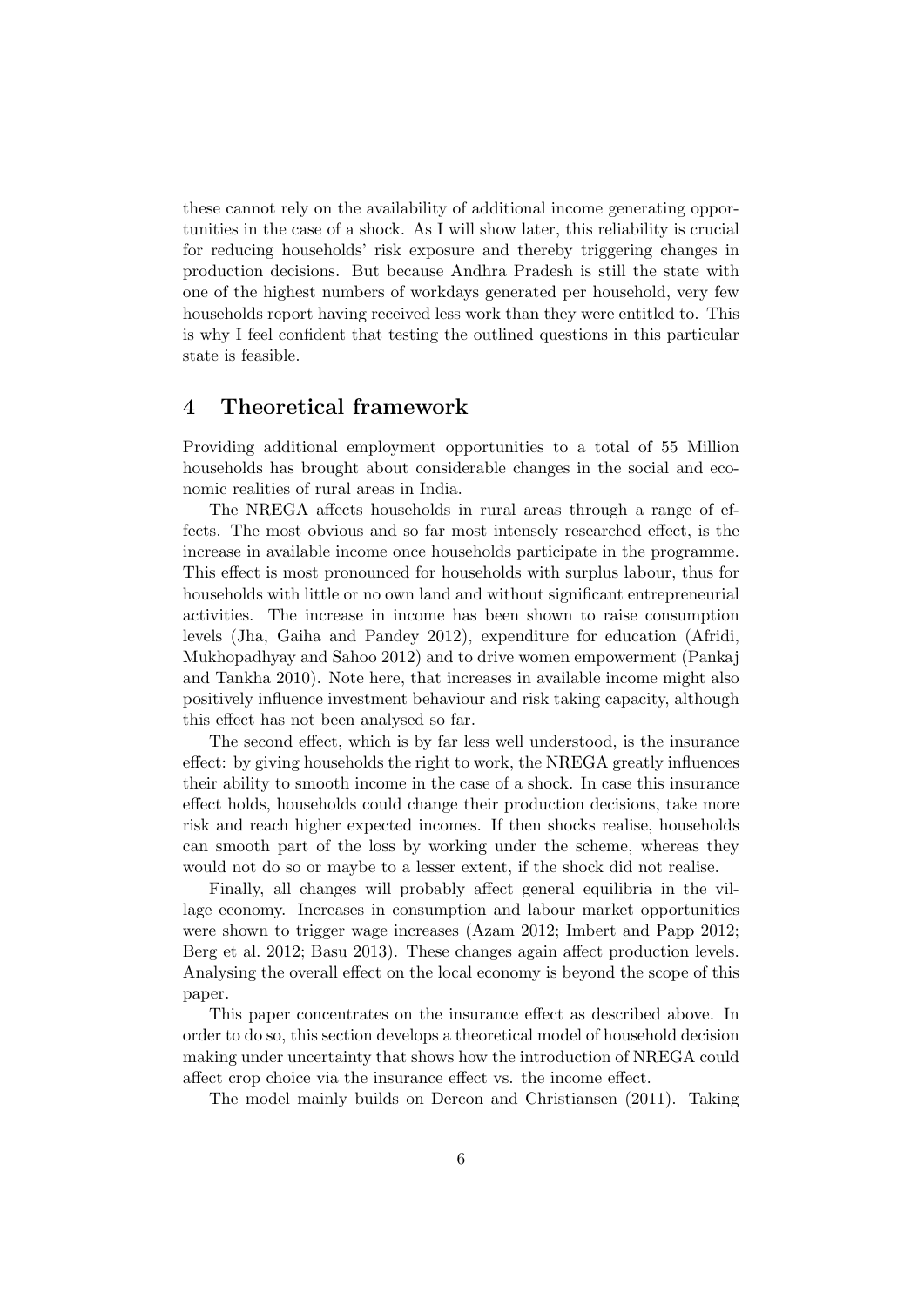into account the ideas outlined by Fafchamps (1993) and Van Den Berg (2002), I explore in particular how the sequencing of input allocation, shock realisation and harvesting influences production decisions. The possibility to smooth consumption over time is therein constrained by two main factors: the lack of adequate risk management strategies and the limited access to credit.

Crop choice is first modeled in a world without risk but with constrained credit markets, and then extended to a world with uncertainty. This allows to isolate the effects of uncertainty and risk aversion on production decisions. Finally, I will show how the introduction of the NREGA could affect input allocation decisions in both scenarios.

#### 4.1 General setup

I assume that the household, who engages in agricultural production, has the choice between two agricultural products  $Q^d$  and  $Q^s$ . Both products are well known to the farmer and have been produced in the region for some time, so that I can abstract from learning and other sunk costs. These products are produced with two different production functions: one is deterministic, the other stochastic.<sup>5</sup> Both products can be sold on local markets at the same price p.

$$
Q^{d} = f^{d}(a^{d}, l_{1}^{d}, i^{d})
$$
  
\n
$$
Q^{s} = f^{s}(a^{s}, l_{1}^{s}, i^{s}, \epsilon)
$$
  
\n
$$
\alpha(Q^{d} + Q^{s}) = l_{2}
$$
  
\n
$$
L[\epsilon] = 1
$$

Agricultural production takes place over two periods, the planting and the harvesting season. Input allocation at planting stage defines total yield, which has to be harvested in the second stage. Total yield of both products therefore depends on land a, labour  $l_1$  and input i allocation in period  $1<sup>6</sup>$ Inputs  $i$  are defined as a bundle of variable inputs such as seeds, fertilizer and pesticides. I assume that the first period production function is a Cobb-Douglas production function. Total yield of the risky product additionally depends on the realisation of a (multiplicative) random, serially uncorrelated shock  $\epsilon$  at the end of the first period. Expected value of this shock is 1, thus in expectation, the production function of the risky crop is just  $f(a^s, l_1^s, i^s)$ . It is also assumed that the risky crop is more productive on average. Labour

<sup>&</sup>lt;sup>5</sup>The assumption, that one product is deterministic and the other stochastic is rather extreme. Rather, one would expect both products to depend on the realisation of random shocks, although to different extent. I simplify the model because the results would be the same while the analysis would get more complicated.

<sup>6</sup>So far, I abstract from fixed capital because the marginal effect of productive capital was found to be relatively low.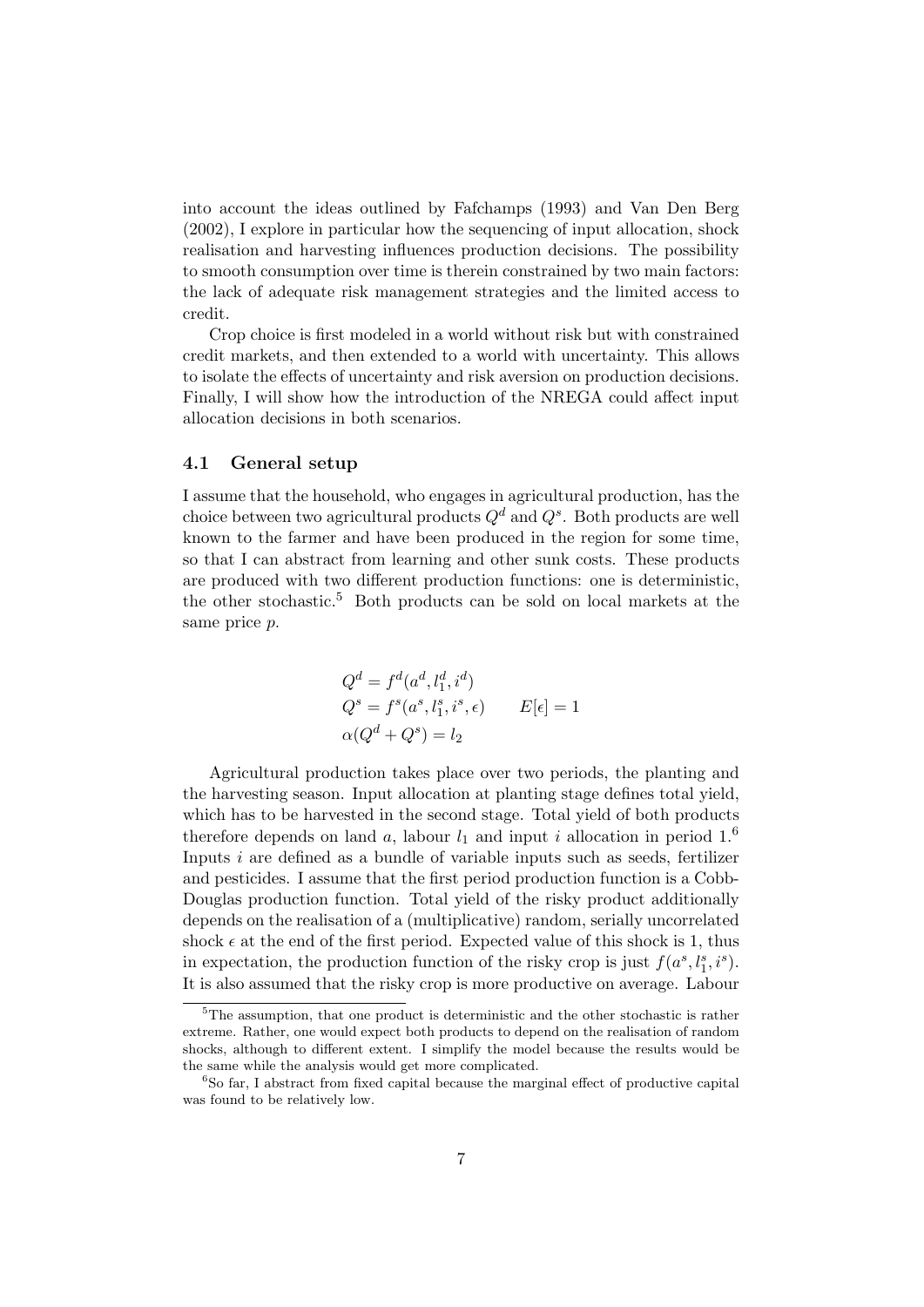required for harvesting in the second period  $l_2$  is just linear function of realised yield, where  $\alpha$  is a parameter indicating how much labour is needed for harvesting relative to realised yield. Because labour allocation is linear in realised yield, it will be profitable to harvest either the entire crop or nothing at all (depending on wage levels and output prices), thus allowing only for corner solution outcomes. This assumption is in line with earlier work on the sequencing of agricultural production by Fafchamps (1993) and Dillon (2010).

Now, assume that the household maximises utility from consumption C in both periods, the planting and the harvesting period. The utility function is additive over both periods and future utility is discounted by the factor  $\delta$ . The utility function satisfies the usual properties: it is twice differentiable and increases in C but at decreasing rates,  $\partial U/\partial C > 0$  and  $\partial^2 U/\partial C^2 <$ 0. This also implies that the household is risk averse.<sup>7</sup> I abstract from leisure in this model because it would not change the results of choice under uncertainty. $8$  The household generates income from wage employment on local labour markets and from agricultural production. Building on the fullincome approach, the household maximisation problem can be summarised as follows:

$$
max \t V = U_1(C_1) + \delta EU_2(C_2)
$$
  
s.t.  

$$
C_1 \le w_1(T_1 - l_1^d - l_1^s) - g(i^d + i^s) + B
$$
  

$$
C_2 \le (p - \alpha w_2)(Q^d + Q^s) + w_2 T_2 - (1 + r)B
$$
  

$$
B \le B^m
$$
  

$$
a^d + a^s \le 1
$$

Total time endowment is represented by  $T_1$  and  $T_2$ . In both periods, total time can be allocated between working on the labour market or working on own fields. In the first period, the household obtains income from labour market work at wage levels  $w_1$  and from borrowings B. Inputs for agricultural production can be purchased at prices  $q$ . In the second period, the household obtains income from its own agricultural production  $Q = Q^d + Q^s$  and from labour market work at wage  $w_2$ . Note here that the household will have to allocate labour to harvesting in order to generate

 $7$ Concave utility functions always imply risk aversion, however the exact coefficients of risk aversion may differ. The most common functions such as the CES also imply constant relative risk aversion

<sup>8</sup>By dropping leisure, I ignore possible income effects of increases in wage levels on a household's time allocation between labour and leisure. But since my main interest lies in crop choice rather than in production levels, I feel that ignoring leisure is not of major concern. Similar approaches can be found in Rosenzweig and Binswanger (1993); Fafchamps and Pender (1997) and Dercon and Christiansen (2011).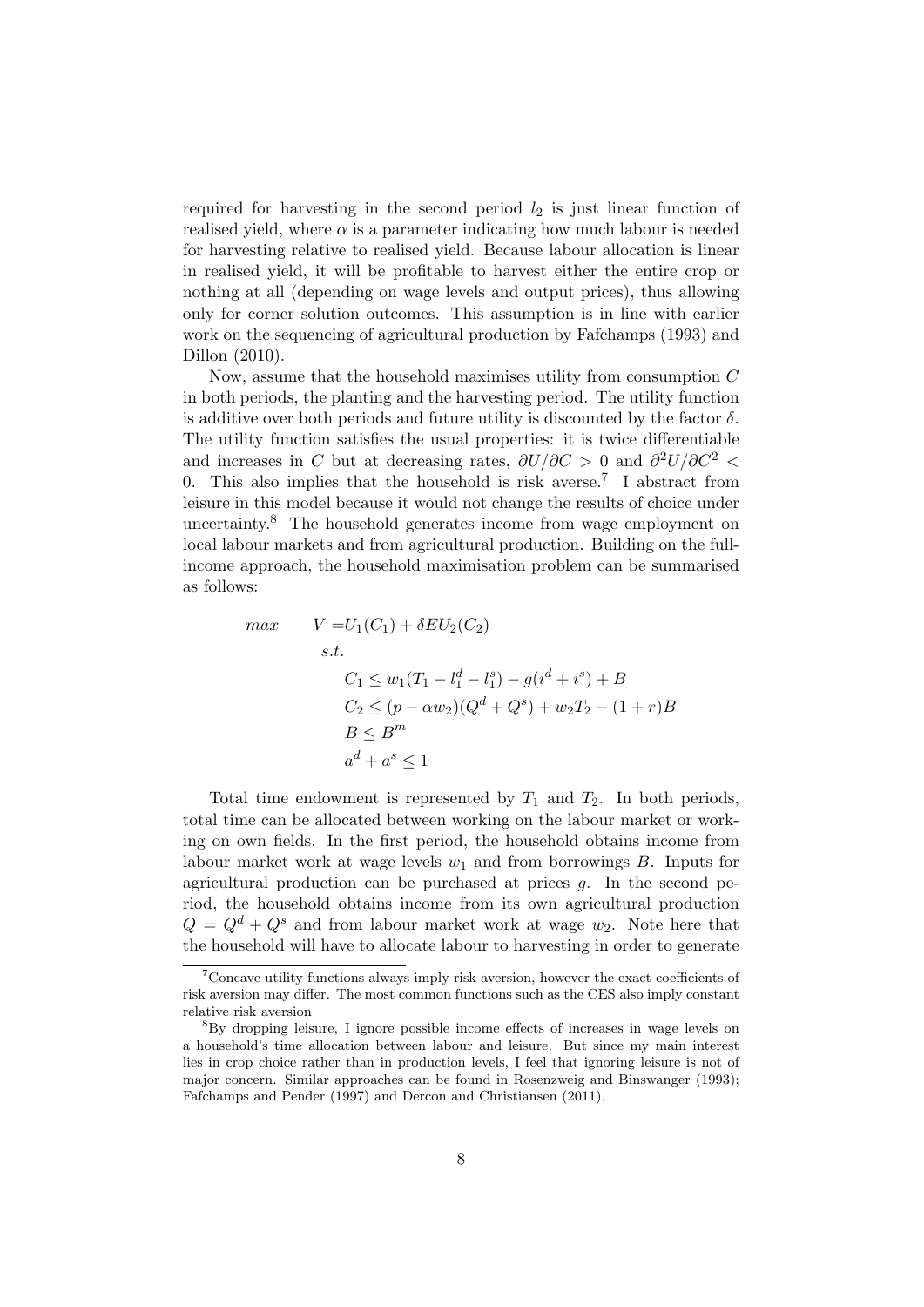income from agricultural production, it is therefore useful to replace  $l_2$  in the budget constraint by  $\alpha(Q^d+Q^s)$ .

Incurred debts will have to be repayed in the second period at interest rate r. Input credits are relatively common in rural Andhra Pradesh, although it seems that the amount of credit that is conceded is limited by households wealth. In the sample, around  $18\%$  of the households, who applied for credit, report not having received the total amount of credit they needed. Therefore,  $B^m$  describes the maximum amount a household can borrow for productive purposes. In contrast to input credit, consumption credit is much more difficult to obtain and highly expensive, as households have to rely on local moneylenders as source of consumption credit. Because households would opt for that source of credit only under extreme circumstances, this model does not allow for any borrowing beyond the harvesting period.

Local labour markets are assumed to be functioning with the option to hire labour in as well as out. In fact, in the sample most households report a range of income sources and casual labour features prominently among them. However, one should keep in mind that agricultural wages are very low in rural India, and that they vary strongly with covariate shocks such as rainfall shortages (Jayachandran 2006). For most small and marginal farmers this means, that they can only form expectations about harvest stage wages and that they face double risk from rainfall fluctuations: first, their own harvest is going to fail in case of rain shortages and second, they will not be able to find work at adequate wage levels on local labour markets.

Finally,  $a^d + a^s = 1$  describes the restrictions on allocable land. I assume that land markets are not functioning and that owned land is used for own agricultural production or left fallow. This is obviously a simplifying assumption that will not hold everywhere in India. Nonetheless, observed levels of land renting are relatively low in rural Andhra Pradesh and land sales are almoust absent.<sup>9</sup>

The model described so far deviates from standard neoclassical models in that credit and land markets are assumed to be dysfunctional. Given these constraints the separability of households' production and consumption decisions will not hold even in the absence of risk.

#### 4.2 Deterministic case

First, consider a scenario without uncertainty. In such a world, each household maximises utility by maximising profits from agricultural production

 ${}^{9}$ Part of this is due to very restrictive legal environment, that discourages land owners from renting out their land, even if it is otherwise left fallow. Also, land prices are very high, which combined with low levels of credit availability makes land acquisition impossible for the majority of households. Those who could afford this, rather seek to diversify out of agriculture and move to urban areas.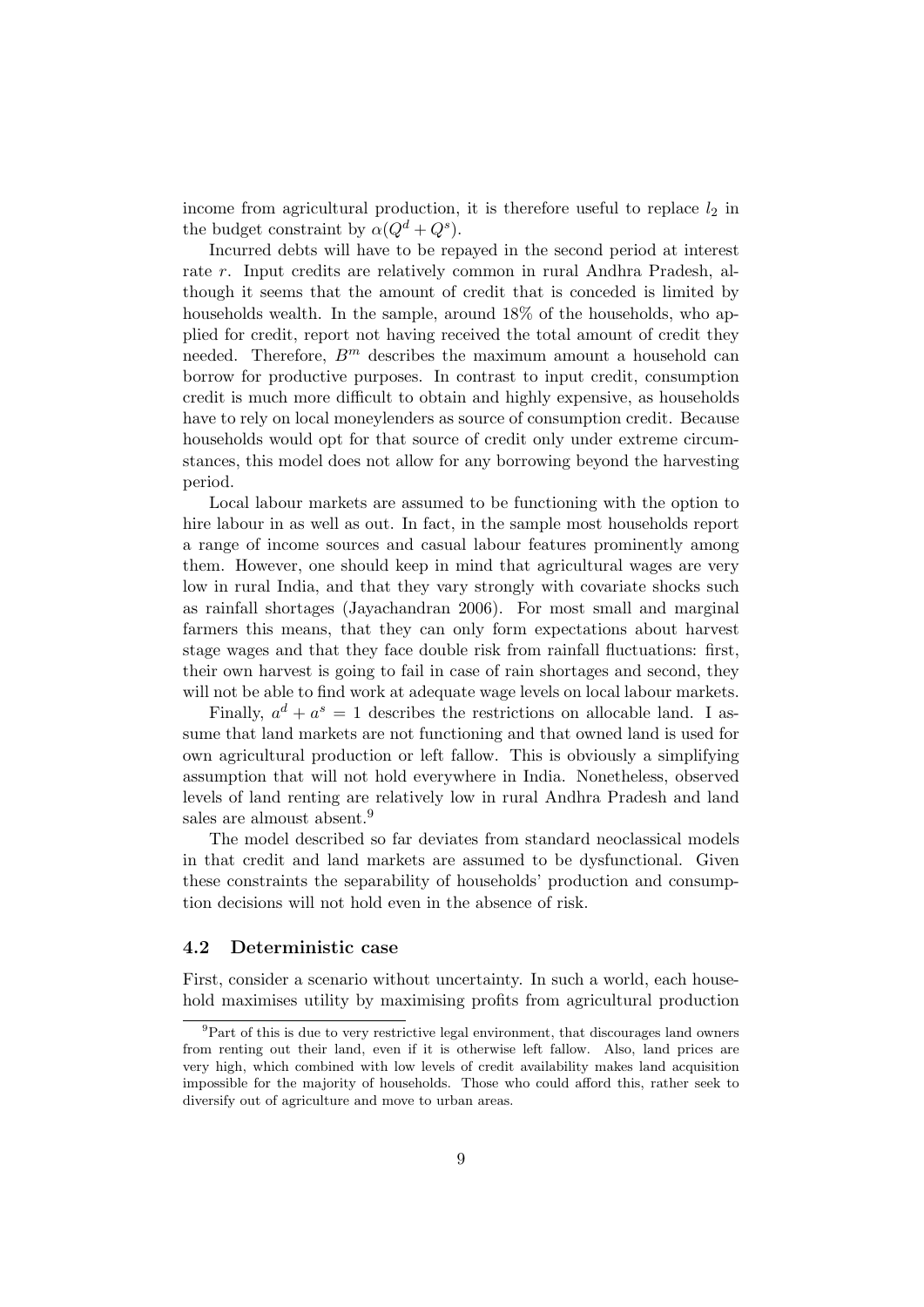plus income from wage employment. Identical results would be obtained if the household was risk neutral. Because both production functions are deterministic in this scenario, optimal land, input and labour allocation is achieved when their marginal product equals respective prices. In the deterministic case, the Lagrange can be summarised as follows:

$$
\mathcal{L} = U_1(C_1) + \delta U_2(C_2)
$$
  
+  $\lambda (w_1(T_1 - l_1^d - l_1^s) - g(i^d + i^s) + B - C_1)$   
+  $\mu [(p - \alpha w_2)(Q^d + Q^s) + w_2 T_2 - (1 + r)B - C_2]$   
+  $\varphi(B^m - B)$   
+  $\rho(1 - a^d - a^s)$ 

Differentiating the Lagrange with respect to the choice variables, leads to the following decision rules for the allocation of variable inputs to each of the crops. The main focus of this paper lies on input allocation, but similar results can be obtained for the allocation of labour as much as for the allocation of land to each of the crops. A detailed derivation of all decision rules can be found in the Mathematical Appendix.

$$
\frac{\partial Q^d}{\partial i^d} = \frac{g}{(p - \alpha w_2)} \frac{\frac{\partial U_1}{\partial C_1}}{\delta \frac{\partial U_2}{\partial C_2}}
$$
(1)

$$
\frac{\partial Q^s}{\partial i^s} = \frac{g}{(p - \alpha w_2)} \frac{\frac{\partial U_1}{\partial C_1}}{\delta \frac{\partial U_2}{\partial C_2}}
$$
(2)

Equations (1) and (2) show the optimal allocation of inputs to each of the crops in the first stage. Since decision rules are equal for both crops, optimal allocation will imply that the marginal product of inputs in d is equal to the marginal product of inputs in s. Because realised yield has to be harvested in the second period, input allocation does not only depend on current prices, but also on future wage levels and on the relation between marginal utility of consumption today vs. tomorrow.

$$
\frac{\partial U_1}{\partial C_1} = \delta(1+r)\frac{\partial U_2}{\partial C_2} + \varphi \tag{3}
$$

Finally, eq. (3) describes the optimal consumption rule over both periods given credit constraints: if the credit constraint is binding,  $\varphi$  is greater than zero and the marginal utility from consumption in the planting period will be greater than the marginal utility from consumption in the harvesting period (after accounting for the time discount factor  $\delta$  and the interest rate  $r$ ). This means that consumption in the planting stage will be lower than optimal.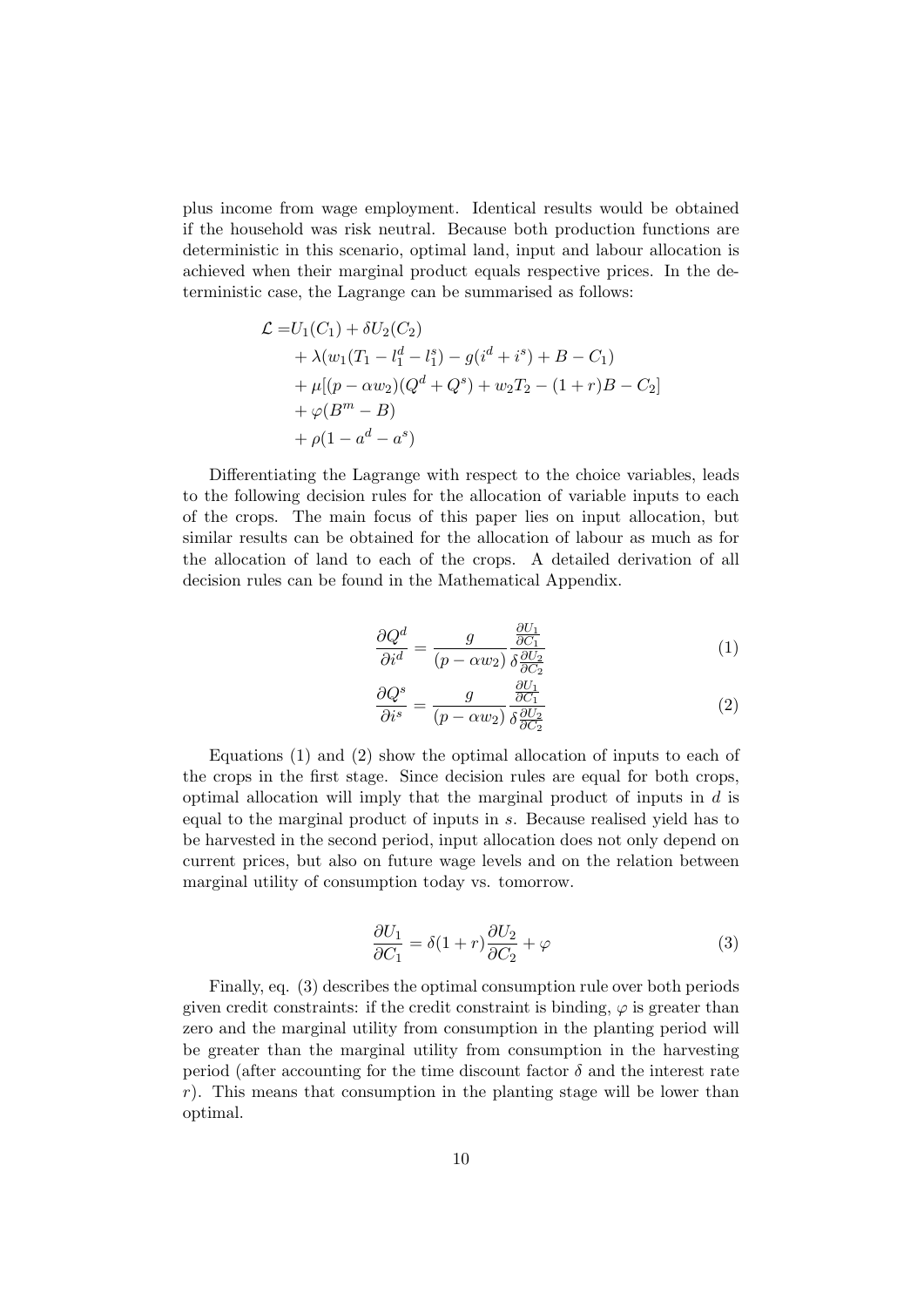Including eq. (3) into eq. (1) also reveals the effect of the credit constraint on input allocation:

$$
\frac{\partial Q^d}{\partial i^d} = \frac{g(1+r)}{(p - \alpha w_2)} + \frac{g\varphi}{(p - \alpha w_2)\delta \frac{\partial U_2}{\partial C_2}}
$$
(4)

If the credit constraint was not binding,  $\varphi = 0$ , the marginal product of input allocation would be lower and input allocation higher. The same effect holds for input allocation to  $Q^s$ , as well as for labour allocation to each of the crops.

#### 4.3 Introducing uncertainty

When introducing uncertainty, the Lagrange becomes the following:

$$
\mathcal{L} = U_1(C_1) + \lambda (w_1(T_1 - l_1^d - l_1^s) - g(i^d + i^s) + B - C_1))
$$
  
+ 
$$
E[\delta U_2(C_2) + \mu [(p - \alpha w_2)(Q^d + Q^s) + w_2 T_2 - (1 + r)B - C_2]]
$$
  
+ 
$$
\varphi(B^m - B)
$$
  
+ 
$$
\rho(1 - a^d - a^s)
$$

Note here that the household forms expectations not only about the utility he derives from consumption in period 2, but also about the level of consumption that can be achieved. When differentiating the Lagrange with respect to the choice variables, the optimal consumption rule becomes:

$$
\frac{\partial U_1}{\partial C_1} = (1+r)\delta \frac{\partial EU_2}{\partial C_2} + \varphi \tag{5}
$$

And the following decision rules for input allocation can be derived:

$$
\frac{\partial Q^d}{\partial i^d} = \frac{g}{(p - \alpha w_2)} \frac{\frac{\partial U_1}{\partial C_1}}{\delta \frac{\partial EU_2}{\partial C_2}}\tag{6}
$$

$$
E\left[\frac{\partial Q^s}{\partial i^s}\right] = \frac{g}{(p - \alpha w_2)} \frac{\frac{\partial U_1}{\partial C_1}}{\delta \frac{\partial EU_2}{\partial C_2}} - \frac{cov(\frac{\partial U_2}{\partial C_2}, \frac{\partial Q^s}{\partial i^s})}{\frac{\partial EU_2}{\partial C_2}}
$$
(7)

Eq. (6) shows the allocation rule for inputs to the safe crop. It looks similar to eq. (1), only now the household maximises expected utility of consumption in the harvesting period. Since for any expected consumption level  $C_2$ , expected utility  $EU_2(C_2)$  is lower than utility of the expected value  $U_2(E(C_2))$ , marginal utility will be higher under uncertainty. This means that the right hand side term will be lower than in the deterministic case, implying that the household applies more inputs to the safe crop than he would in the absence of risk. The difference in input allocation between a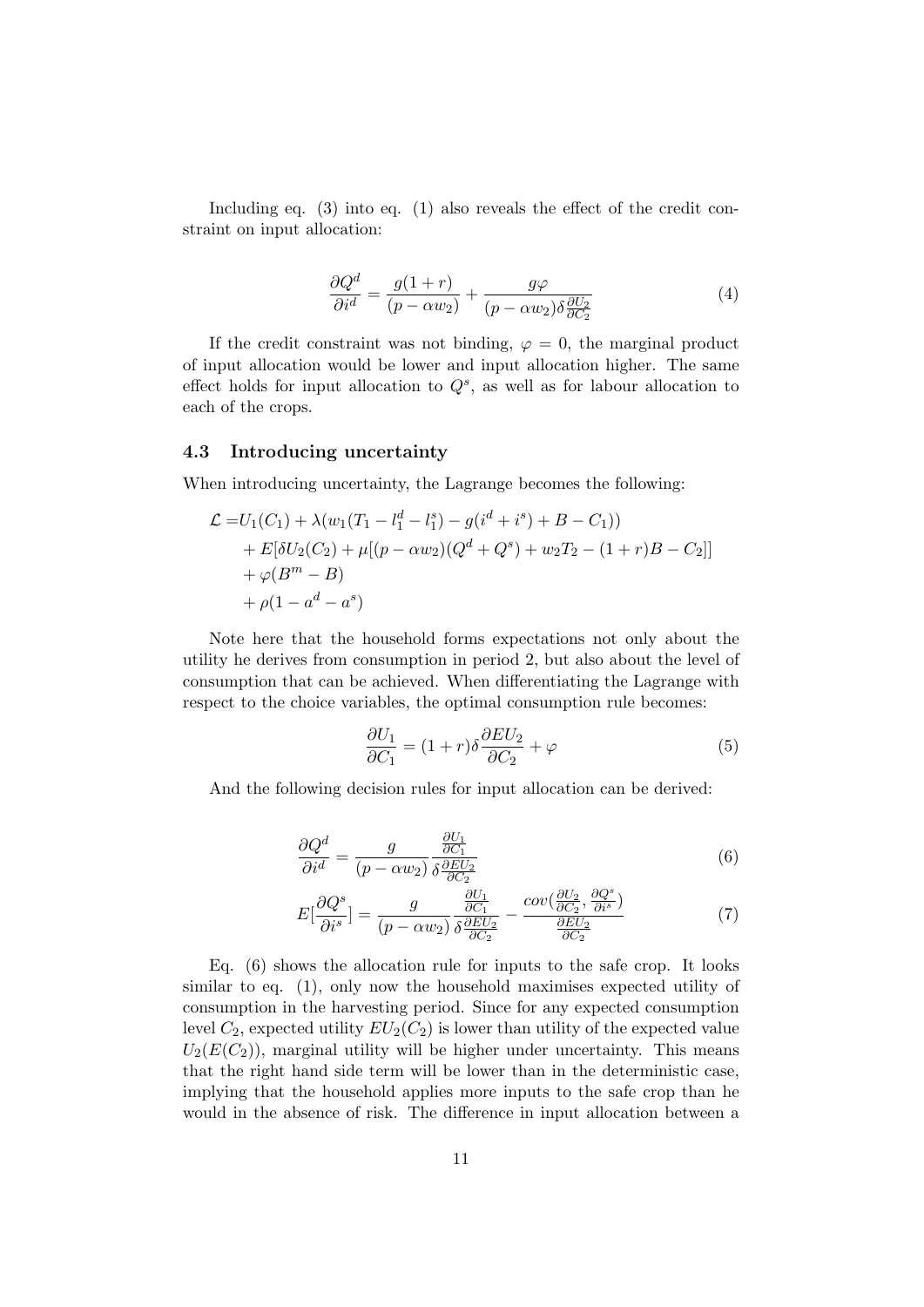scenario with no uncertainty and a scenario with uncertainty will be higher the lower consumption levels and the higher initial input allocation  $i^d$  (in terms of intensity per unit of land).

Eq. (7) shows the effect of risk on input allocation to the risky crop. Here the effect is less clear: again the expected utility is smaller than utility of the expected value, implying higher input allocation. However, the covariance between marginal utility of consumption and marginal product of variable inputs allocation is strictly negative and this term increases the value of the right hand side of the equation, reducing input allocation to the risky crop in the stochastic case.<sup>10</sup> Which of the two effects is stronger, depends on the degree of risk aversion of the household, expected consumption levels  $C_2$  as well as on the coefficient of covariance between marginal utility and marginal product of inputs. Since the covariance will be larger, the lower wages in period 2 and the higher interest rate  $r$ , I am relatively confident that the net effect of uncertainty on input allocation will be negative in this context.

It can also be clearly seen that input allocation to the safe crop  $i^d$  will always be larger than input allocation to the risky crop  $i<sup>s</sup>$  relative to their respective productivity. The first part of the right hand side of eq. (7) is equal to  $\partial Q^d/\partial i^d$  and since the covariance term is strictly negative,  $\partial Q^s/\partial i^s$ will always be greater than  $\partial Q^d / \partial i^d$ .

Again, equations (6) and (7) can be reformulated to include the credit constraint. Here for input allocation to the risky crop:

$$
E\left[\frac{\partial Q^s}{\partial i^s}\right] = \frac{g(1+r)}{(p-\alpha w_2)} + \frac{g\varphi}{(p-\alpha w_2)\delta \frac{\partial EU_2}{\partial C_2}} - \frac{cov(\frac{\partial U_2}{\partial C_2}, \frac{\partial Q^s}{\partial i^s})}{\frac{\partial EU_2}{\partial C_2}}
$$
(8)

We can see from eq. (8) that both constraints, the risk and credit constraint, go in the same direction: both reduce the allocation of inputs to the risky crop. More importantly, it also shows, that uncertainty reduces input allocation to the risky crop, even if credit constraints are not binding.

#### 4.4 Potential impact of the NREGA

The effects of the National Rural Employment Guarantee Act on households' rationing can best be represented by an increase in agricultural wages in the second period. This holds for two reasons. First, a range of studies have shown that agricultural wages, particularly harvest wages, have increased due to NREGA (Azam 2012; Imbert and Papp 2012; Berg et al. 2012). Second, for many households with labour-surplus, the possibility to find employment in harvest periods is on other farmers fields, where wages tend to be low and in case of major weather shocks they have to expect

<sup>&</sup>lt;sup>10</sup>In a bad state of the world, consumption would be lower the higher the input allocation to  $Q^s$ , thus the covariance between both marginal effects is negative.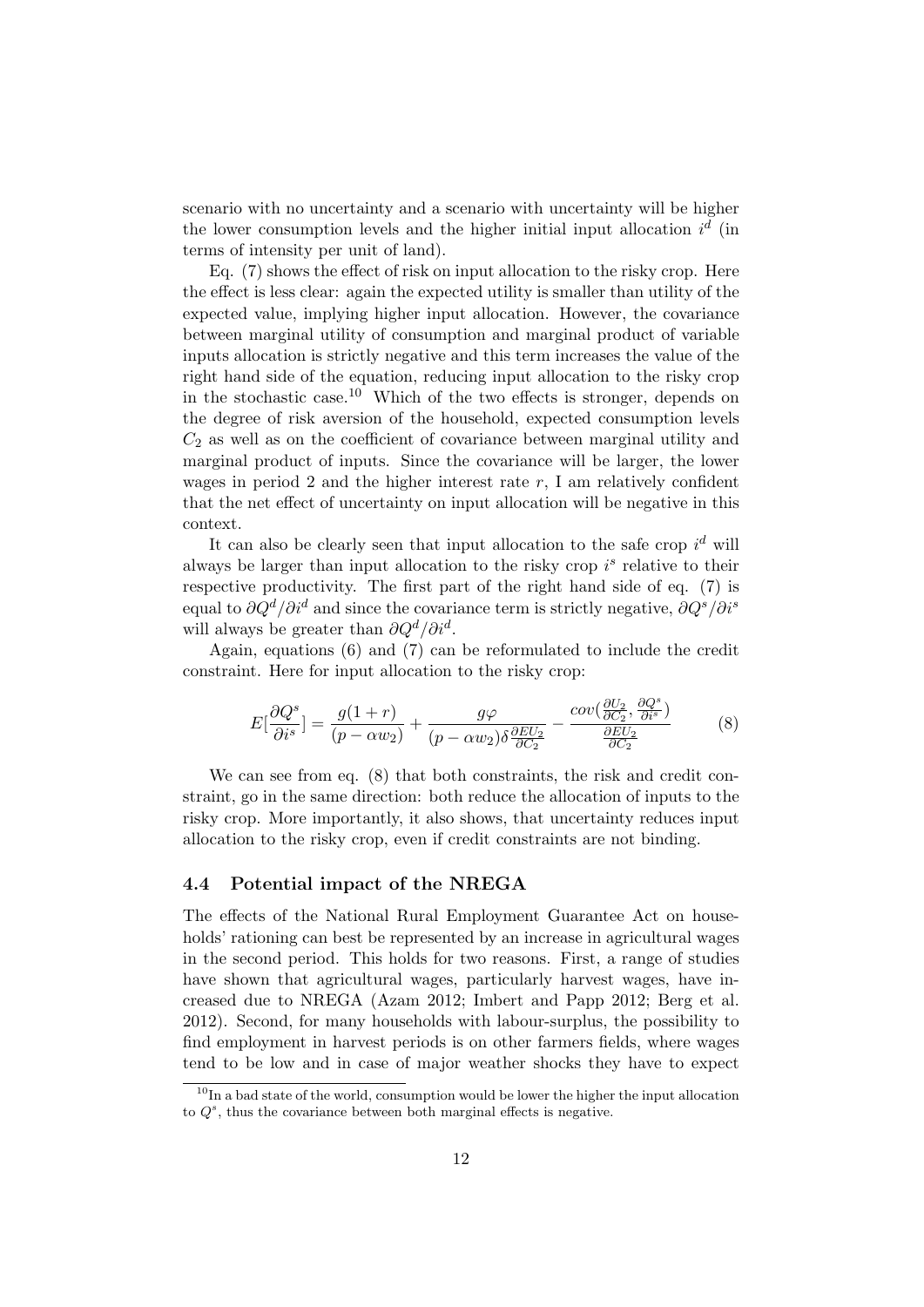that no employment can be found at all. Because the NREGA provides reliable income opportunities throughout the year, households can expect to be able to generate income in the harvest period at higher wages, in good years, because they have an alternative to working on other farmers fields at minimum wages, and in bad years, because they can find work at all (Jayachandran 2006). The comparative statics in this section show that the introduction of NREGA affects optimal input allocation differently under certainty than under uncertainty.

In the deterministic case, the optimal allocation of input to both crops is given by:

$$
\frac{\partial Q^s}{\partial i^s} = \frac{g}{(p - \alpha w_2)} \frac{\frac{\partial U_1}{\partial C_1}}{\delta \frac{\partial U_2}{\partial C_2}}
$$
(9)

An increase of harvest period wages  $w_2$ , would affect optimal allocation through two channels and differently depending on whether the household hires labour in or out (net). First, for all households an increase in  $w_2$ raises production costs, and thus should lower optimal output levels, as well as input allocation. Second, the increase in wages has an effect on consumption levels that can be realised in the second period by rotating the budget constraint. For households who hire labour in (net), the effect of increased wages on consumption in the harvest period is negative, however for those households who hire labour out, thus whose land is too small to produce at higher levels, the effect on consumption is positive. One would thus see a decrease in input allocation for net lenders of labour, because  $C_2$  increases, therefore reducing  $\partial U_2/\partial C_2$  and increasing the second part of the right hand side in our equation. Intuitively, the effect of increased wages levels through consumption levels can be understood as a substitution effect: because working in the harvest period becomes more profitable for households with little cultivated land, the allocation of inputs to those lands should decrease, from very high levels, to more efficient ones.

An entirely different effect can be observed if uncertainty reduces input allocation to risky crops as given by equation (10):

$$
E\left[\frac{\partial Q^s}{\partial i^s}\right] = \frac{g}{(p - \alpha w_2)} \frac{\frac{\partial U_1}{\partial C_1}}{\delta \frac{\partial EU_2}{\partial C_2}} - \frac{cov(\frac{\partial U_2}{\partial C_2}, \frac{\partial Q^s}{\partial i^s})}{\frac{\partial EU_2}{\partial C_2}}
$$
(10)

If wages increase, we observe the same effects on cost of production as well as on marginal utility of consumption as in the deterministic case. However, under uncertainty the negative covariance term reduced input allocation to the risky crop and this effect is now partially offset by increasing wages. If income generating possibilities on the labour market increase, the effects of allocating a high share of inputs to the risky crop translate less strongly to reduced consumption in the harvesting period in bad states of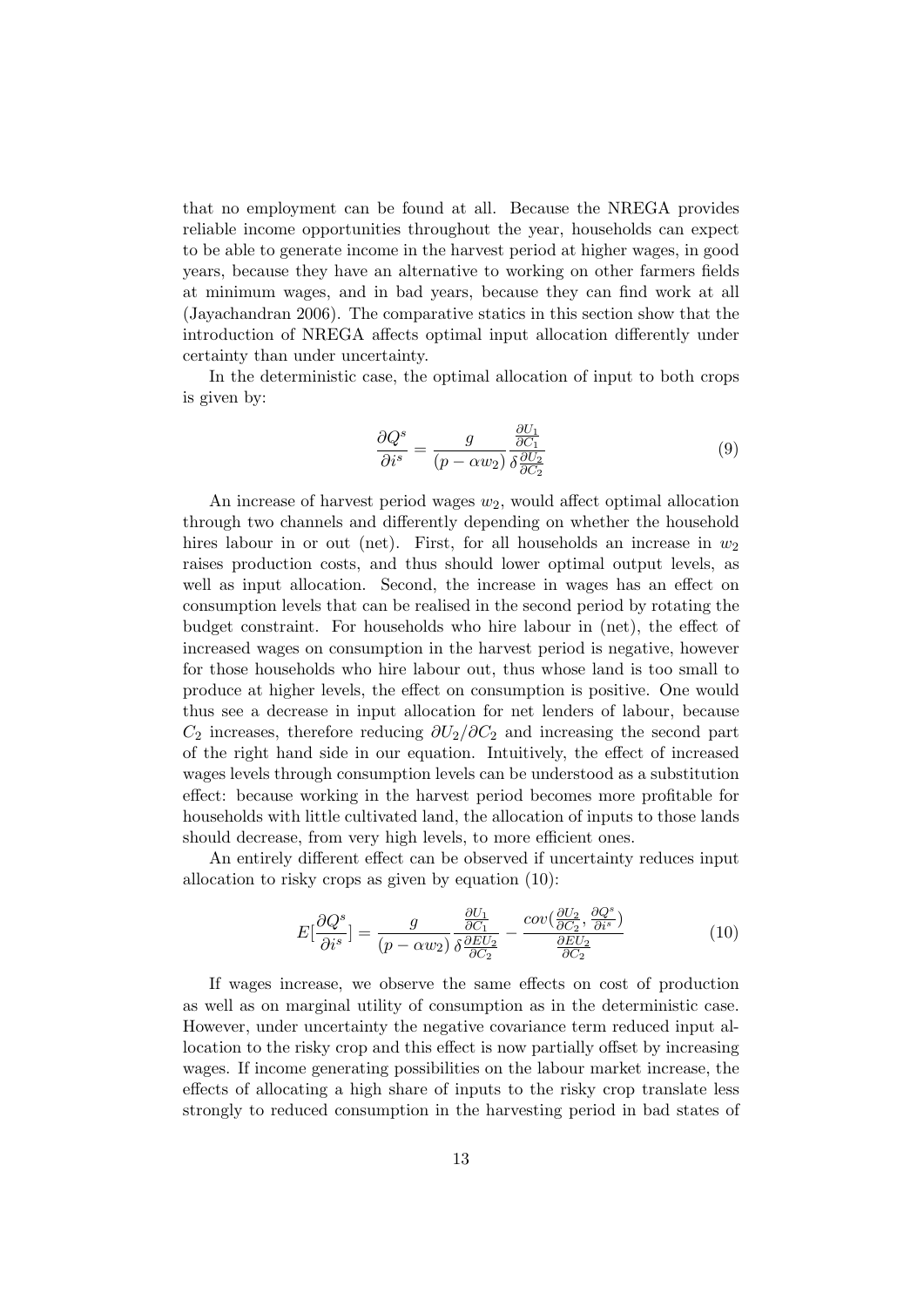the world.<sup>11</sup> Because the household knows that in case of negative production shocks, he can improve income by spending the time he otherwise would have spend with harvesting by working under NREGA, the possibilities to smooth income are strongly increased. The more the covariance term on the right had side of our equation approaches 0, the more the ratio of inputs allocated to the risky crop (vs. the safe crop) approaches the scenario under certainty. This means that even if total input (or similarly labour) allocation is reduced after wages increase, the share of total inputs allocated to each of the crops approaches the ratio in the deterministic scenario. Interestingly, this effect holds independently of whether credit constraints reduce total input allocation or not.

## 5 Estimation strategy

The key prediction of the model is that the introduction of the NREGA increases expected wages in the harvesting period, which, ceteris paribus, has a positive effect on the inputs allocated to riskier crops if households were previously constrained in crop choice by high levels of uncertainty regarding output levels and dysfunctional insurance markets. The model to be estimated would thus be:

$$
i_{it}^{s}/(i_{it}^{d} + i_{it}^{s}) = \beta_0 + \beta_1 w_t^{h} + \beta_2 X_{it} + u_i + v_{it}
$$
\n(11)

The dependent variable is the ratio of inputs allocated to risky crops. The key explanatory variable is harvest stage wages. In the empirical specification,  $w_2$  is substituted by  $w^h$  because time subscripts are needed to distinguish between both rounds of interviews. Let  $X_{it}$  be a set of exogenous household characteristics affecting preferences and income, and  $u_i$  be timeconstant unobserved household level characteristics, such as risk aversion, farming ability and land quality. Also, as described earlier, village level characteristics and changes will probably influence both: labour market wages and farmers' crop choice. Because these unobservable characteristics are assumed to be correlated with the dependent variable, as well as with the wage levels, households can achieve on local labour markets, estimating eq. (11) in OLS will yield biased results.

Instead, I argue, that the introduction of NREGA leads to exogenous increases in expected wages in the harvesting period and make use of the sequenced introduction of the NREGA at district level as identification strategy. I define those households as "treated" that live in districts in which NREGA was introduced in 2006, thus phase I districts. This allows to

<sup>&</sup>lt;sup>11</sup>Of course the covariance will never become zero, if the household assumed that he would be able to generate as much income on the local labour markets as from its own agricultural production, he would not engage in agricultural production at all.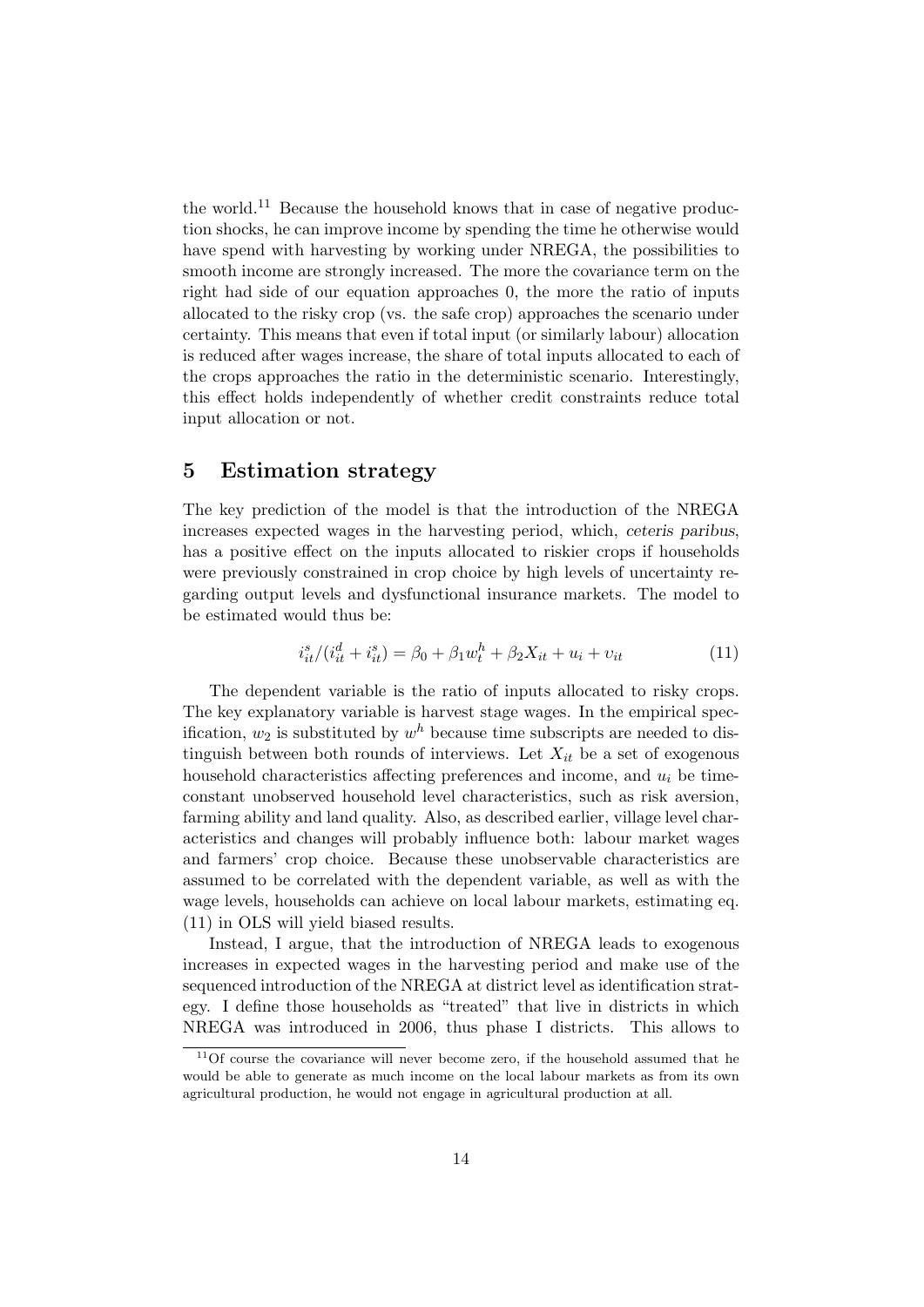ignore self selection and to account for the fact, that many households in rural Andhra Pradesh form expectations about income opportunities through NREGA, not only those who are already registered with the scheme. The equation to be estimated then becomes:

$$
i_{it}^{s}/(i_{it}^{d} + i_{it}^{s}) = \beta_0 + \beta_1 D_{it} + \beta_2 X_{it} + u_i + v_{it}
$$
\n(12)

Here,  $D_{it}$  represents the introduction of NREGA in a household's district.<sup>12</sup> In this model,  $\beta_1$  is identified, if two assumptions are fulfilled: the parallel trend assumption and the assumption that treatment is not correlated with potential outcomes.



Source: Directorate of Economics and Statistics, Department of Agriculture and Cooperation, Ministry of Agriculture, GoI

In this setting both assumptions seem to hold. The parallel trends assumption could be tested if the first round of the YLS data included information on crop choice, which unfortunately is not the case. Instead, I have to rely on the Land Use Statistics provided by the Ministry of Agriculture. Time series by district for cotton are displayed in Figure 1. Showing that treatment is not correlated with potential outcomes is also straightforward. Although, NREGA should have been introduced in the most backward districts first, general economic characteristics are not significantly different

<sup>&</sup>lt;sup>12</sup>In the fixed effects model, the coefficient of  $D_{it}$  is only identified if  $D_{it}$  equals 0 for all households in the first period and 1 for some households in the second period. This might seem arbitrary because NREGA was introduced in the first districts from April 2006 onwards, thus before round 2 interviews were conducted. However, the questions in the survey relevant to our analysis all refer to decisions taken between July 2005 and May 2006, which suggests that at this point in time households could not yet have felt the effects of NREGA.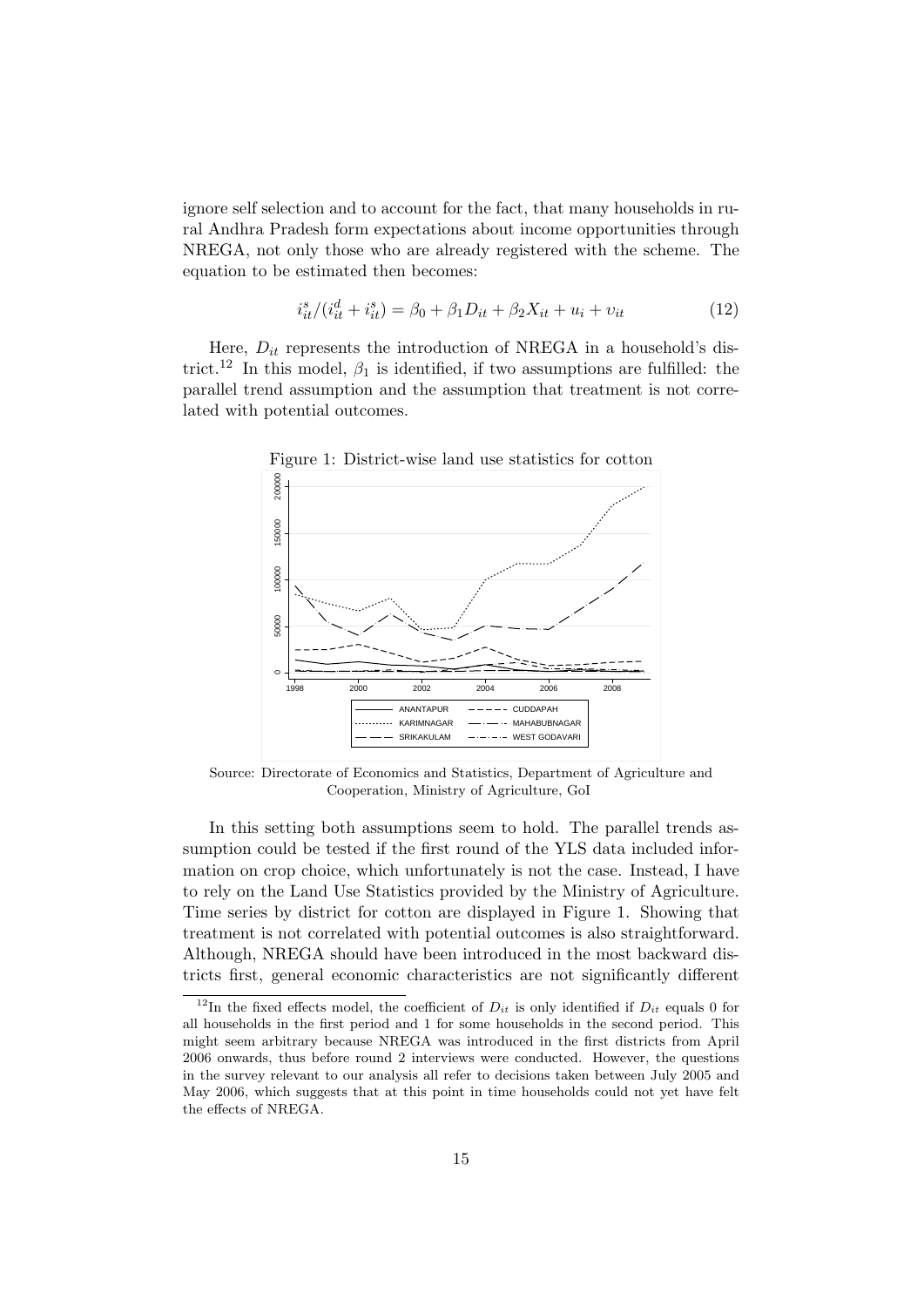between treatment and control districts in this sample. Table 1 shows that GDP per capita in 2007 was almost equal between treatment and control districts.

In order to estimate equation (12), I combine matching methods with household fixed effects regression models. The main goal of combining both methods is to increase the comparability between households in the two groups, especially in order to account for geographical differences, while controlling for unobserved time-constant household and village level characteristics that might influence the outcome variable.

The first step matching method builds on entropy balancing as developed by Hainmueller (2012). Hainmueller's matching algorithm was shown to outperform most existing matching algorithms in terms of balance reached on the entire set of relevant covariates. Matching occurs on the mean of key variables, that could influence post-treatment outcomes, such as cost incurred in agricultural production, total cultivated area, percentage of area irrigated, fertilizer application, wealth levels and off-farm income, as well as on dummies indicating whether the household cultivated any cotton or chillies and turmeric in the past agricultural year. The resulting covariate balance is displayed in Table 2. Since I estimate the model on a balanced sample, the same weights can be applied to the 2009-10 round of interviews.

In the Difference-in-Difference (DID) scenario, combining matching with regression was suggested by Heckman, Ichimura and Todd (1998) and Abadie  $(2005).$ <sup>13</sup> In a cross-section, identification then relies on the conditional independence assumption. By combining matching and DID strategies, it is possible to additionally account for unobservable characteristics that might influence programme participation and potential outcomes. Causal effects can in such cases be isolated as long as the additive separability between observable and unobservable characteristics holds.

The validity of matching on the dependent variable is still under debate in the current literature.<sup>14</sup> By matching on lagged outcomes, one gives more weight to those households that already planted the crop it the first round. This is potentially problematic if those households are also more likely than other households to react to the introduction of NREGA by further increasing the share or inputs allocated to risky crops.

It seems important at this point in time to be specific about the causal effects that could result in such bias. It is plausible that the probability of planting a certain crop is influenced by past experience with the crop. Also,

 $^{13}\mathrm{The}$  household fixed effects estimator does not differ from the the DID estimator as long as we consider only two time periods.

<sup>&</sup>lt;sup>14</sup>While Imai (2008) as well as Imbens and Wooldridge (2009) suggest that this should increase comparability of treatment and control groups, Lechner (2010) argues that matching on lagged outcomes is similar to including lagged dependent variables in the regression equation, which would violate the strict exogeneity assumptions made in fixed as well as in random effects models.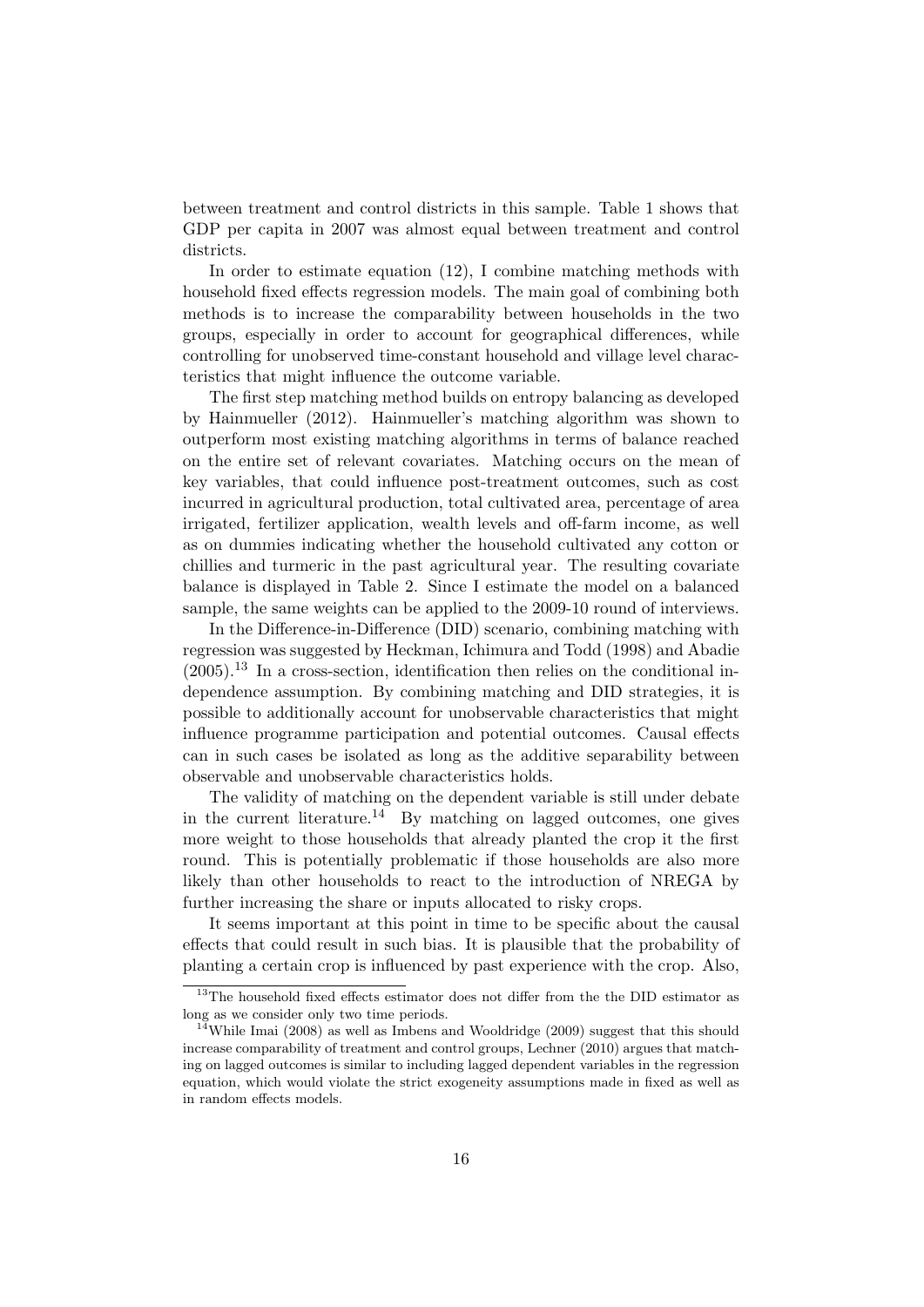the share of this crop in the overall portfolio can be correlated with past experience, if the farmer subsequently allocates more land and inputs to the crop as he gets more familiar with it. The importance of such learning effects on input allocation, especially with regard to fertilizer adoption, has been highlighted inter alia by Besley and Case (1993) and Munshi (2004). Nonetheless, cotton production is not a novelty in rural Andhra Pradesh. In contrast, cotton has been produced for centuries and is common in most regions. Learning effects thus seem not to play a role in the production of cotton anymore. Since learning effects seem not to play a role, I conclude that the probability of planting cotton and the share of input allocated to this crop is influenced either by unobservables that are constant over time such as ability, land quality, risk aversion etc, or by past experience with crop output. Since weather-related outcomes could have either been very good or very bad, serial correlation due to past experience can be positive and negative and should not systematically bias the results. This is why I think that matching on crops planted in the pre-treatment period should only increase the comparability between treatment and non-treatment households in terms of product portfolio.

The second step of the estimation consist of applying a weighted fixed effects regression. In the estimated model, a time dummy is included to control for state wide changes in input and output prices, weather trends that are not captured by rainfall data and other changes at the state level that could influence farmers' crop choice.<sup>15</sup> I additionally control for selfreported shocks as well as mandal (block) level rainfall data.

The choice between fixed effects and random effects models relies mainly on assumptions made regarding the unobserved variables. The key assumption to be made is as to whether or not one assumes the unobserved heterogeneity to be correlated with the observed explanatory variables. In this case, it seems straightforward to assume that the key explanatory variable,  $D_{it}$ , is not correlated with individual heterogeneity. Thus both random and fixed effects models could be applied. However, random effects does not support probability weights in Stata, which is why I rely mainly on fixed effects estimation. The results in fixed and random effects models are very similar (not reported here).

Additionally to the fixed effect model, I also apply the fractional logit model suggested by Papke and Wooldridge (2008). The assumptions in their model are essentially the same as in fixed effects, however their estimator is able to take into account the boundedness of the dependent variable between 0 and 1.

<sup>&</sup>lt;sup>15</sup>Note here, that it is not possible to control for time varying community or district level effects, because the treatment variable is the same for all households living in the same district. The inclusion of district-year dummies would thus unintentionally capture the effect of the introduction of NREGA.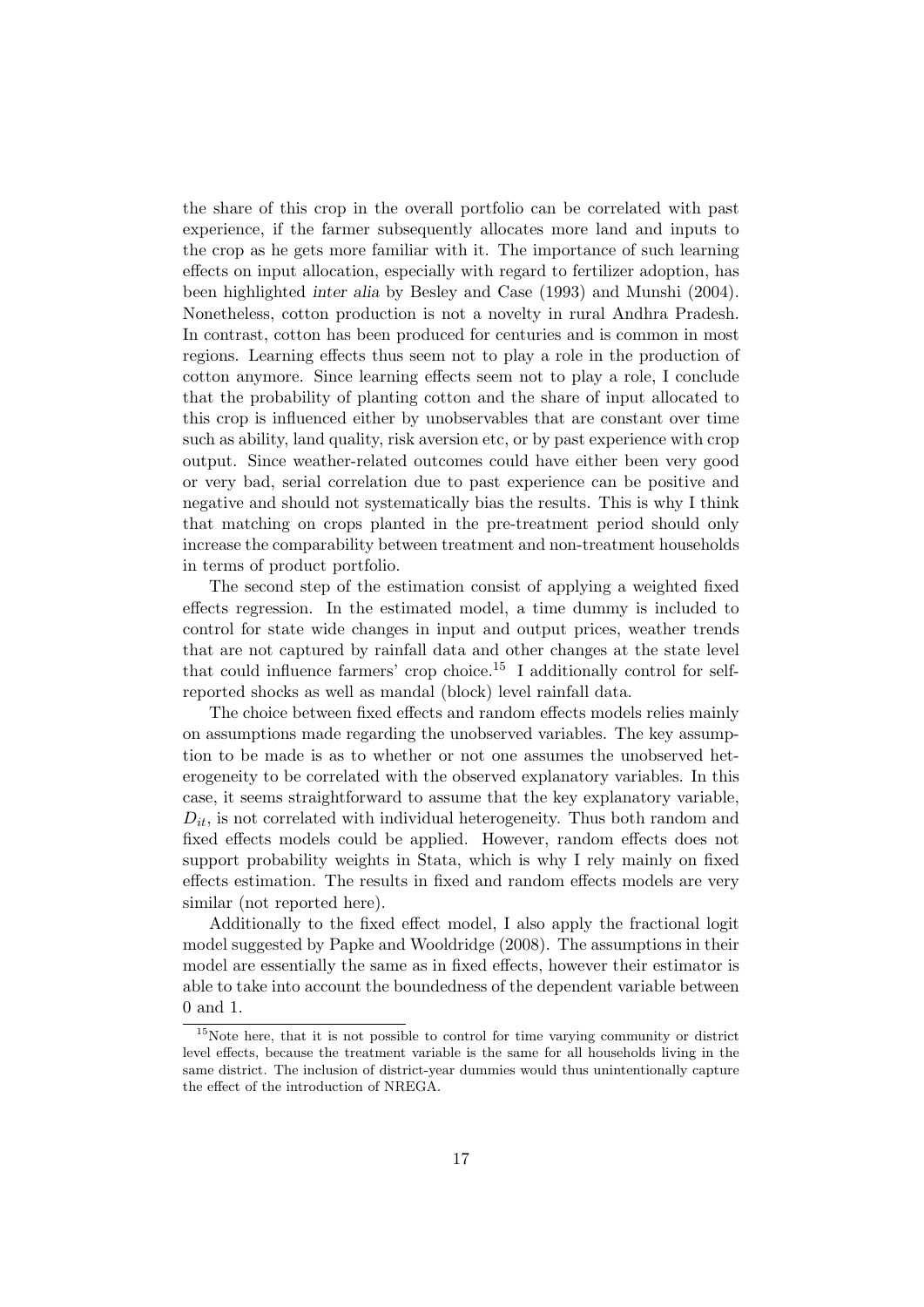#### 6 Data

The model specified above is tested using the Young Lives Survey (YLS) data for Andhra Pradesh (India). The dataset covers 3019 households living in six different districts. Three rounds of interviews were conducted so far, in 2002, 2007 and 2009-10. Panel attrition is relatively low: in 2009-10, 2910 households could be revisited, which gives an attrition rate of 3.6% (Galab et al. 2011).

Selection of districts under the YLS ensured that all three geographical regions were represented in the survey as well as poor and non-poor districts of each region. Classification of districts was done along economic, human development and infrastructure indicators (Galab et al. 2011). This sample design ensures that the YLS is broadly representative for the population of Andhra Pradesh, although maybe not suited for monitoring of outcome indicators at the state level.

The current analysis is restricted to those households with non-zero agricultural production in 2007 and 2009-10, which reduces the dataset to 1118 households (2236 observations). Furthermore, only the second (2007) and third (2009-10) round are considered for reasons of comparability. Summary statistics of general household characteristics are reported in Table 3.

The vast majority of sampled households are headed by males. Table 3 also reveals, that the average household consists of six members, whose head is around 41 years old. Schooling levels are somewhat higher for men than for women. Typically, the best educated male household member achieved 6.3 years of schooling, while the best educated woman had on average 1.9 years less schooling. Most households generate income from both: own farming and off-farm activities, with income from off-farm activities being slightly higher than income from own agricultural production on average.

Table 4 reports summary statistics of farming characteristics. Paddy rice is by far the most popular crop: 57% of the households planted at least some paddy in 2007 and 62% in 2009. It is followed by Grams and Pulses (27% in 2007) and Groundnuts (26% in 2007). Households irrigated around 17% of their land in the dry season. Fertilizer adoption is relatively high (94% in both rounds), as is the use of high yielding variety (HYV) seeds (73% in 2007). Unfortunately, the data do not provide any information about the quantity of fertilizer or seeds applied. The only information available is the total expenditure on variable inputs per crop. This variable includes expenditure for seeds, fertilizer and pesticides. The total amount in logs as well as the share in total expenditure on variable inputs for each crop are reported in Table 4. The highest share of inputs is allocated to paddy rice, which is not surprising, given the predominance of this crop in the sample. A large share of inputs is also allocated to groundnuts (19% in 2007). Interestingly, the share of inputs allocated to cotton has increased considerably from 2007 (9%) to 2009 (14%).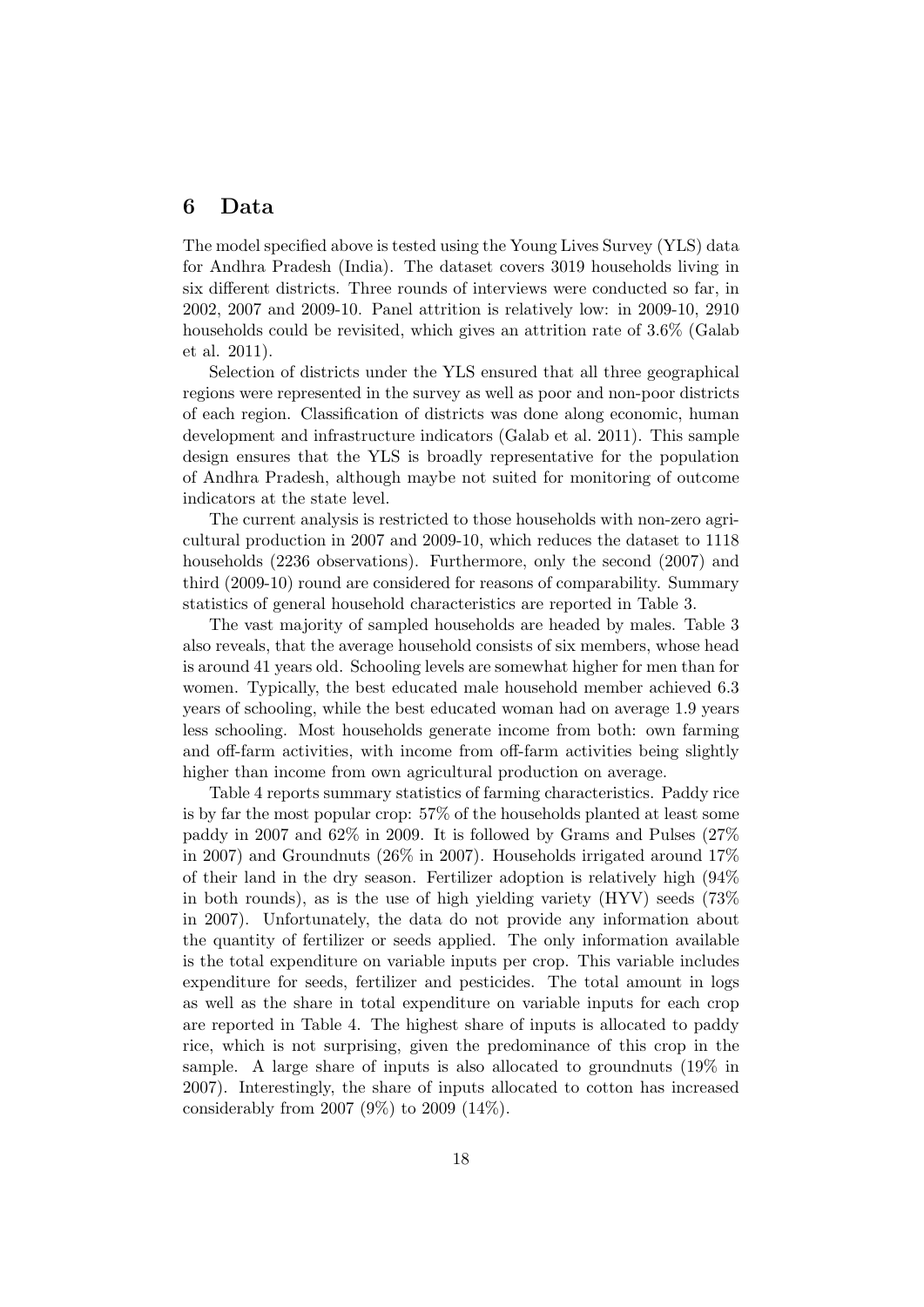Table 5 reports the occurence of different shocks in both groups and both periods. Although lagged rainfall is lower in 2007 in the treatment group than in the control group and more households report having experienced drought, this is reverted between 2007 and 2009, with similar trends for treatment and control groups.

In order to identify viable strategies for households to improve their income from agricultural production, I estimate a standard Cobb-Douglas production function, linking the total value of agricultural production to input allocation, plot size and the relevance of different types of crops in a household's product portfolio. The equation is estimated as random effects and fixed effects models in order to account for unobserved heterogeneity that could bias the estimates. In this case, both models provide similar results.

Table 6 shows, that the most important determinant of agricultural output is the level of inputs applied. Additionally to inputs allocated, total area cultivated and the share of area that is under irrigation are crucial determinants of output levels. The dummies indicating whether or not the household applied fertilizer or high yielding variety (HYV) seeds are both not statistically significant. This might seem somewhat surprising, but since the expenditure for fertilizer and seeds is included in variable inputs, one should not attribute to much weight to this finding. Finally, Table 6 reveals that households could significantly improve the value of their agricultural production if they increased the share of inputs allocated to cotton, chillies, turmeric or to other commercial crops relative to food crops.<sup>16</sup> Producing fruits could also lead to considerably higher income from agricultural production. In contrast, producing a higher share of oilseeds or groundnuts would reduce the total value of agricultural production.

Because looking only at two time periods might lead to misleading conclusions, I additionally consider the Cost of Cultivation Statistics for major crops in India. Unfortunately, these statistics are only available at state level and only for very few crops. Figure 2 reports average profits per hectare in Andhra Pradesh between 1996 and 2009 for cotton and paddy rice. Cotton clearly outperforms paddy for most years, but in some years profits from cotton cultivation are much smaller than profits from rice cultivation. Thus, households planting cotton generate higher profits on average, although it seems that returns are also more variable.

Understanding the risk involved in producing higher profitability crops is critical for the analysis. I therefore compute the variance of yield per acre of different crops. The data for this come from the District-wise Crop Production Statistics of the Ministry of Agriculture. Figure 3 shows that

<sup>16</sup>Foodgrains were used as reference category in the estimation. Commercial crops include coffee, tobacco, sugarcane, flowers, eucalyptus, ginger, garlic, black pepper and other spices.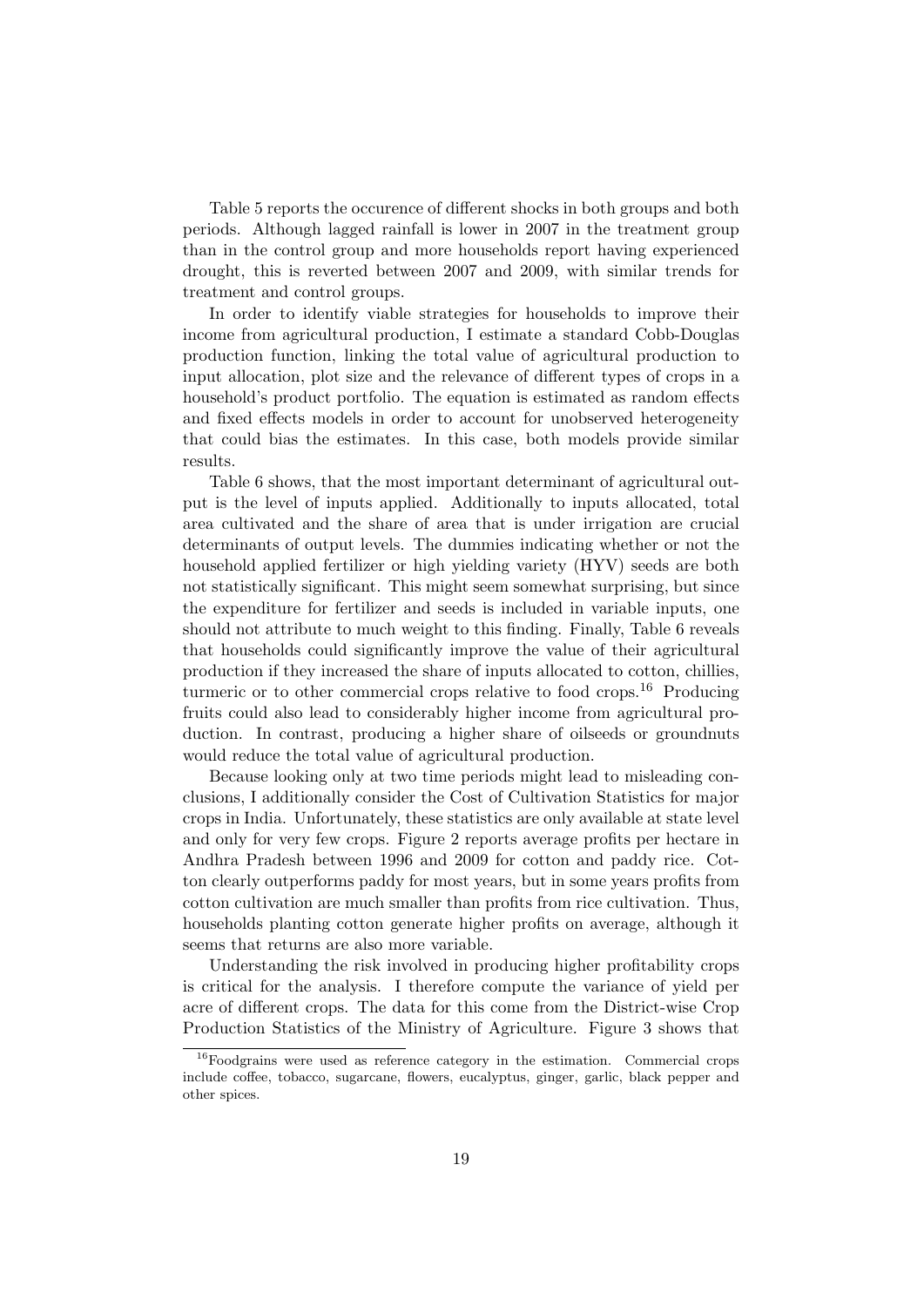

Source: Cost of Cultivation Statistics, Directorate of Economics and Statistics, Department of Agriculture and Cooperation, Ministry of Agriculture, GoI

yields of commercial crops such as cotton, chillies and turmeric deviate much more from their mean than paddy rice. I only consider paddy as foodcrop here, but yield fluctuations of other foodcrops are very similar to paddy. It thus seems that risk considerations might be a major factor in explaining the relatively limited production of cotton and other commercial crops in the sample.

Another explanation why households do not cultivate more profitable crops, could be differences in costs involved in producing these crops. If paid-out costs are higher for commercial crops, many poor farmers might be constrained by the limited availability and relatively high cost of credit. Again, the cost of cultivation statistics of paddy rice and cotton can be helpful to understand the importance of paid-out costs. Table 7 reports the cost of cultivating 1 hectare of cotton vs. paddy in 2006-07 and 2009-10, respectively. It also reports the average share of different items in total expenditures. Table 7 clearly reveals that the cultivation of cotton does not imply higher costs per hectare than the cultivation of paddy rice.

Finally, differential developments in prices between districts could drive observed effects on the total production of certain crops. Figure 4 displays the district wise development of nominal prices of paddy vs. commercial crops such as cotton, chillies and turmeric. Cotton prices changed considerably during the period of reference. However, while farm harvest prices were traditionally somewhat higher in the treatment districts than in the control districts, prices increased more pronouncedly in the control districts during the period of interest. In general, it seems as if price trends of most crops are very similar across districts, which suggests that other factors must be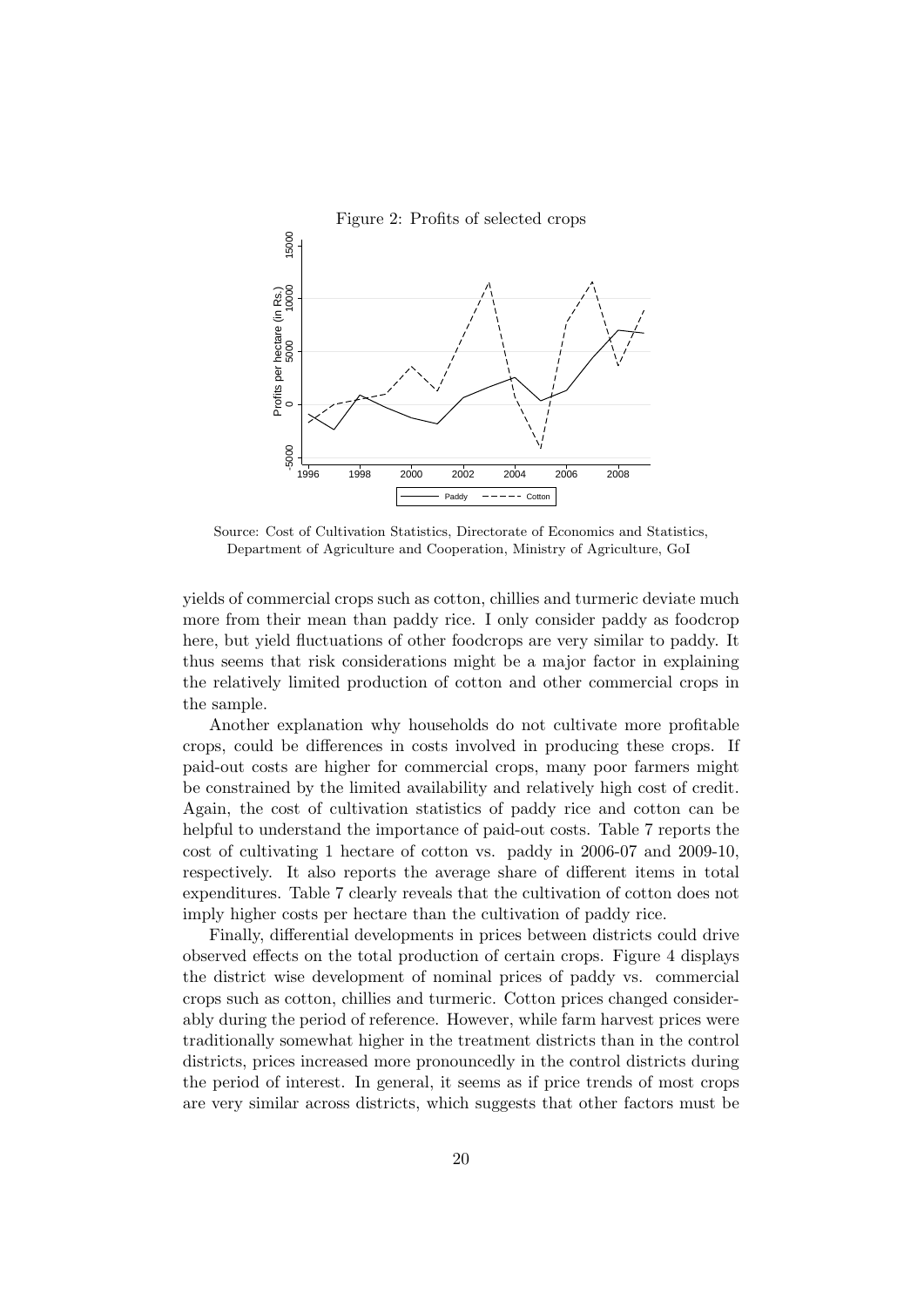

Source: District wise crop production statistics, Directorate of Economics and Statistics, Department of Agriculture and Cooperation, Ministry of Agriculture, GoI

driving observed changes in production trends.

## 7 Results

If risk is a relevant constraint for households' production decisions, the provision of an employment guarantee should enable households to grow a higher share of risky crops. This is the main outcome of the theoretical model presented in this paper. Central to this model is the expectation each household forms about future income generating opportunities. These expectations will to a large extend depend on each household's experience with the National Rural Employment Guarantee Scheme. So, it can be expected that the NREGA can have an insurance effect only if provision of work is sufficiently able to cover households demand and more importantly to react to increases in demand for work in case of shocks. Thus, it depends on the reliability of the programme in the treatment districts, whether effects of the employment guarantee on production decision and particularly on the choice of crops can be observed.

Therefore, I first test if the employment guarantee holds. Because one can expect households' demand for work to sharply increase in case of shocks, I test whether the number of days a household works with NREGA responds to the realisation of such shocks. In particular, I estimate if the deviation of cumulative rainfall in the agricultural year from its mean, as well as self reported shocks on the household level, drive changes in the number of days worked under NREGA. The model is estimated as fixed effects model in order to account for fixed household and village level characteristics. At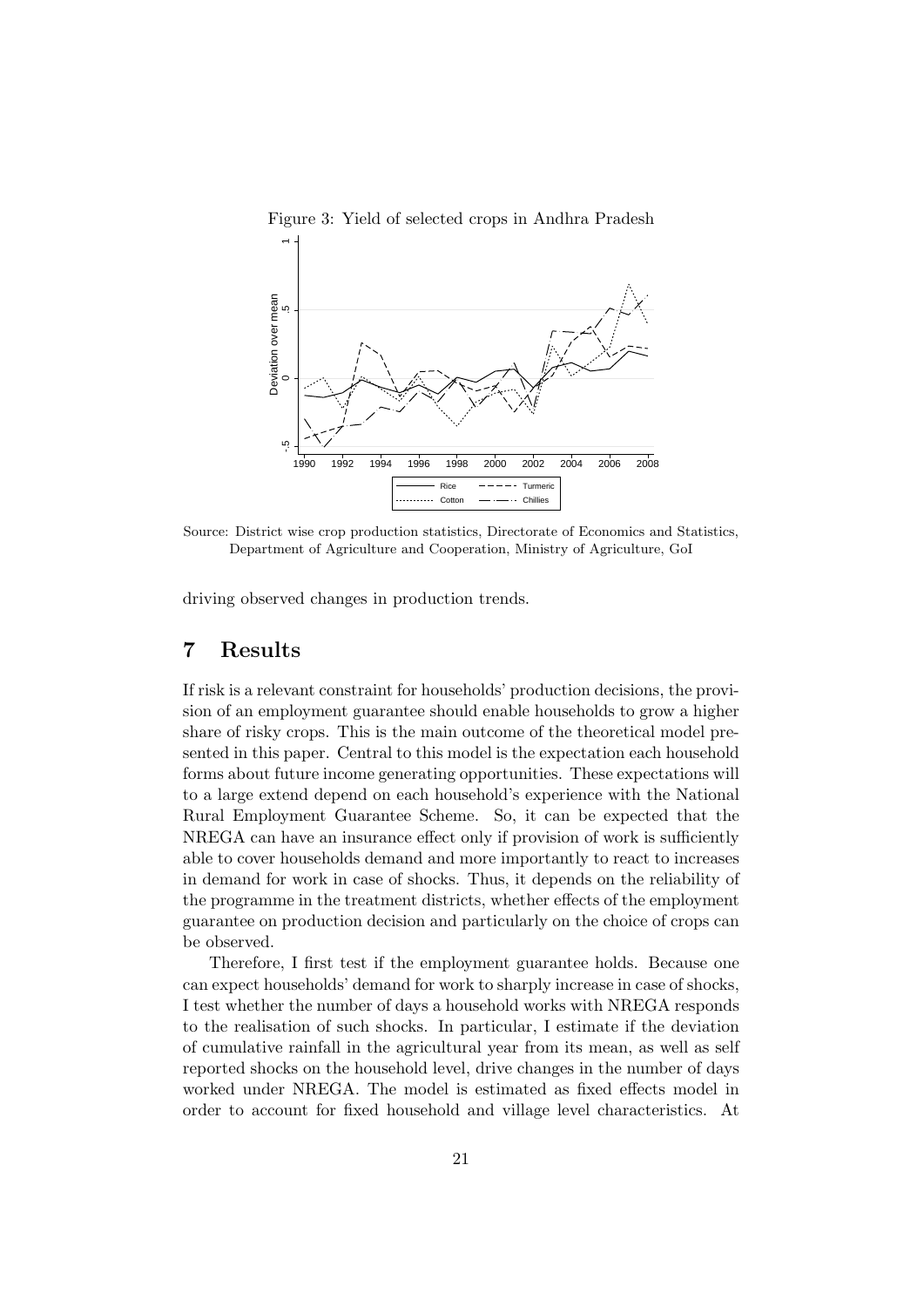

Figure 4: District-wise farm harvest prices of selected crops

Source: Directorate of Economics and Statistics, Department of Agriculture and Cooperation, Ministry of Agriculture, GoI

household level the most important fixed characteristics to influence work take-up are proximity to the work sites, wealth levels, education as well as unobservables such as ability, personal networks and access to other risk management tools. At the village level, the fixed effects model captures timeconstant effects such as differential commitment of local officials, that could drive differences in the number of workdays generated between districts and communities. Because rainfall is a covariate shock, that affects households living in the same village to similar extend, standard errors are clustered at community level. The estimation is also restricted to phase one districts, thus only households who experienced NREGA in both survey rounds are considered. Results are reported in Table 8.

The results show that the number of days worked under NREGA changes considerably with variation in rainfall levels. It does so most strongly for lagged rainfall levels, thus cumulative rainfall in the agricultural season preceding the period of reference. The coefficient of the lagged rainfall variable is large and negative, which implies that households worked more under NREGA if lagged rainfall levels were below the mean and that they worked less if rainfall was above the mean. This supports the assumption of NREGA acting as insurance, because households use the programme to smooth income ex-post, after harvest is made and after agricultural products are sold. Similar evidence has been provided by Johnson (2010), who finds that the number of days worked under NREGA increases if rainfall levels are below normal.

Table 8 also reveals how important maturation of the programme is. A large share of changes in days worked under NREGA can be explained by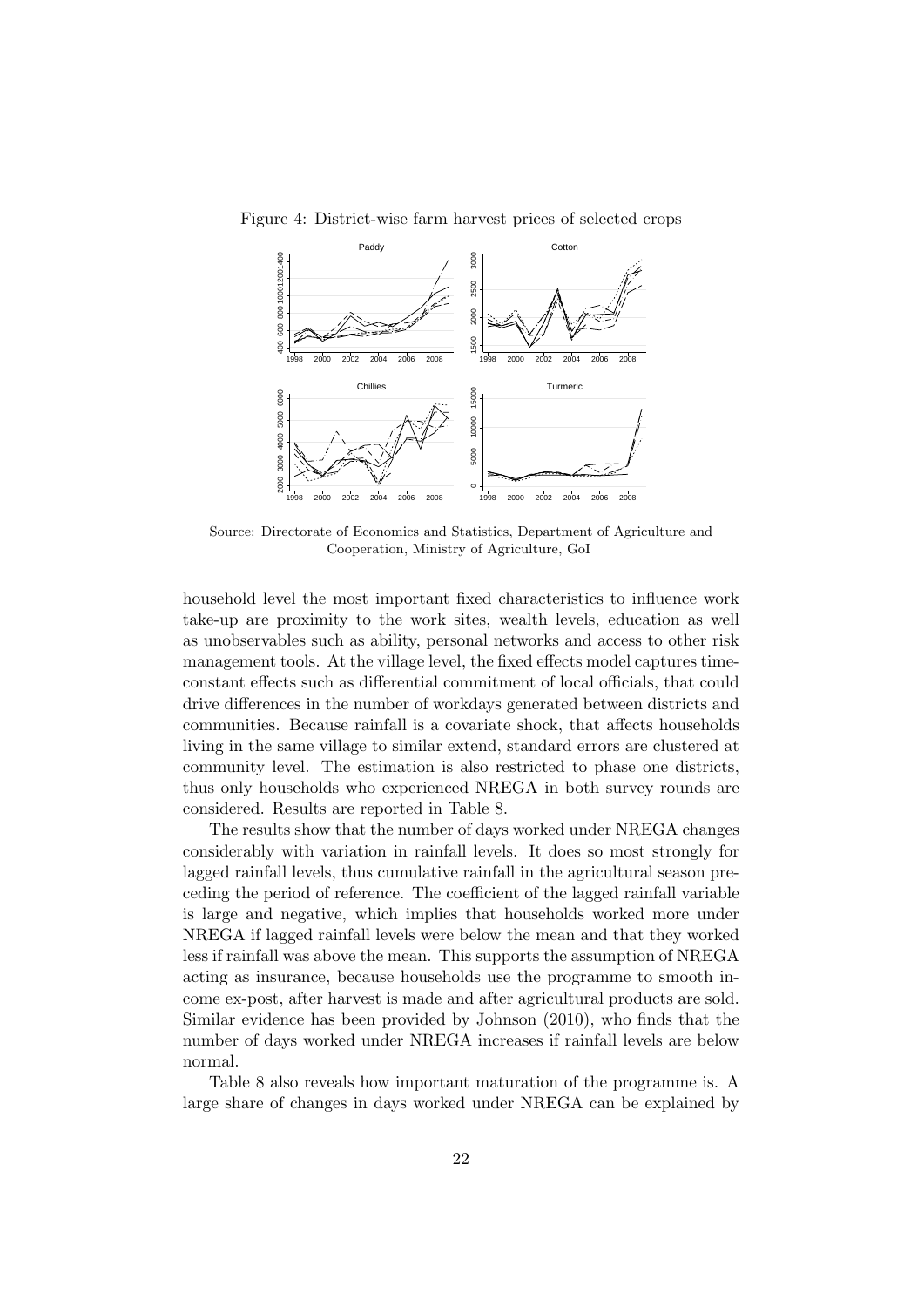time alone. In contrast, wealth levels seem not to be valid predictors of the number of days households work under NREGA. The size of cultivated area is also not statistically significant in the fixed effects model, but this can probably be attributed to limited variation of this variable over time. If estimated in random effects, this variable is positive and statistically significant at the 5% level.<sup>17</sup>

Interestingly, self-reported shocks seem not to influence the dependent variable either. The variables capturing different self-reported shocks are mostly not statistically significant, not even when combined in one single index. This might be so for three reasons. First, self-reported shocks refer to any shock in the 4 years previous to the date of interview, which might be simply to imprecise to capture the effect of shocks on individual labour allocation.<sup>18</sup> The second reason could be potentially more problematic. Because the number of days a household works with NREGA does not only depend on each household's demand for work, but also on the provision of work, it may be that the provision of work reacts to major covariate shocks such as droughts whereas it does not respond to individual changes in demand for work after idiosyncratic shocks occurred. It is thus possible that households would have liked to smooth income after idiosyncratic shocks occurred by working under the scheme, but that provision of labour did not react to this sufficiently. Thirdly, one could also imagine, that households rely more strongly on informal risk coping strategies for idiosyncratic shocks. All explanations presented above are possible and more data would certainly be necessary to generate more reliable insights to this question.

Nonetheless, it seems that employment generation under NREGA in the sample districts does sufficiently respond to labour demand as to allow households to smooth consumption in case of weather related shocks. Since a large share of agricultural production is rain fed in rural India and in Andhra Pradesh in particular, rainfall fluctuations are among the most important sources of risk for rural households. This is why I feel confident to conclude that the NREGA can indeed have an insurance function for rural households in Andhra Pradesh.

Given that this precondition holds, the introduction of NREGA should affect farmers' crop choice if risk constraints are relevant in their production decisions. I test equation (12) in a linear fixed effects model. Table 9 reports the effects of the introduction of the NREGA on households' share of inputs allocated to cotton. Because changes observed in one household could be correlated with observed changes in other households living in the same

 $17A$  positive coefficient could be a sign for programme capture of wealthier households. But further investigating this is beyond the scope of the paper

<sup>&</sup>lt;sup>18</sup>Additional difficulties to estimate coefficients correctly could be the relatively low sample size combined with the total amount of different indicator variables included: Households are asked to report on a total of 30 different shocks, of which 11 are included in the estimation.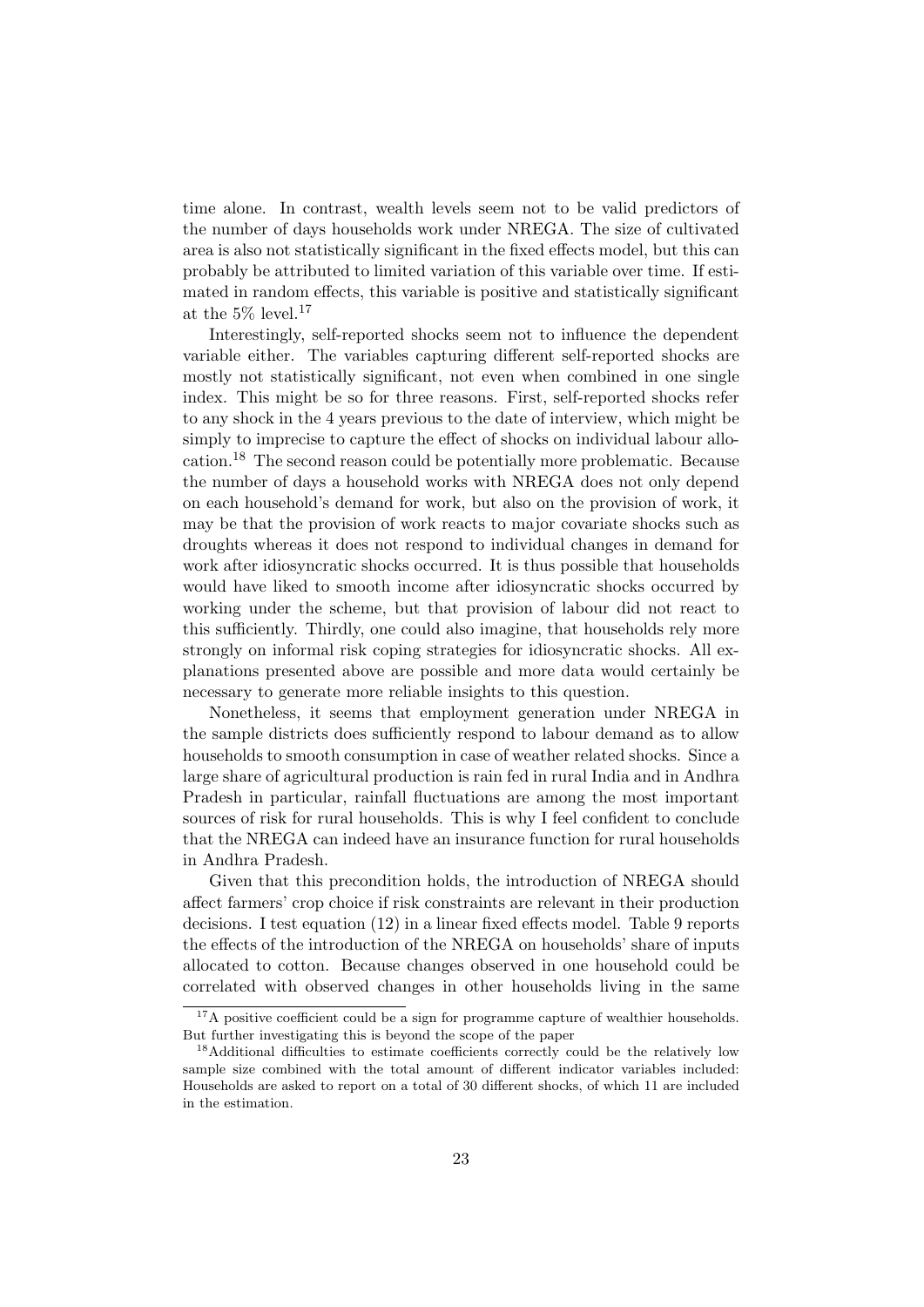community, I cluster standard errors again at the community level, which gives a total of 83 clusters.

The results clearly show a positive and statistically significant effect of the introduction of the NREGA on households' crop choice. In nominal terms, the results suggest that the share of inputs allocated to cotton is 9% higher for households living in disctricts that introduced NREGA in 2006. Considering that the average share of inputs allocated to cotton did not exceed 9% in 2006, the magnitude of this effect is striking. The effect is also robust to the inclusion of a range of control variables, such as total inputs applied, area cultivated, wealth levels, household off-farm income, actual and lagged rainfall levels and area under irrigation. The magnitude of the effect is even larger when weighting the sample with entropy balancing weights as described in Section 5.

Because the distribution of the dependent variable is far from a normal distribution, I additionally fit a fractional logit model as proposed by Papke and Wooldridge (2008). Because coefficients of logit models are difficult to interpret, I also compute average partial effects (APE), which for the explanatory variable of interest would just be the average treatment effect (ATE) given that it is a binary variable. Table 10 shows that the estimated effects are even larger when the empirical model is able to account for the boundedness of the dependent variable.

Of course one might be concerned that the observed effects are driven by other factors than the reduction in risk exposure attributed to NREGA. I cannot fully exclude the possibility of unobserved time-varying factors driving these results. Nonetheless, I can try to account for as much potential confounders as possible. In Section 6, the possibility of heterogeneous district level changes in farm harvest prices driving these results could already be excluded. Additionally, I conduct cluster level regressions in order to assess the importance of outliers. If I exclude the two most dominant cluster from the analysis, the observed effects is still positive and statistically significant at the 10% level (not reported here).

In order control whether the results might be driven by district level changes in the profitability of cotton cultivation, I additionally test if the NREGA affects allocation of inputs to other risky crops besides cotton. Table 11 reports the determinants of the share of inputs allocated to cotton, chillies and turmeric as well as to total commercial crops. Again the estimated effects are positive and statistically significant. Effects are larger for the subset of cotton, chillies and turmeric only, which might seem arbitrary. However, while we know that cotton, chilies and turmeric are more volatile in yields per hectare and therefore riskier than food crops (as was shown in Section 6), very little information exists with regards to yield fluctuations, cost of cultivation etc. of other commercial crops. Therefore, it is difficult to assess whether risk considerations are relevant constraints to the cultivation of these crops.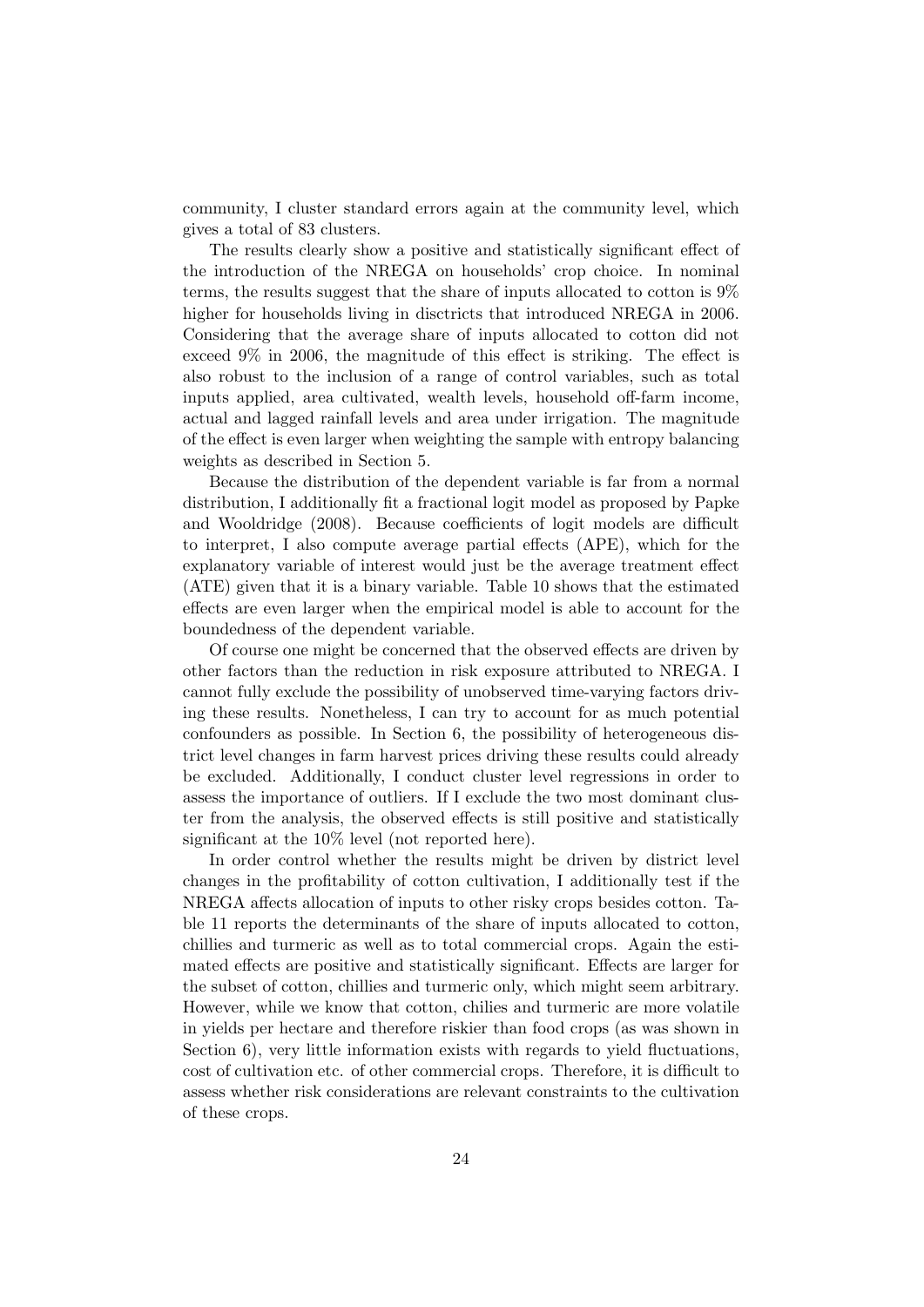Finally, I test whether households who report to be working with NREGA change their input allocation decision. I find that households who registered with NREGA in 2006-07 already are more likely to grow risky crops such as cotton. In contrast, households who registered only later seem not to have changed their input allocation yet (Table 12). I perform the same analysis for phase I districts and early registrants only, as reported in Table 13. In that specification, I cannot cluster standard errors at community level, because the number of clusters is too low. I still find positive and statistically significant effects.

Given the size of the estimates and number of robustness checks, I feel confident to conclude that NREGA seems indeed to reduce households' risk exposure and thereby enables them to grow more profitable but at the same time riskier crops. Recall, that the introduction of the NREGA can influence production decision not only by reducing risk exposure but also by increasing available income that can be spend on inputs. But because changes in crop choice are robust to levels of input allocation and to changes in income from off-farm activities, I feel confident to attribute these changes to reductions in risk exposure rather than to changes in income.

#### 8 Conclusions

This paper assesses the role of risk constraints in households' production decisions. It provides theoretical and empirical evidence that the right to work, as households have been entitled to under the NREGA, reduces households' exposure to a range of risks by guaranteeing income opportunities in areas and time periods where they previously did not exist. This paper also provides evidence that risk constrained households choose suboptimal production strategies. The introduction of the NREGA enables them to generate higher incomes from agricultural production by switching their production towards higher profitability products. With this finding, the paper provides empirical evidence for the validity of the theory of choice under uncertainty as much as it contributes important evidence to the ongoing debate on the effects of the NREGA on agricultural productivity.

The effects of the NREGA on households' production and investment decisions are similar to those that were attributed to the provision of insurance by Karlan et al. (2012). But in contrast to purchasing insurance, the registration with NREGA provides little ex-ante cost. Since trust-related considerations continue to limit the take-up of insurance products in many countries, providing public works schemes could be better suited to protect households against agricultural production risks. One should not forget however, that the take-up of work is always associated with opportunity costs. In countries or regions with well functioning off-farm labour markets, providing public works might not be necessary. A food-for-work programme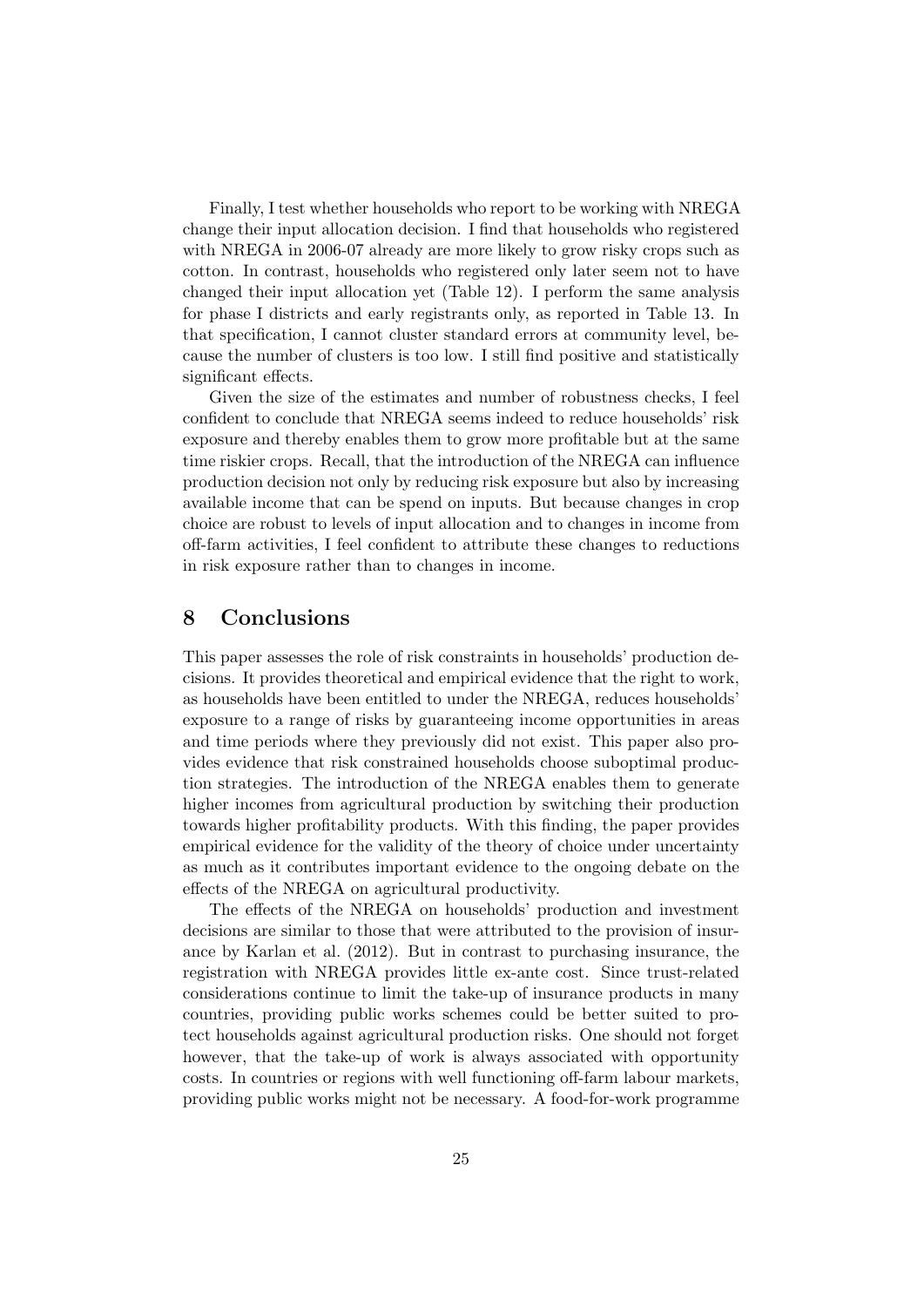or cash-for-work programme can always only be effective in areas and timeperiods where labour is in surplus. Also, public works programmes such as the NREGA are in no way able to protect households against many other risks than agricultural production risks, particularly against risks that reduce a household's member's ability to work such as sickness and work accidents.

The results of this paper reveal that public works programmes can have welfare effects that go much beyond the immediate effects of employment generation. This finding entails important lessons learned for the ongoing debates on the effectiveness of the NREGA as well as for other countries considering the implementation of such schemes.

First, for the insurance effect to unfold, the design of the public works programme is crucial. An employment guarantee that is entitled by law combined with adequate grievance redressal mechanisms provides households with the necessary protection against agricultural production risks that enables them to take more risk in their production and investment decisions. Additionally, it is crucial not to limit the number of workdays too drastically, otherwise the potential of such a scheme as risk coping strategy cannot be realised.

Second, implementation matters. The data analysed in this paper cover only the state of Andhra Pradesh. This is inter alia because the performance of the NREGA in terms of number of workdays generated per eligible household varies immensely across states and even across districts in India. Andhra Pradesh is one of the best performing states and it goes without saying that many of the effects captured in this paper might not unfold in all Indian states.

The paper contributes to ongoing debates in and outside India on the effects of the NREGA on agricultural productivity in the country. Current discussions are mainly driven by considerations regarding the trade-off between providing minimum income to poor households on one side and ensuring that production costs in the agricultural sector do not rise to drastically because of increased agricultural wages on the other side. As this paper shows, these discussions are missing one important aspect. Because the number of workdays each household is entitled to additionally affects its risk managing capacity, the amount of risk each household is willing to take will depend on the number of workdays he can expect to be able to work in case of production shocks. Considerations about decreasing agricultural productivity levels in the country so far have mainly ignored this fact. The assumption that only large scale farmers can drive increases in agricultural productivity is still mainstream. Including the effects of NREGA on households' risk exposure and the resulting changes in production decisions in the discussion might change the overall picture.

Obviously a range of open questions remain and much more research is needed to get conclusive answers to these questions. First, internal and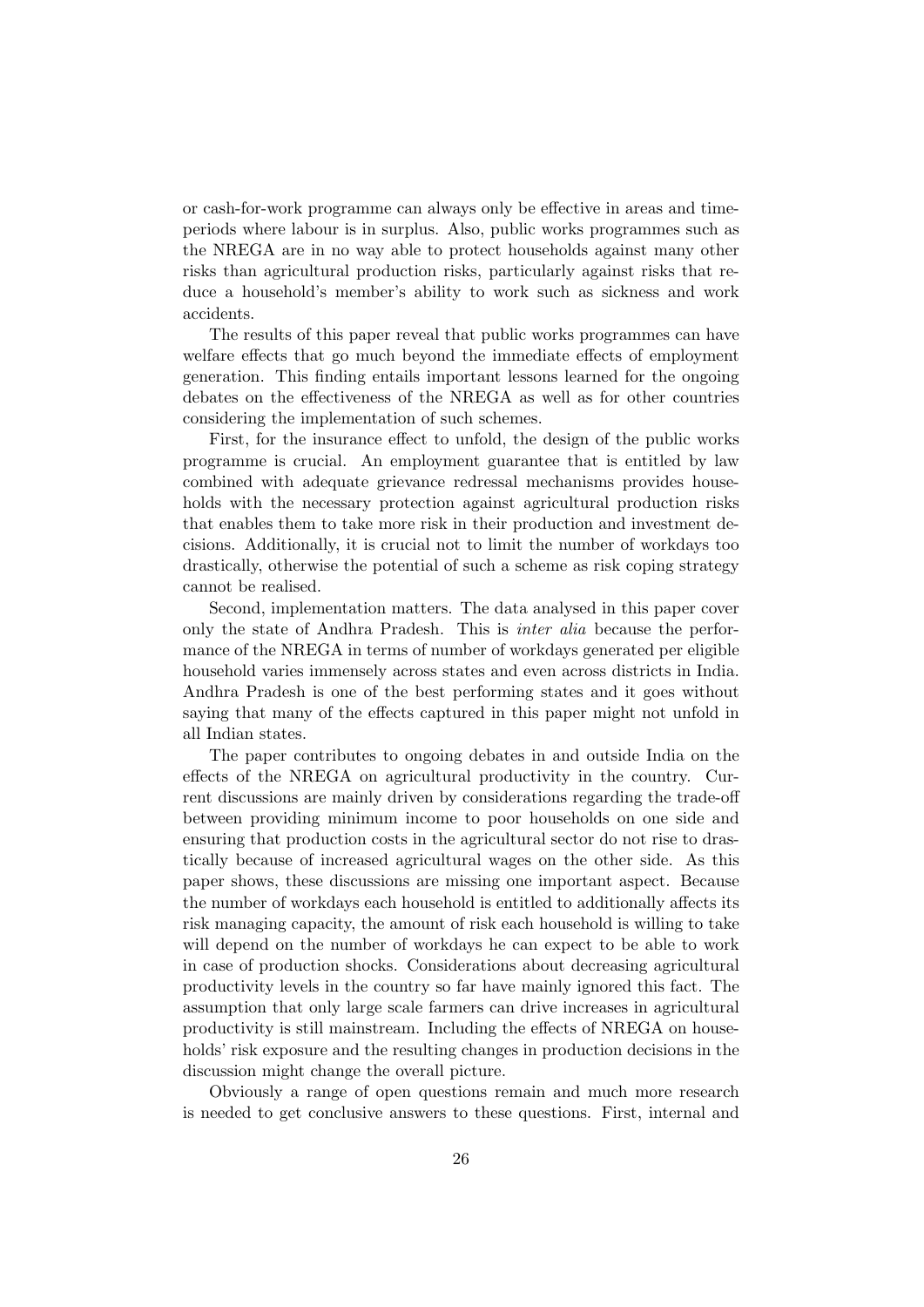external validity of the results could be improved with more data, especially if the analysis could be extended to the whole country. Second, effects of the programme on total levels of inputs applied as well as on investments in fixed capital could be very interesting topics to study. Similarly, effects on households' willingness to take-up entrepreneurial activity need to be assessed. Third, effects of the programme are likely to be heterogeneous. With more data it would be possible to assess to which extent the programme effects vary between different subgroups of the population, particularly with size of land holdings.

#### Acknowledgments

The author is grateful to Michael Grimm for continuous guidance and advice, as well as to Markus Loewe and Tilman Altenburg for many helpful comments and suggestions. The author takes full responsibility for all errors. Funding of the German Federal Ministry for Economic Cooperation and Development is gratefully acknowledged. The data used in this publication come from Young Lives, a 15-year study of the changing nature of childhood poverty in Ethiopia, India (Andhra Pradesh), Peru and Vietnam (www.younglives.org.uk). Young Lives is core-funded by UK aid from the Department for International Development (DFID) and co-funded from 2010 to 2014 by the Netherlands Ministry of Foreign Affairs. The views expressed here are those of the author. They are not necessarily those of Young Lives, the University of Oxford, DFID or other funders.

## References

- Abadie, Alberto. 2005. "Semiparametric difference-in-differences estimators." The Review of Economic Studies, 72: 1–19.
- Afridi, Farzana, Abhiroop Mukhopadhyay, and Soham Sahoo. 2012. Female Labour Force Participation and Child Education in India: The Effect of the National Rural Employment Guarantee Scheme.
- Aiyar, Yamini, and Salimah Samji. 2009. Transparency and Accountability in NREGA: A Case Study of Andhra Pradesh. Vol. 1 of AI Working Paper, New Delhi.
- Azam, Mehtabul. 2012. The impact of Indian job quarantee scheme on labor market outcomes: Evidence from a natural experiment. Vol. 6548 of Discussion Paper, Bonn.
- Basu, Arnab K. 2013. "Impact of Rural Employment Guarantee Schemes on Seasonal Labor Markets: Optimum Compensation and Workers' Welfare." Journal of Economic Inequality,  $11(1)$ :  $1 - 34$ .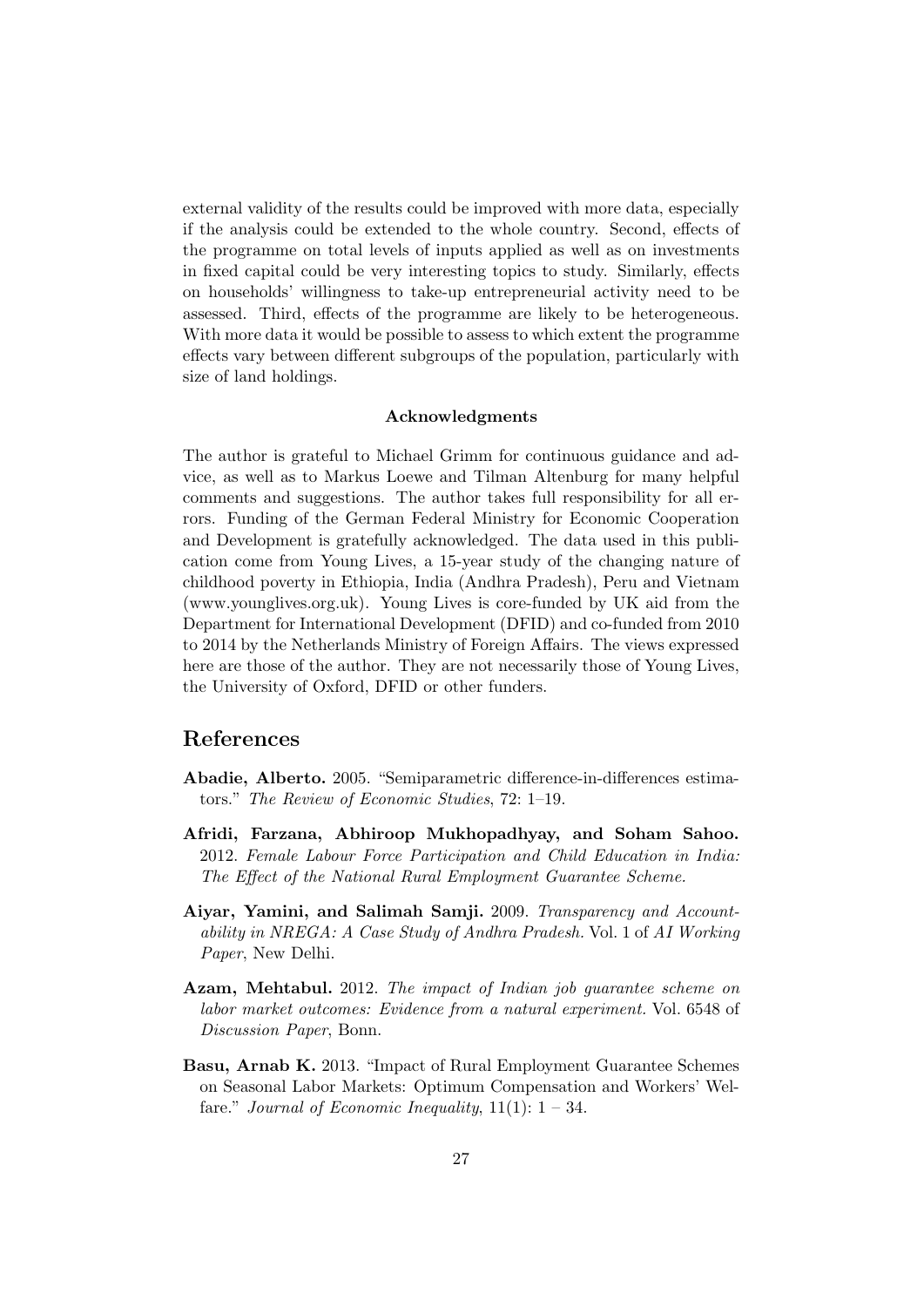- Berg, Erlend, Sambit Bhattacharyya, Rajasekhar Durgam, and Manjula Ramachandra. 2012. Can rural public works affect agricultural wages? Evidence from India. Vol. 2012-05 of CSAE Working Papers, Oxford.
- Besley, Timothy, and Anne Case. 1993. "Modeling technology adoption in developing countries." The American Economic Review, 83(2): 396–402.
- Cole, Shawn, Xavier Gine, Jeremy Tobacman, Robert Townsend, Petia Topalova, and James Vickery. 2012. "Barriers to household risk management: evidence from India." 5(1): 104–135.
- Conley, Timothy G., and Christopher R. Udry. 2010. "Learning about a new technology: Pineapple in Ghana." The American Economic Review,  $100(1): 35-69.$
- Dercon, Stefan. 1996. "Risk, crop choice, and savings: Evidence from Tanzania." Economic Development and Cultural Change, 44(3): 485–513.
- Dercon, Stefan, and Luc Christiaensen. 2011. "Consumption risk, technology adoption and poverty traps: Evidence from Ethiopia." Journal of Development Economics, 96(2): 159–173.
- Duflo, Esther, Michael Kremer, and Jonathan Robinson. 2008. "How high are rates of return to fertilizer? Evidence from field experiments in Kenya." The American economic review, 98(2): 482–488.
- Dutta, Puja, Rinku Murgai, Martin Ravallion, and Dominique van den Walle. 2012. Does India's Employment Guarantee Scheme Guarantee Employment? Vol. 6003 of Policy Research Working Paper.
- Fafchamps, Marcel. 1993. "Sequential labor decisions under uncertainty: An estimable household model of West-African farmers." Econometrica, 61(5): 1173–1197.
- Fafchamps, Marcel, and John Pender. 1997. "Precautionary Saving, Credit Constraints, and Irreversible Investment: Theory and Evidence From Semiarid India." Journal of Business & Economic Statistics, 15(2): 180–194.
- Foster, Andrew D., and Mark R. Rosenzweig. 1996. "Technical change and human-capital returns and investments: evidence from the green revolution." The American economic review, 86(4): 931–953.
- Foster, Andrew D., and Mark R. Rosenzweig. 2010. "Microeconomics of technology adoption." Annual Review of Economics, 2(1): 395–424.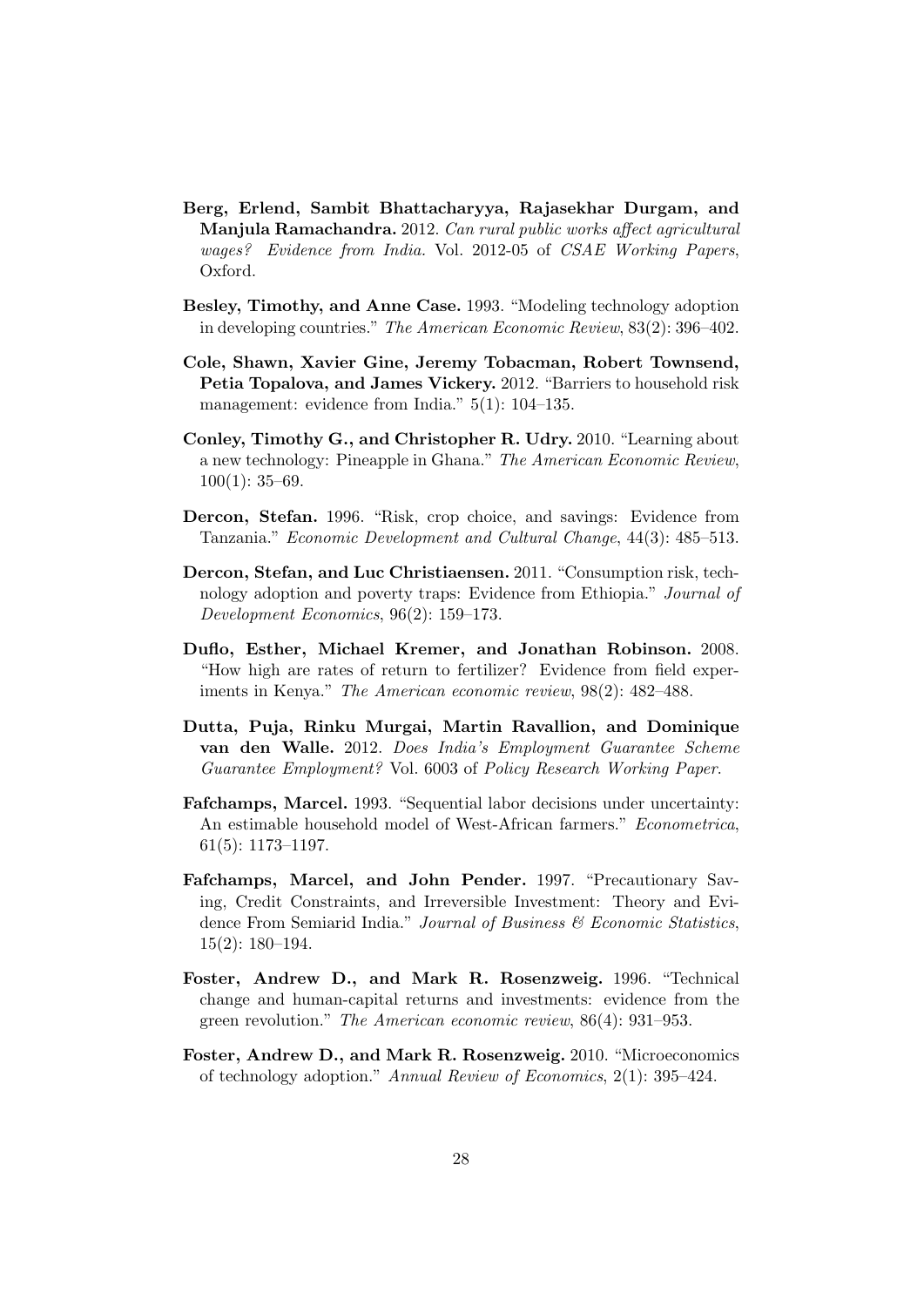- Galab, S., S. Vijay Kumar, P. Prudvikhar Reddy, Renu Singh, and Uma Vennam. 2011. The Impact of Growth on Childhood Poverty in Andhra Pradesh: Initial Findings from India.
- Gine, Xavier, and Stefan Klonner. 2006. Credit Constraints as a Barrier to Technology Adoption by the Poor. Vol. 2006/104 of Research Paper.
- Grimm, Michael, Renate Hartwig, and Jann Lay. 2011. Investment Decisions of Small Entrepreneurs in a Context of Strong Sharing Norms. Working Paper.
- Heckman, James J., Hidehiko Ichimura, and Petra Todd. 1998. "Matching as an econometric evaluation estimator." The Review of Economic Studies, 65(2): 261–294.
- Imai, Kosuke. 2008. Causal Inference with Repeated Measures in Observational Studies. Causal Inference Lecture Notes.
- Imbens, Guido W., and Jeffrey M. Wooldridge. 2009. "Recent developments in the econometrics of program evaluation." Journal of Economic Literature, 47(1): 5–86.
- Imbert, Clement, and John Papp. 2012. Labor Market Effects of Social Programs: Evidence from India's Employment Guarantee. Working Paper.
- Jayachandran, Seema. 2006. "Selling Labor Low: Wage Responses to Productivity Shocks in Developing Countries." Journal of Political Economy,  $114(3)$ :  $538 - 575$ .
- Jha, Raghbendra, Raghav Gaiha, and Manoj K. Pandey. 2012. "Net transfer benefits under India's rural employment guarantee scheme." Journal of Policy Modeling, 34(2): 296–311.
- Johnson, Doug. 2010. Can Workfare Serve as a Substitute for Weather Insurance? The Case of NREGA in Andhra Pradesh. Vol. 32 of Working Paper, Chennai.
- Karlan, Dean, Robert Osei, Isaak Osei-Akoto, and Christopher Udry. 2012. Agricultural Decisions after Relaxing Credit and Risk Constraints. Vol. 23 of ILO Research Paper.
- Lechner, Michael. 2010. "The Estimation of Causal Effects by Differencein-Difference Methods. Estimation of Spatial Panels." Foundations and Trends in Econometrics, 4(3): 165–224.
- MoRD-GoI, (Ministry of Rural Development-Government of India). 2012. MGNREGA Sameeksha: An Anthology of Research Studies on the Mahatma Gandhi National Rural Employment Guarantee Act, 2005. 2006-2012. New Delhi:Orient BlackSwan.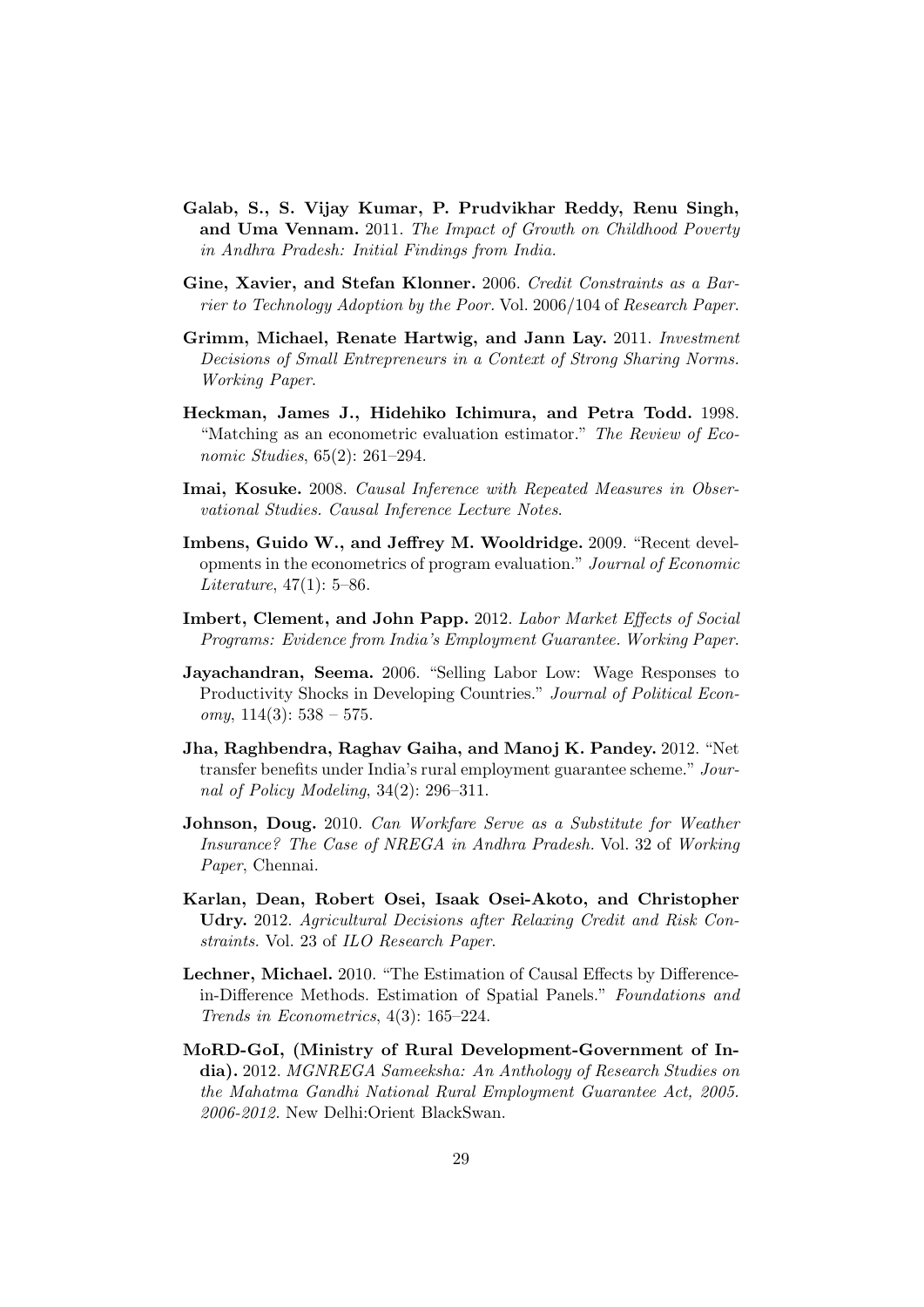- Munshi, Kaivan. 2004. "Social learning in a heterogeneous population: technology diffusion in the Indian Green Revolution." Journal of Development Economics, 73(1): 185–213.
- Pankaj, Ashok K., and Rukmini Tankha. 2010. "Empowerment Effects of the NREGS on Women Workers: A Study in Four States." Economic and Political Weekly, XLV(30): 45–55.
- Raabe, Katharina, Regina Birner, Madhushree Sekher, K.G. Gayathridevi, Amrita Shilpi, and Eva Schiffer. 2010. How to overcome the governance challenges of implementing NREGA. Vol. 00963 of IFPRI Discussion Paper.
- Rosenzweig, Mark R., and Hans P. Binswanger. 1993. "Wealth, Weather Risk and the Composition and Profitability of Agricultural Investments." Economic Journal, 103(416): 56–78.
- Rosenzweig, Mark R., and Kenneth I. Wolpin. 1993. "Credit Market Constraints, Consumption Smoothing, and the Accumulation of Durable Production Assets in Low-Income Countries: Investment in Bullocks in India." Journal of Political Economy, 101(2): 223–244.
- Suri, Tavneet. 2011. "Selection and Comparative Advantage in Technology Adoption." Econometrica, 79(1): 159–209.
- Van Den Berg, Marrit. 2002. "Do public works decrease farmers' soil degradation? Labour income and the use of fertilisers in India's semi-arid tropics." Environment and Development Economics, 7(3): 487–506.
- Wadood, Syed N., and Russell L. Lamb. 2006. Choice of Crops and Employment Uncertainty in the Off-farm Labor Market. Vol. 10779 of MPRA Paper.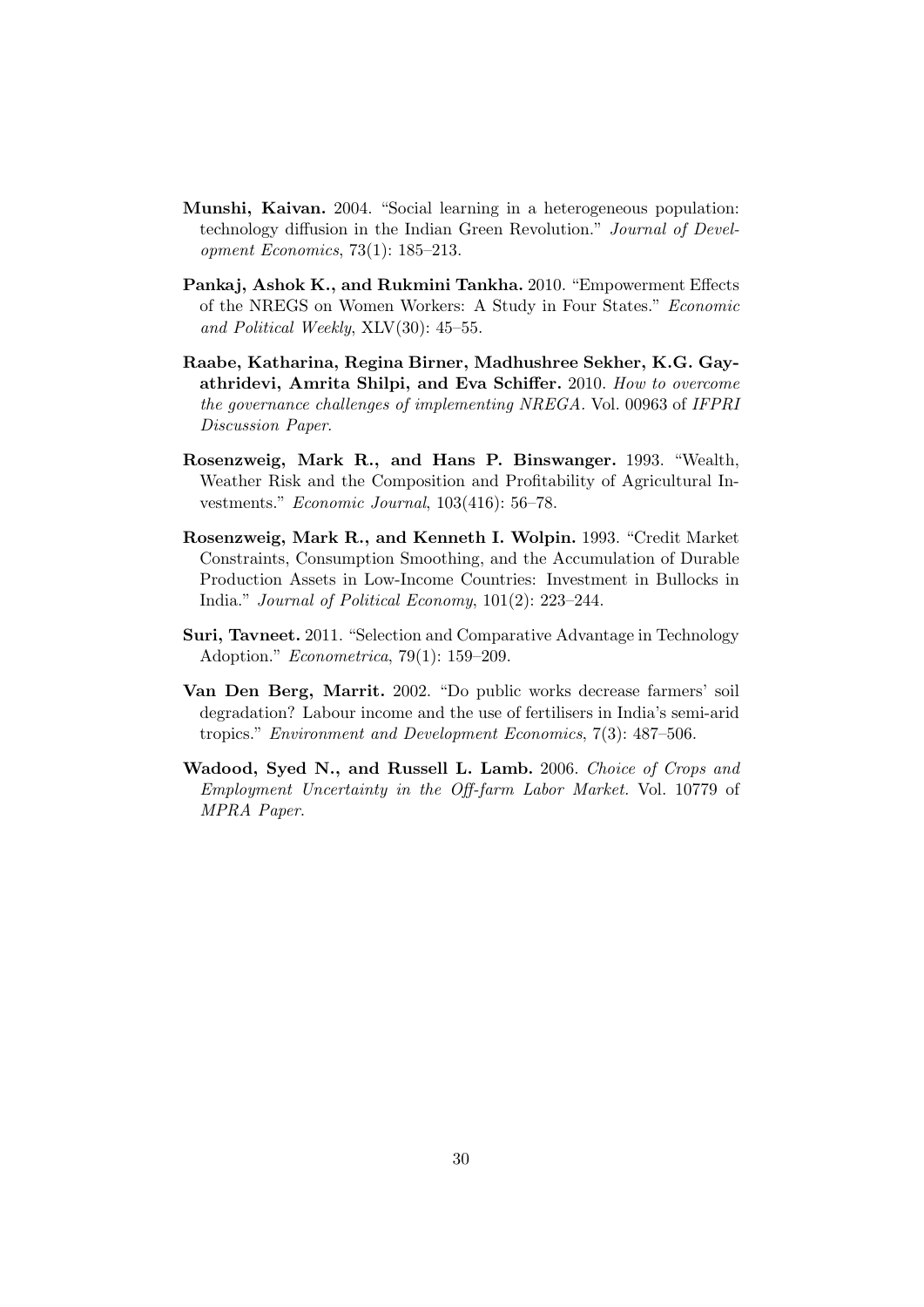## A Mathematical Appendix

#### A.1 Deterministic Case

In the deterministic case, the Lagrange can be summarised as follows:

$$
\mathcal{L} = U_1(C_1) + \delta U_2(C_2)
$$
  
+  $\lambda (w_1(T_1 - l_1^d - l_1^s) - g(i^d + i^s) + B - C_1)$   
+  $\mu [(p - \alpha w_2)(Q^d + Q^s) + w_2 T_2 - (1 + r)B - C_2]$   
+  $\varphi (B^m - B)$   
+  $\rho (1 - a^d - a^s)$ 

Differentiating the Lagrange with respect to the choice variables, leads to the following first order conditions:

$$
\frac{\partial \mathcal{L}}{\partial C_1} = \frac{\partial U_1}{\partial C_1} - \lambda = 0 \tag{A.1}
$$

$$
\frac{\partial \mathcal{L}}{\partial C_2} = \delta \frac{\partial U_2}{\partial C_2} - \mu = 0 \tag{A.2}
$$

$$
\frac{\partial \mathcal{L}}{\partial l_1^d} = -\lambda w_1 + \mu (p - \alpha w_2) \frac{\partial Q^d}{\partial l_1^d} = 0 \tag{A.3}
$$

$$
\frac{\partial \mathcal{L}}{\partial l_1^s} = -\lambda w_1 + \mu (p - \alpha w_2) \frac{\partial Q^s}{\partial l_1^s} = 0 \tag{A.4}
$$

$$
\frac{\partial \mathcal{L}}{\partial i^d} = -\lambda g + \mu (p - \alpha w_2) \frac{\partial Q^d}{\partial i^d} = 0 \tag{A.5}
$$

$$
\frac{\partial \mathcal{L}}{\partial i^s} = -\lambda g + \mu (p - \alpha w_2) \frac{\partial Q^s}{\partial i^s} = 0 \tag{A.6}
$$

$$
\frac{\partial \mathcal{L}}{\partial a^d} = \mu (p - \alpha w_2) \frac{\partial Q^d}{\partial a^d} - \gamma = 0
$$
 (A.7)

$$
\frac{\partial \mathcal{L}}{\partial a^s} = \mu (p - \alpha w_2) \frac{\partial Q^s}{\partial a^s} - \gamma = 0
$$
 (A.8)

$$
\frac{\partial \mathcal{L}}{\partial B} = \lambda - \mu(1+r) - \varphi = 0 \tag{A.9}
$$

Rearranging the first order conditions (A.1) and (A.2) gives:

$$
\lambda = \frac{\partial U_1}{\partial C_1} \tag{A.10}
$$

$$
\mu = \delta \frac{\partial U_2}{\partial C_2} \tag{A.11}
$$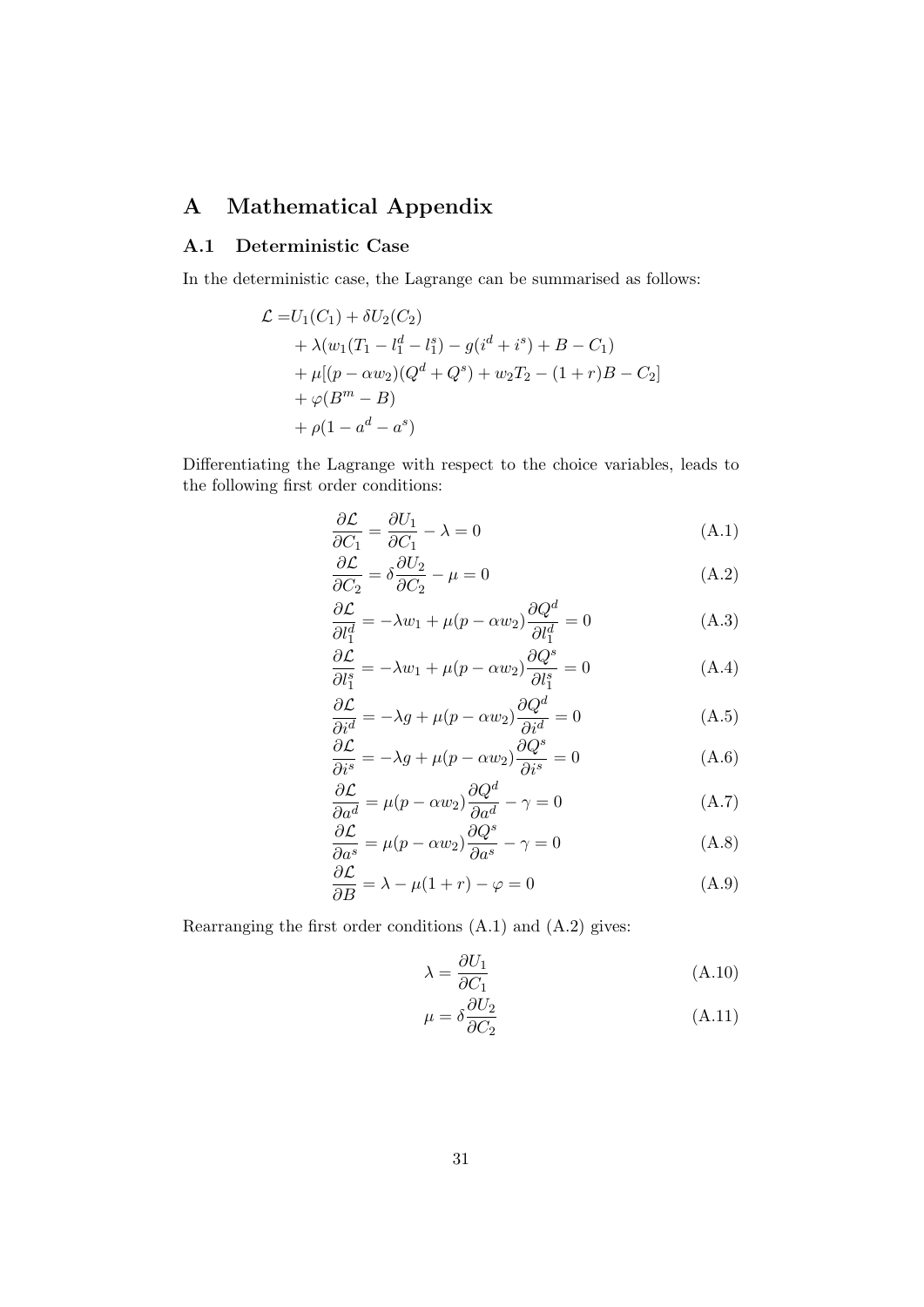And including  $(A.10)$  and  $(A.11)$  into  $(A.3)-(A.9)$  gives our decision rules:

$$
w_1 \frac{\partial U_1}{\partial C_1} - (p - \alpha w_2) \delta \frac{\partial U_2}{\partial C_2} \frac{\partial Q^d}{\partial l_1^d} = 0 \Leftrightarrow \frac{\partial Q^d}{\partial l_1^d} = \frac{w_1}{(p - \alpha w_2)} \frac{\frac{\partial U_1}{\partial C_1}}{\delta \frac{\partial U_2}{\partial C_2}} \tag{A.12}
$$

$$
w_1 \frac{\partial U_1}{\partial C_1} - (p - \alpha w_2) \delta \frac{\partial U_2}{\partial C_2} \frac{\partial Q^s}{\partial l_1^s} = 0 \Leftrightarrow \frac{\partial Q^s}{\partial l_1^s} = \frac{w_1}{(p - \alpha w_2)} \frac{\frac{\partial U_1}{\partial C_1}}{\delta \frac{\partial U_2}{\partial C_2}}
$$
(A.13)

$$
g\frac{\partial U_1}{\partial C_1} - (p - \alpha w_2) \delta \frac{\partial U_2}{\partial C_2} \frac{\partial Q^d}{\partial i^d} = 0 \Leftrightarrow \frac{\partial Q^d}{\partial i^d} = \frac{g}{(p - \alpha w_2)} \frac{\frac{\partial U_1}{\partial C_1}}{\delta \frac{\partial U_2}{\partial C_2}}
$$
(A.14)

$$
g\frac{\partial U_1}{\partial C_1} - (p - \alpha w_2)\delta \frac{\partial U_2}{\partial C_2} \frac{\partial Q^s}{\partial i^s} = 0 \Leftrightarrow \frac{\partial Q^s}{\partial i^s} = \frac{g}{(p - \alpha w_2)} \frac{\frac{\partial U_1}{\partial C_1}}{\delta \frac{\partial U_2}{\partial C_2}}
$$
(A.15)

$$
\frac{\partial Q^d}{\partial a^d} = \frac{\partial Q^s}{\partial a^s} \tag{A.16}
$$

$$
\varphi = \frac{\partial U_1}{\partial C_1} - \delta (1+r) \frac{\partial U_2}{\partial C_2} \tag{A.17}
$$

#### A.2 Stochastic Case

When introducing uncertainty, the Lagrange becomes the following:

$$
\mathcal{L} = U_1(C_1) + \lambda (w_1(T_1 - l_1^d - l_1^s) - g(i^d + i^s) + B - C_1))
$$
  
+ 
$$
E[\delta U_2(C_2) + \mu [(p - \alpha w_2)(Q^d + Q^s) + w_2 T_2 - (1 + r)B - C_2]]
$$
  
+ 
$$
\varphi(B^m - B)
$$
  
+ 
$$
\rho(1 - a^d - a^s)
$$

Note here that the household forms expectations not only about the utility he derives from consumption in period 2, but also about the level of consumption that can be achieved. Differentiating the Lagrange with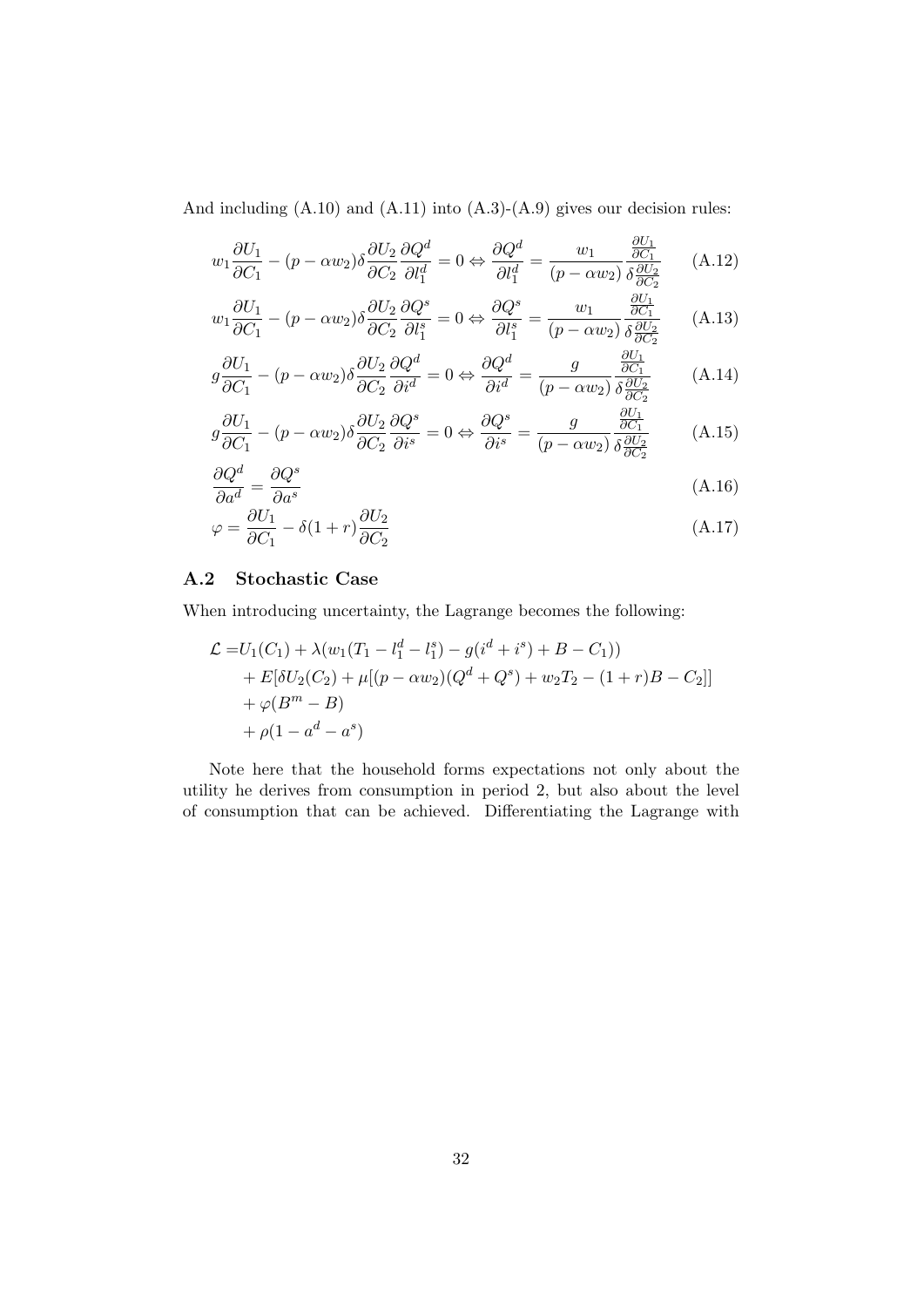respect to the choice variables, leads to the following first order conditions:

$$
\frac{\partial \mathcal{L}}{\partial C_1} = \frac{\partial U_1}{\partial C_1} - \lambda = 0 \tag{A.18}
$$

$$
\frac{\partial \mathcal{L}}{\partial C_2} = E[\delta \frac{\partial U_2}{\partial C_2} - \mu] = 0 \tag{A.19}
$$

$$
\frac{\partial \mathcal{L}}{\partial l_1^d} = -\lambda w_1 + E[\mu](p - \alpha w_2) \frac{\partial Q^0}{\partial l_1^0} = 0 \tag{A.20}
$$

$$
\frac{\partial \mathcal{L}}{\partial l_1^s} = -\lambda w_1 + E[\mu(p - \alpha w_2) \frac{\partial Q^1}{\partial l_1^1}] = 0 \tag{A.21}
$$

$$
\frac{\partial \mathcal{L}}{\partial i^d} = -\lambda g + E[\mu](p - \alpha w_2) \frac{\partial Q^d}{\partial i^s} = 0 \tag{A.22}
$$

$$
\frac{\partial \mathcal{L}}{\partial i^s} = -\lambda g + E[\mu(p - \alpha w_2) \frac{\partial Q^s}{\partial i^d}] = 0 \tag{A.23}
$$

$$
\frac{\partial \mathcal{L}}{\partial a^0} = E[\mu](p - \alpha w_2) \frac{\partial Q^0}{\partial a^0} - \gamma = 0
$$
 (A.24)

$$
\frac{\partial \mathcal{L}}{\partial a^1} = E[\mu(p - \alpha w_2) \frac{\partial Q^1}{\partial a^1}] - \gamma = 0
$$
 (A.25)

$$
\frac{\partial \mathcal{L}}{\partial B} = \lambda - E[\mu](1+r) - \varphi = 0 \tag{A.26}
$$

Rearranging (A.18) and (A.19) gives:

$$
\lambda = \frac{\partial U_1}{\partial C_1} \tag{A.27}
$$

$$
E[\mu] = \delta \frac{\partial EU_2}{\partial C_2} \tag{A.28}
$$

And the optimal consumption rule becomes:

$$
\frac{\partial U_1}{\partial C_1} = (1+r)\delta \frac{\partial EU_2}{\partial C_2} + \varphi \tag{A.29}
$$

Including  $(A.27)$  and  $(A.28)$  into  $(A.20)-(A.25)$  gives our decision rules for  $l_1^d,$ 

$$
w_1 \frac{\partial U_1}{\partial C_1} - (p - \alpha w_2) \delta \frac{\partial EU_2}{\partial C_2} \frac{\partial Q^d}{\partial l_1^d} = 0
$$
  

$$
\Leftrightarrow \frac{\partial Q^d}{\partial l_1^d} = \frac{w_1}{(p - \alpha w_2)} \frac{\frac{\partial U_1}{\partial C_1}}{\delta \frac{\partial EU_2}{\partial C_2}}
$$
(A.30)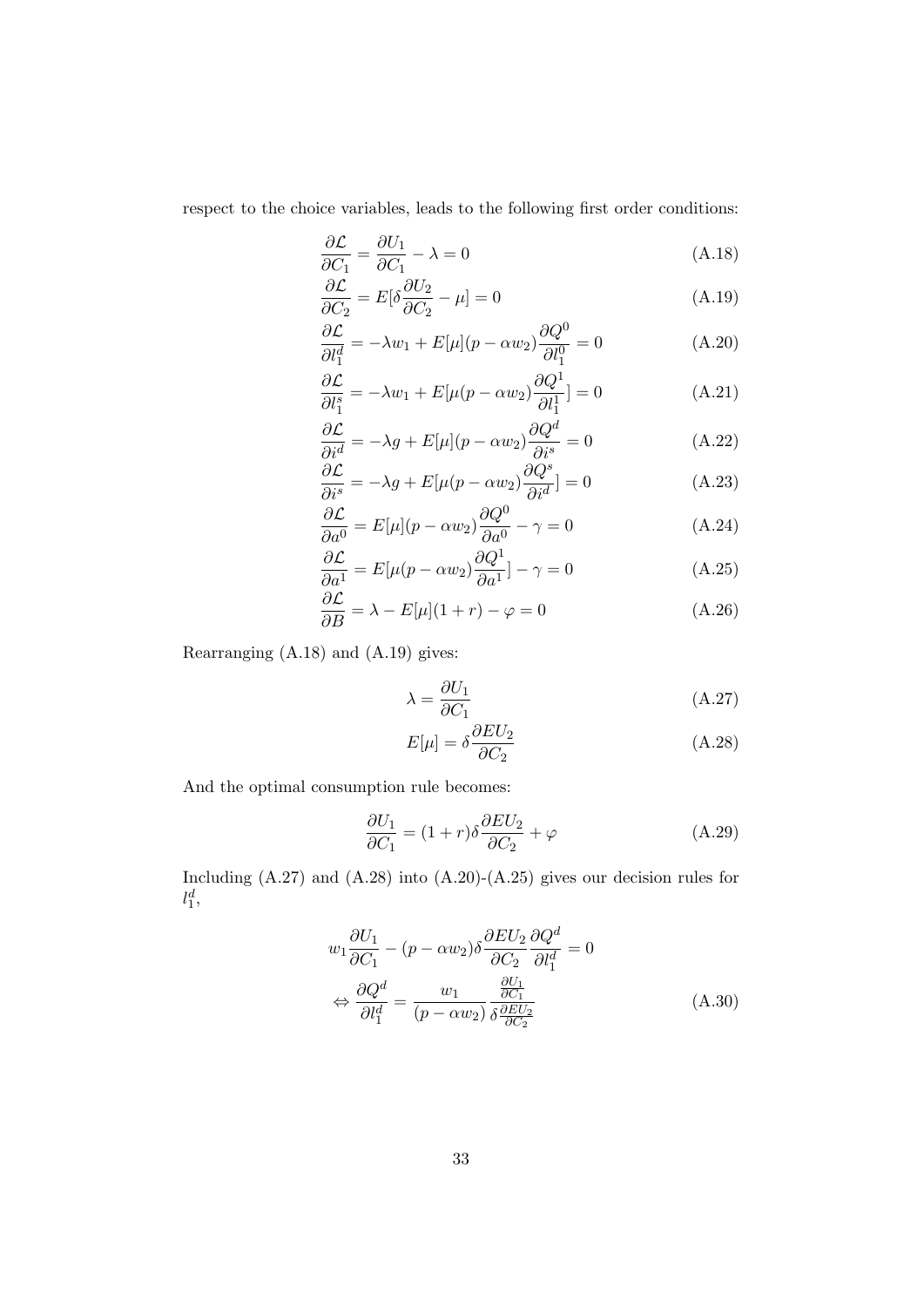for  $l_1^s$ ,

$$
w_1 \frac{\partial U_1}{\partial C_1} - (p - \alpha w_2) \delta E \left[ \frac{\partial U_2}{\partial C_2} \frac{\partial Q^s}{\partial l_1^s} \right] = 0
$$
  
\n
$$
\Leftrightarrow (p - \alpha w_2) \delta \left[ \frac{\partial EU_2}{\partial C_2} E \left[ \frac{\partial Q^s}{\partial l_1^s} \right] + \operatorname{cov} \left( \frac{\partial U_2}{\partial C_2}, \frac{\partial Q^s}{\partial l_1^s} \right) \right] = w_1 \frac{\partial U_1}{\partial C_1}
$$
  
\n
$$
\Leftrightarrow E \left[ \frac{\partial Q^s}{\partial l_1^s} \right] = \frac{w_1}{(p - \alpha w_2)} \frac{\frac{\partial U_1}{\partial C_1}}{\delta \frac{\partial EU_2}{\partial C_2}} - \frac{\operatorname{cov} \left( \frac{\partial U_2}{\partial C_2}, \frac{\partial Q^s}{\partial l_1^s} \right)}{\frac{\partial EU_2}{\partial C_2}} \tag{A.31}
$$

for  $i^d$ ,

$$
g\frac{\partial U_1}{\partial C_1} - (p - \alpha w_2)\delta \frac{\partial EU_2}{\partial C_2} \frac{\partial Q^d}{\partial i^d} = 0
$$
  

$$
\Leftrightarrow \frac{\partial Q^d}{\partial i^d} = \frac{g}{(p - \alpha w_2)} \frac{\frac{\partial U_1}{\partial C_1}}{\delta \frac{\partial EU_2}{\partial C_2}}
$$
(A.32)

for  $i^s$ ,

$$
g\frac{\partial U_1}{\partial C_1} - (p - \alpha w_2) \delta E[\frac{\partial U_2}{\partial C_2} \frac{\partial Q^s}{\partial i^s}] = 0
$$
  
\n
$$
\Leftrightarrow (p - \alpha w_2) \delta[\frac{\partial EU_2}{\partial C_2} E[\frac{\partial Q^s}{\partial i^s}] + cov(\frac{\partial U_2}{\partial C_2}, \frac{\partial Q^s}{\partial i^s})] = g\frac{\partial U_1}{\partial C_1}
$$
  
\n
$$
\Leftrightarrow E[\frac{\partial Q^s}{\partial i^s}] = \frac{g}{(p - \alpha w_2)} \frac{\frac{\partial U_1}{\partial C_1}}{\delta \frac{\partial EU_2}{\partial C_2}} - \frac{cov(\frac{\partial U_2}{\partial C_2}, \frac{\partial Q^s}{\partial i^s})}{\frac{\partial EU_2}{\partial C_2}}
$$
(A.33)

for  $a^d$ ,

$$
\delta \frac{\partial EU_2}{\partial C_2}(p - \alpha w_2) \frac{\partial Q^d}{\partial a^d} = \gamma
$$

and  $a^s$ ,

$$
\begin{aligned} \delta E[\frac{\partial U_2}{\partial C_2}\frac{\partial Q^s}{\partial a^s}](p - \alpha w_2) &= \gamma \\ &\Leftrightarrow \delta(p - \alpha w_2)\frac{\partial EU_2}{\partial C_2}E[\frac{\partial Q^s}{\partial a^s}] + cov(\frac{\partial U_2}{\partial C_2},\frac{\partial Q^s}{\partial a^s}) &= \gamma \end{aligned}
$$

resulting in:

$$
\frac{\partial EU_2}{\partial C_2}E[\frac{\partial Q^s}{\partial a^s}] + cov(\frac{\partial U_2}{\partial C_2}, \frac{\partial Q^s}{\partial a^s}) = \frac{\partial EU_2}{\partial C_2}\frac{\partial Q^d}{\partial a^d}
$$
(A.34)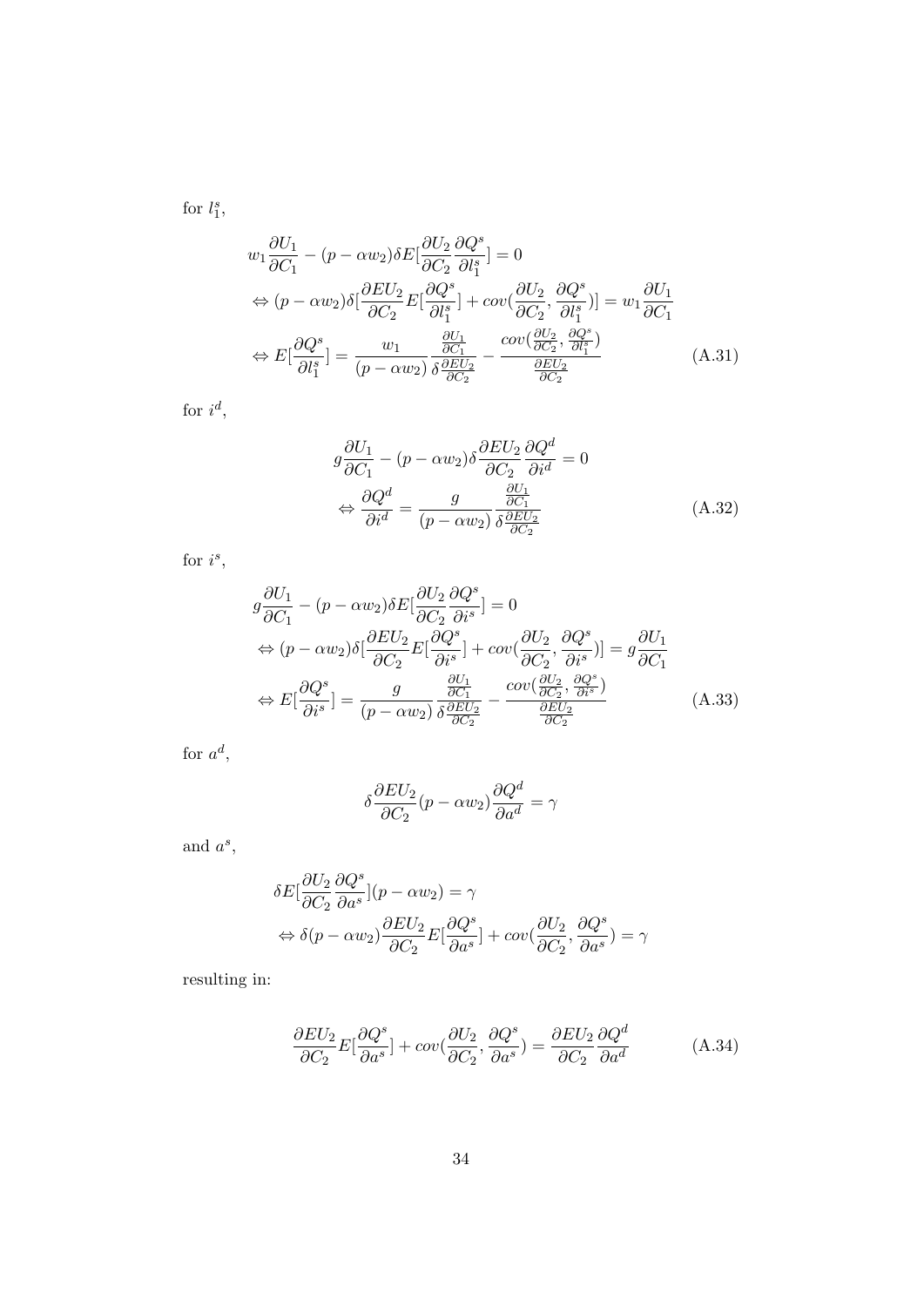# B Tables

| Table 1: District-level statistics                                                |       |           |          |  |  |
|-----------------------------------------------------------------------------------|-------|-----------|----------|--|--|
|                                                                                   |       | Treatment | Control  |  |  |
| GDP per capita $(2006-07)$                                                        |       | 783487    | 776179.5 |  |  |
| Rural population (2001 census)                                                    |       | 80.54     | 84.64    |  |  |
| $SC/ST$ population (2001 census)                                                  |       | 20.50     | 18.36    |  |  |
| Literacy rate (2001 census)                                                       |       | 54.6      | 64.4     |  |  |
| Cropping Intensity (2007-08)                                                      |       | 1.238     | 1.505    |  |  |
| Avr. wage rate agric. labourers (2007)                                            | Men   | 70.26     | 82.92    |  |  |
|                                                                                   | Women | 54.91     | 57.23    |  |  |
| Source: Districts at a glance, Directorate of Economics & Statistics, Govt. of AP |       |           |          |  |  |

Table 2: Weighted summary statistics

|                                    | Treatment | Control     |         |
|------------------------------------|-----------|-------------|---------|
|                                    |           | Not matched | Matched |
| Value of agr. production           | 30165.9   | 25123.2     | 28399.4 |
| Variable inputs                    | 15310.9   | 14988.1     | 15310.9 |
| Area cultivated (acres)            | 4.24      | 2.71        | 4.24    |
| Irrigated area $(\%$ of total)     | 0.19      | 0.15        | 0.19    |
| Fertilizer (dummy)                 | 0.98      | 0.87        | 0.98    |
| Produced any: Cotton               | 0.16      | 0.055       | 0.16    |
| Produced any: Chillies & Turmeric  | 0.040     | 0.089       | 0.040   |
| Annual income, off-farm activities | 26647.1   | 21055.3     | 26647.1 |
| Wealth index                       | 0.35      | 0.39        | 0.35    |
| Observations                       | 770       | 348         | 348     |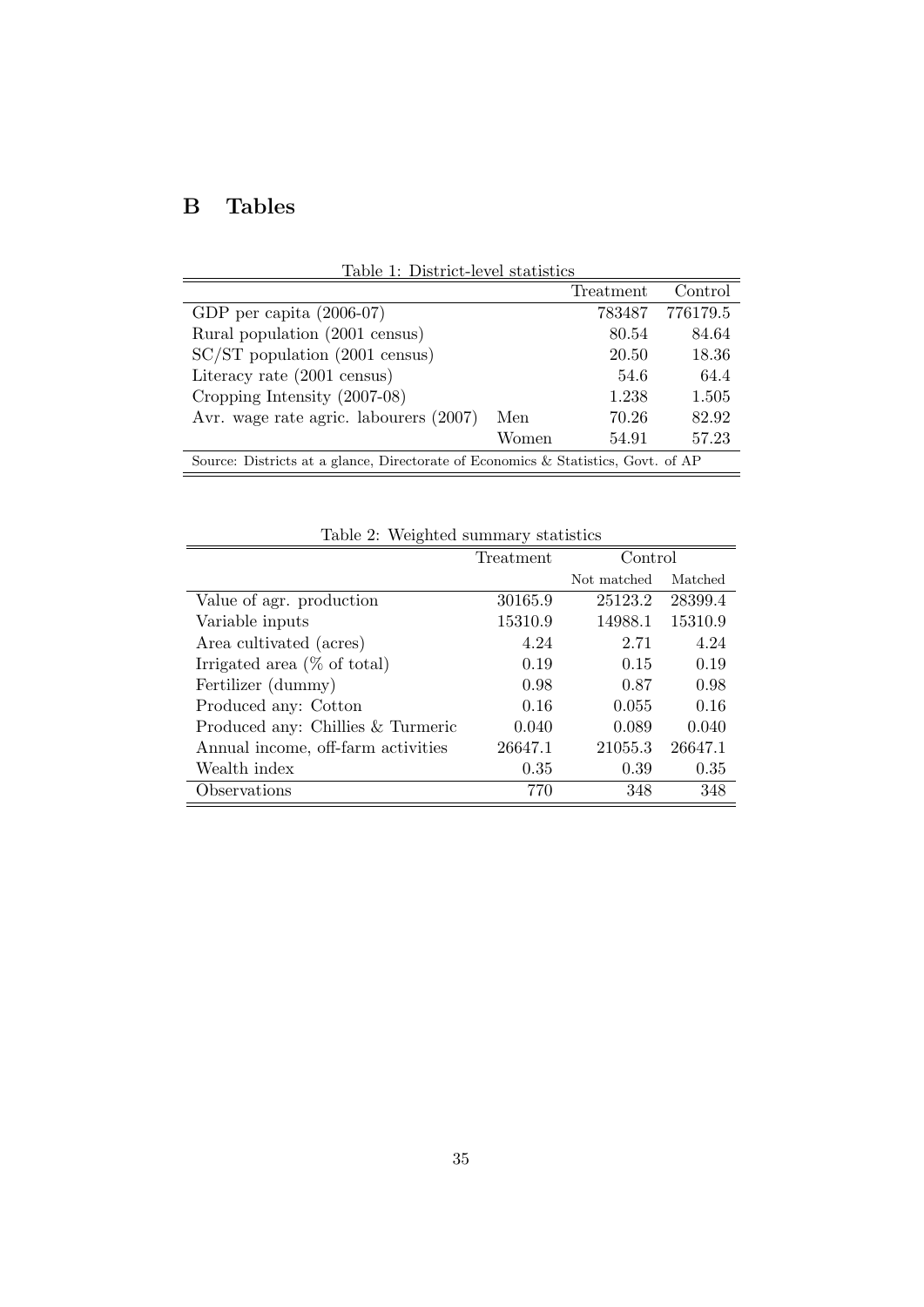|                                   | 2007<br>2009 |           |       |           |
|-----------------------------------|--------------|-----------|-------|-----------|
|                                   | Mean         | Std. Dev. | Mean  | Std. Dev. |
| Household head is male            | 0.97         | 0.18      | 0.96  | 0.20      |
| Age of household head             | 41.77        | 12.15     | 41.34 | 10.26     |
| Household size                    | 6.00         | 2.48      | 5.96  | 2.64      |
| Highest grade: males              | 6.32         | 4.32      | 7.13  | 4.07      |
| Highest grade: females            | 4.47         | 3.73      | 5.58  | 3.77      |
| Wealth index                      | 0.36         | 0.16      | 0.46  | 0.15      |
| Housing quality index             | 0.49         | 0.28      | 0.54  | 0.27      |
| Consumer durables index           | 0.25         | 0.16      | 0.29  | 0.17      |
| Housing services index            | 0.36         | 0.19      | 0.54  | 0.15      |
| Income, off-farm activities (log) | 9.61         | 1.37      | 10.20 | 1.34      |
| Value of agr. production (log)    | 9.47         | 1.31      | 10.02 | 1.21      |

Table 3: General household characteristics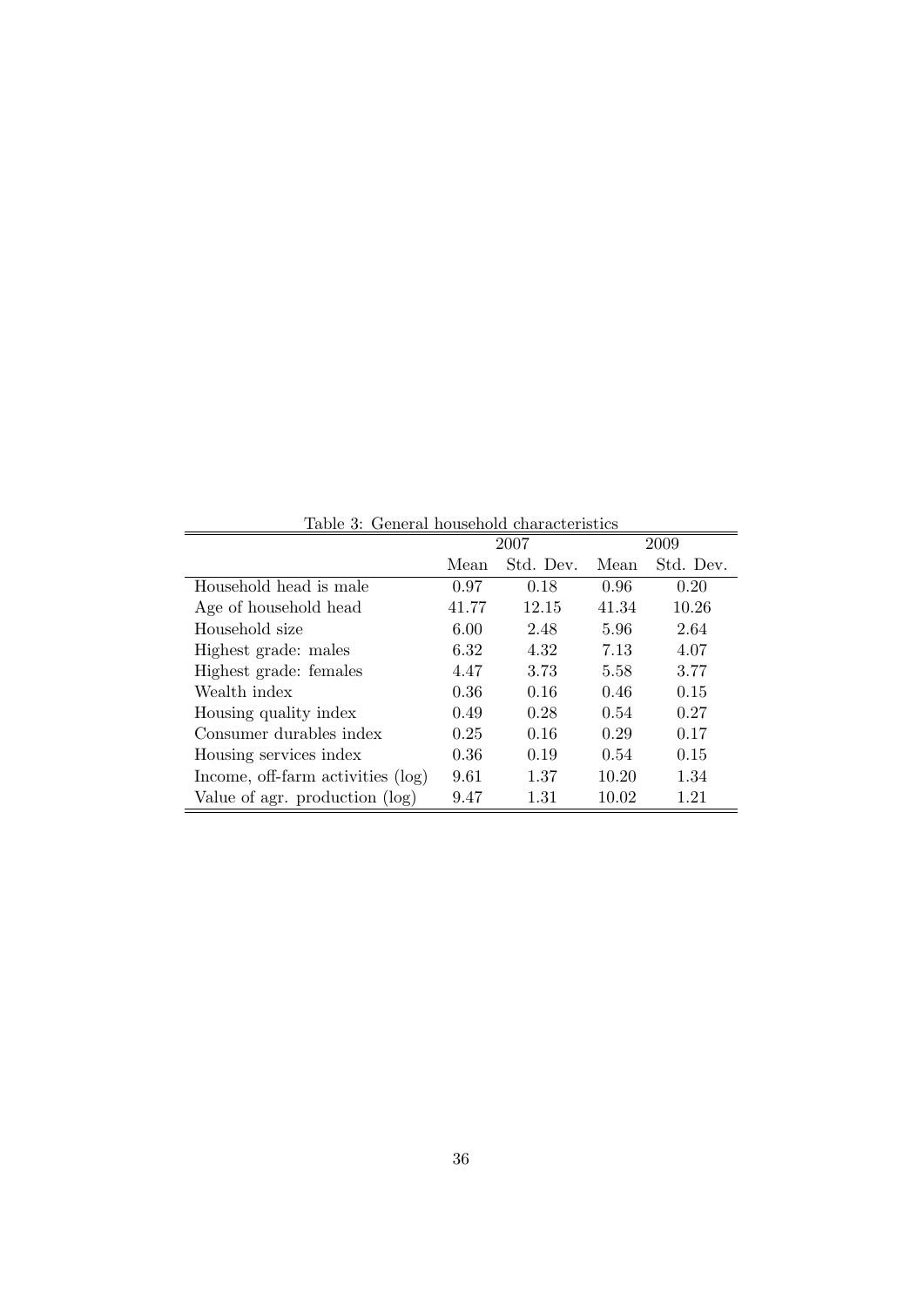| Lable 7. Tartining characteristics |          | 2007      |          | 2009      |  |  |
|------------------------------------|----------|-----------|----------|-----------|--|--|
|                                    | Mean     | Std. Dev. | Mean     | Std. Dev. |  |  |
| Value of agr. production (log)     | 9.47     | 1.31      | 10.02    | 1.21      |  |  |
| Variable inputs (log)              | 8.87     | 1.21      | 9.40     | 1.14      |  |  |
| Area cultivated (acres, log)       | 0.90     | 0.98      | 0.97     | 0.91      |  |  |
| Irrigated area $(\%$ of total)     | 0.18     | 0.32      | 0.16     | 0.29      |  |  |
| Fertilizer (dummy)                 | 0.95     | 0.23      | 0.94     | 0.23      |  |  |
| HYV seeds (dummy)                  | 0.74     | 0.44      | 0.58     | 0.49      |  |  |
| Share inputs: Paddy rice           | 0.40     | 0.42      | 0.39     | 0.40      |  |  |
| Share inputs: Grams and Pulses     | 0.03     | 0.11      | 0.03     | 0.11      |  |  |
| Share inputs: Cotton               | 0.09     | 0.25      | 0.14     | 0.30      |  |  |
| Share inputs: Groundnuts           | 0.19     | 0.36      | 0.21     | 0.36      |  |  |
| Share inputs: Maize                | $0.02\,$ | 0.12      | 0.05     | 0.17      |  |  |
| Share inputs: Jowar                | 0.03     | 0.12      | 0.02     | 0.08      |  |  |
| Share inputs: Chillies & Turmeric  | 0.03     | 0.12      | 0.02     | 0.10      |  |  |
| Share inputs: Foodgrains           | 0.03     | 0.12      | 0.01     | 0.08      |  |  |
| Share inputs: Oilseeds             | 0.08     | 0.21      | 0.05     | 0.16      |  |  |
| Share inputs: Commercial crops     | 0.05     | 0.18      | 0.05     | 0.16      |  |  |
| Share inputs: Fruits               | 0.02     | 0.10      | 0.01     | 0.07      |  |  |
| Share inputs: Vegetables           | 0.02     | 0.12      | 0.02     | 0.11      |  |  |
| Share inputs: Other crops          | 0.01     | 0.09      | 0.01     | 0.09      |  |  |
| Produced any: Paddy rice           | 0.57     | 0.49      | 0.61     | 0.49      |  |  |
| Produced any: Grams and Pulses     | 0.28     | 0.45      | 0.18     | 0.39      |  |  |
| Produced any: Cotton               | 0.14     | 0.34      | 0.21     | 0.41      |  |  |
| Produced any: Groundnuts           | 0.27     | 0.44      | 0.30     | 0.46      |  |  |
| Produced any: Maize                | 0.04     | 0.20      | 0.09     | 0.28      |  |  |
| Produced any: Jowar                | 0.14     | 0.34      | 0.08     | $0.27\,$  |  |  |
| Produced any: Chillies & Turmeric  | 0.06     | 0.24      | 0.06     | 0.24      |  |  |
| Produced any: Foodgrains           | 0.11     | 0.32      | $0.05\,$ | 0.22      |  |  |
| Produced any: Oilseeds             | 0.18     | 0.39      | 0.12     | 0.33      |  |  |
| Produced any: Commercial crops     | 0.12     | 0.32      | 0.12     | 0.33      |  |  |
| Produced any: Fruits               | 0.05     | 0.21      | $0.03\,$ | 0.18      |  |  |
| Produced any: Vegetables           | 0.07     | 0.26      | 0.07     | 0.26      |  |  |
| Produced any: Other crops          | 0.02     | 0.14      | 0.04     | 0.20      |  |  |

Table 4: Farming characteristics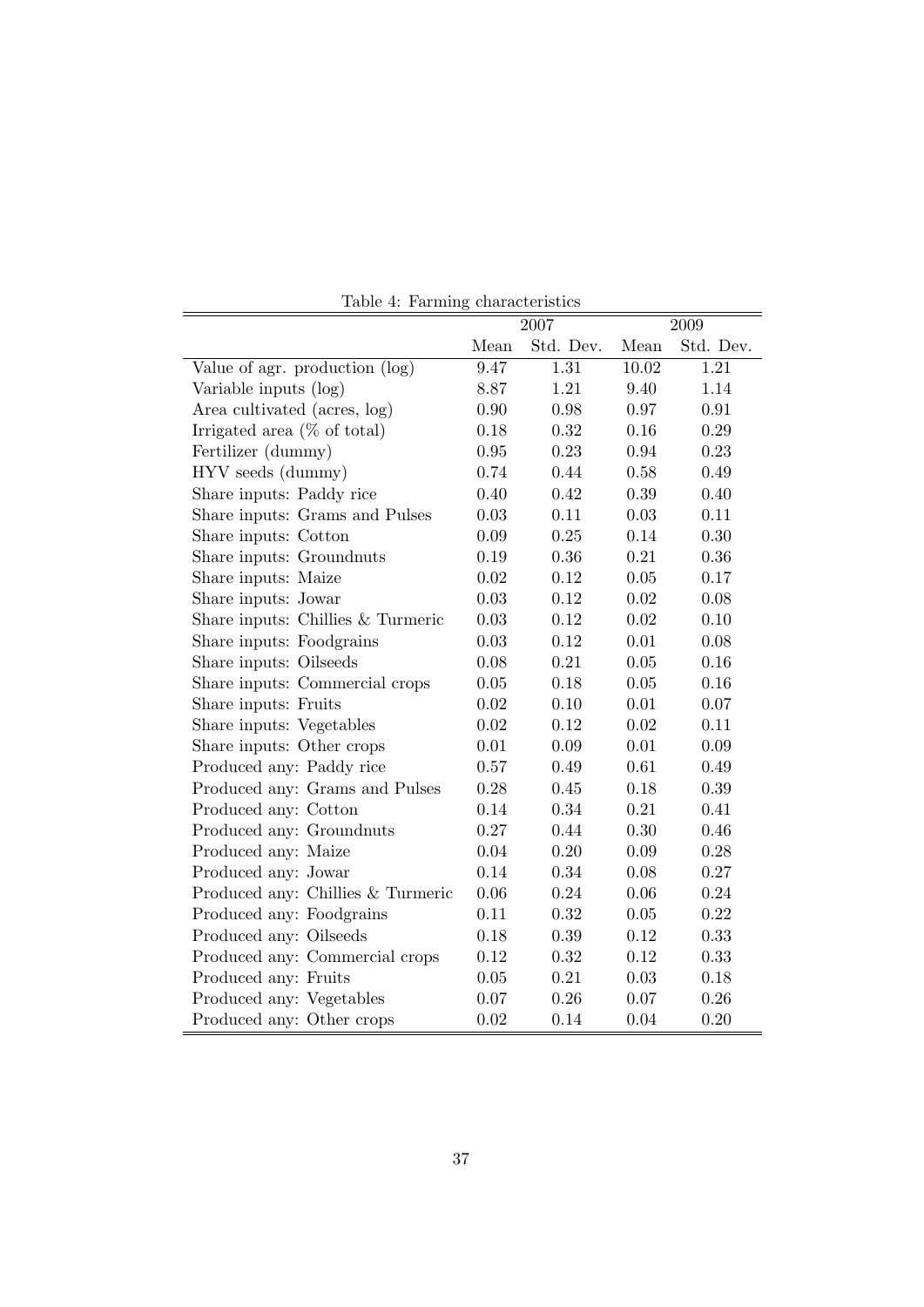| Table 5: Shocks (sample mean) |  |  |
|-------------------------------|--|--|
|-------------------------------|--|--|

|                                      | Treatment |      | Control |      |
|--------------------------------------|-----------|------|---------|------|
|                                      | 2007      | 2009 | 2007    | 2009 |
| Rainfall (deviation over mean)       | 0.32      | 0.03 | $-0.05$ | 0.03 |
| Rainfall (deviation over mean, lag)  | $-0.39$   | 0.28 | $-0.12$ | 0.23 |
| Reported: Increases in input prices  | 0.12      | 0.25 | 0.08    | 0.13 |
| Reported: Decreases in output prices | 0.10      | 0.25 | 0.03    | 0.03 |
| Reported: Death of livestock         | 0.12      | 0.19 | 0.09    | 0.06 |
| Reported: Drought                    | 0.59      | 0.16 | 0.16    | 0.04 |
| Reported: Flooding                   | 0.14      | 0.04 | 0.09    | 0.05 |
| Reported: Erosion                    | 0.00      | 0.01 | 0.00    | 0.00 |
| Reported: Hailstorms                 | 0.01      | 0.01 | 0.00    | 0.01 |
| Reported: Pest or Diseases           | 0.21      | 0.20 | 0.09    | 0.10 |
| Reported: Crop failures              | 0.32      | 0.54 | 0.33    | 0.18 |
| Reported: Storage losses             | 0.01      | 0.01 | 0.01    | 0.02 |
| Reported: Theft                      | 0.08      | 0.08 | 0.03    | 0.01 |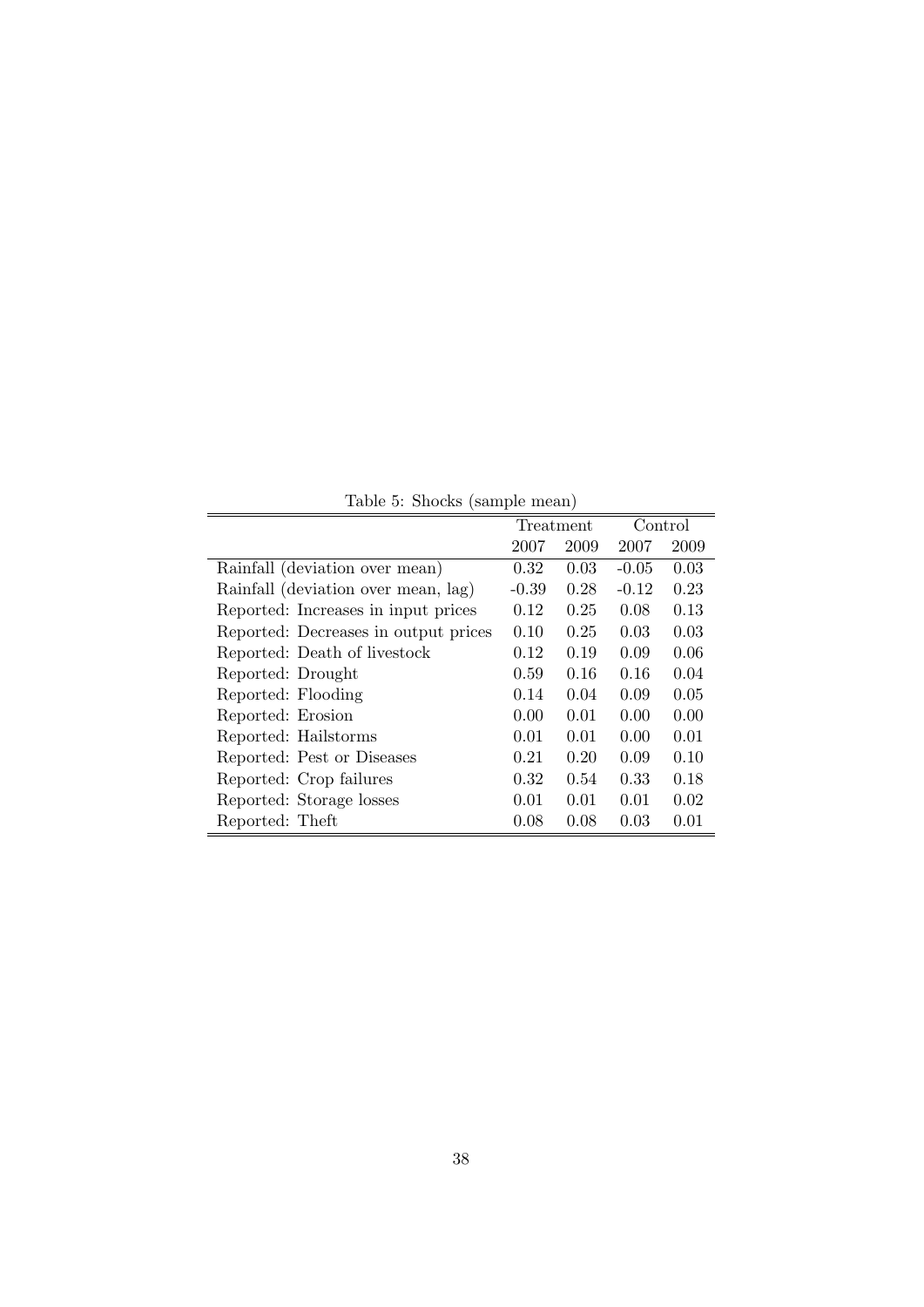|                                             | RE          | FE          | RE          | FE          |
|---------------------------------------------|-------------|-------------|-------------|-------------|
| Variable inputs (log)                       | $0.570***$  | $0.505***$  | $0.570***$  | $0.506***$  |
|                                             | (0.042)     | (0.039)     | (0.042)     | (0.039)     |
| Area cultivated (acres, log)                | $0.327***$  | $0.248***$  | $0.327***$  | $0.249***$  |
|                                             | (0.042)     | (0.054)     | (0.042)     | (0.054)     |
| Irrigated area $(\%$ of total)              | $0.207**$   | 0.095       | $0.201**$   | 0.098       |
|                                             | (0.072)     | (0.102)     | (0.071)     | (0.101)     |
|                                             |             |             |             |             |
| Fertilizer (dummy)                          | $-0.098$    | $-0.110$    | $-0.084$    | $-0.109$    |
|                                             | (0.084)     | (0.145)     | (0.085)     | (0.145)     |
| HYV seeds (dummy)                           | 0.048       | $0.084^{+}$ | 0.050       | $0.082^{+}$ |
|                                             | (0.038)     | (0.047)     | (0.037)     | (0.047)     |
| Share inputs: Cotton, chillies $&$ turmeric | $0.251*$    | $0.260^{+}$ |             |             |
|                                             | (0.105)     | (0.152)     |             |             |
|                                             |             |             |             |             |
| Share inputs: Cotton                        |             |             | $0.219**$   | $0.293*$    |
|                                             |             |             | (0.083)     | (0.137)     |
| Share inputs: Chillies & Turmeric           |             |             | 0.379       | 0.046       |
|                                             |             |             | (0.337)     | (0.514)     |
| Share inputs: Groundnuts                    | $-0.402**$  | $-0.288*$   | $-0.403**$  | $-0.286*$   |
|                                             | (0.135)     | (0.127)     | (0.135)     | (0.126)     |
|                                             |             |             |             |             |
| Share inputs: Oilseeds                      | $-0.521***$ | $-0.620**$  | $-0.528***$ | $-0.606**$  |
|                                             | (0.108)     | (0.186)     | (0.107)     | (0.184)     |
| Share inputs: Commercial crops              | $0.512***$  | $0.536***$  | $0.513***$  | $0.511**$   |
|                                             | (0.096)     | (0.156)     | (0.097)     | (0.171)     |
| Share inputs: Fruits                        | $0.439+$    | $0.622*$    | $0.439+$    | $0.602*$    |
|                                             | (0.246)     | (0.251)     | (0.247)     | (0.260)     |
|                                             |             |             |             |             |
| Share inputs: Vegetables                    | 0.221       | 0.238       | 0.212       | 0.252       |
|                                             | (0.216)     | (0.317)     | (0.211)     | (0.302)     |
| Year $2009$ (dummy)                         | $0.235**$   | $0.208***$  | $0.237**$   | $0.205***$  |
|                                             | (0.074)     | (0.048)     | (0.074)     | (0.047)     |
| Observations                                | 2068        | 2068        | 2068        | 2068        |

Table 6: Agricultural Production Function

Shocks and cluster dummies included, but not reported. Foodgrains is reference category.

 $^{+}$  p < 0.10,  $^{*}$  p < 0.05,  $^{**}$  p < 0.01,  $^{***}$  p < 0.001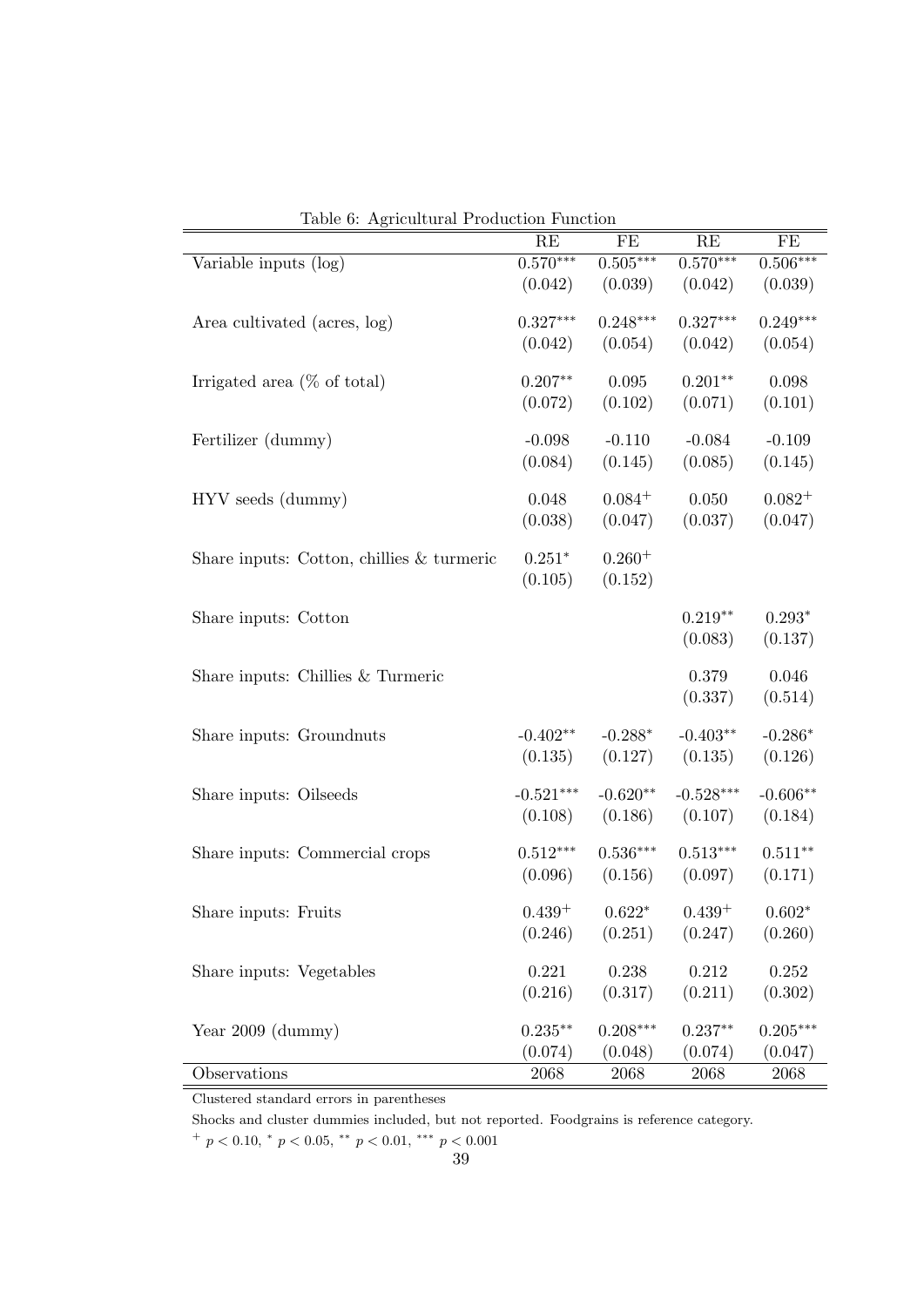|                                                                                       | $\mathbf{r}$ able to $\mathbf{r}$ . Cobe of Caler radiom |         |                       |          |                |           |
|---------------------------------------------------------------------------------------|----------------------------------------------------------|---------|-----------------------|----------|----------------|-----------|
|                                                                                       |                                                          | Paddy   |                       |          | Cotton         |           |
|                                                                                       | 2005-06                                                  | 2008-09 | Share                 | 2005-06  | 2008-09        | Share     |
| <b>Operational Cost</b>                                                               | 18196                                                    | 28285   | $61.4\%$              | 18879    | 27903          | 64.6%     |
| Human Labour                                                                          | 9291                                                     | 15800   | 33.1\%                | 8490     | 14672          | 32.0%     |
| Animal Labour                                                                         | 662                                                      | 564     | $1.6\%$               | 2013     | 2147           | $5.7\%$   |
| Machine Labour                                                                        | 2306                                                     | 4515    | $9.0\%$               | 1338     | 2197           | $4.9\%$   |
| Seed                                                                                  | 891                                                      | 1129    | $2.7\%$               | 1679     | 2879           | $6.3\%$   |
| Fertilizer & Manure                                                                   | 2963                                                     | 3411    | $8.4\%$               | 2733     | 3786           | $9.0\%$   |
| Insecticides                                                                          | 900                                                      | 1546    | $3.2\%$               | 2030     | 1403           | 4.7%      |
| Irrigation Charges                                                                    | 665                                                      | 546     | $1.6\%$               | 132      | 120            | $0.3\%$   |
| Miscellaneous                                                                         | 41                                                       | 47      | $0.1\%$               | 6        | 1              | $0.0\%$   |
| Interest: Working Capital                                                             | 477                                                      | 726     | $1.6\%$               | 457      | 697            | $1.6\%$   |
| <b>Fixed Costs</b>                                                                    | 11061                                                    | 18165   | $\boldsymbol{38.6\%}$ | 8746     | 16853          | $35.4\%$  |
| Rental Value: Own Land                                                                | 9338                                                     | 15747   | 33.1\%                | 7296     | 13614          | $28.9\%$  |
| Rent: Leased-in-Land                                                                  | 369                                                      | 1186    | $2.1\%$               | $\Omega$ | 768            | $1.1\%$   |
| Land Rev., Taxes, Cesses                                                              | $\overline{2}$                                           | 1       | $0.0\%$               | 3        | $\overline{2}$ | $0.0\%$   |
| Depreciation                                                                          | 220                                                      | 193     | $0.5\%$               | 192      | 468            | $0.9\%$   |
| Interest: Fixed Capital                                                               | 1132                                                     | 1039    | $2.9\%$               | 1254     | 2002           | $4.5\%$   |
| <b>Total Cost</b>                                                                     | 29257                                                    | 46450   | $100.0\%$             | 27625    | 44757          | $100.0\%$ |
| Source: Directorate of Economics and Statistics, Dep. of Agriculture and Cooperation, |                                                          |         |                       |          |                |           |
| Ministry of Agriculture, GoI                                                          |                                                          |         |                       |          |                |           |

|--|

Notes: Share in total cost, average 2005-06 & 2008-09, Prices in nominal Rs. per Hectare

| rapio of Frampor of aajo worked with Fritingham (Fritian Enterto) |             |                  |  |  |  |
|-------------------------------------------------------------------|-------------|------------------|--|--|--|
|                                                                   | NREGA days  | NREGA days (log) |  |  |  |
| Rainfall (deviation, lag)                                         | $-53.027*$  | $-1.753***$      |  |  |  |
|                                                                   | (22.993)    | (0.317)          |  |  |  |
|                                                                   |             |                  |  |  |  |
| Rainfall (deviation)                                              | $-25.222**$ | $-0.665***$      |  |  |  |
|                                                                   | (9.173)     | (0.179)          |  |  |  |
| Area cultivated (acres, log)                                      | 3.963       | 0.050            |  |  |  |
|                                                                   | (2.849)     | (0.059)          |  |  |  |
|                                                                   |             |                  |  |  |  |
| Wealth index                                                      | $-8.982$    | $-0.074$         |  |  |  |
|                                                                   | (25.561)    | (0.545)          |  |  |  |
| Year $2009$ (dummy)                                               | $54.501***$ | $1.643***$       |  |  |  |
|                                                                   |             |                  |  |  |  |
|                                                                   | (12.044)    | (0.183)          |  |  |  |
| Constant                                                          | $26.047*$   | $2.575***$       |  |  |  |
|                                                                   | (11.984)    | (0.256)          |  |  |  |
| Observations                                                      | 941         | 941              |  |  |  |

Table 8: Number of days worked with NREGA (Fixed Effects)

Clustered standard errors in parentheses

Self reported shocks included, but not reported

\*  $p < 0.05$ , \*\*  $p < 0.01$ , \*\*\*  $p < 0.001$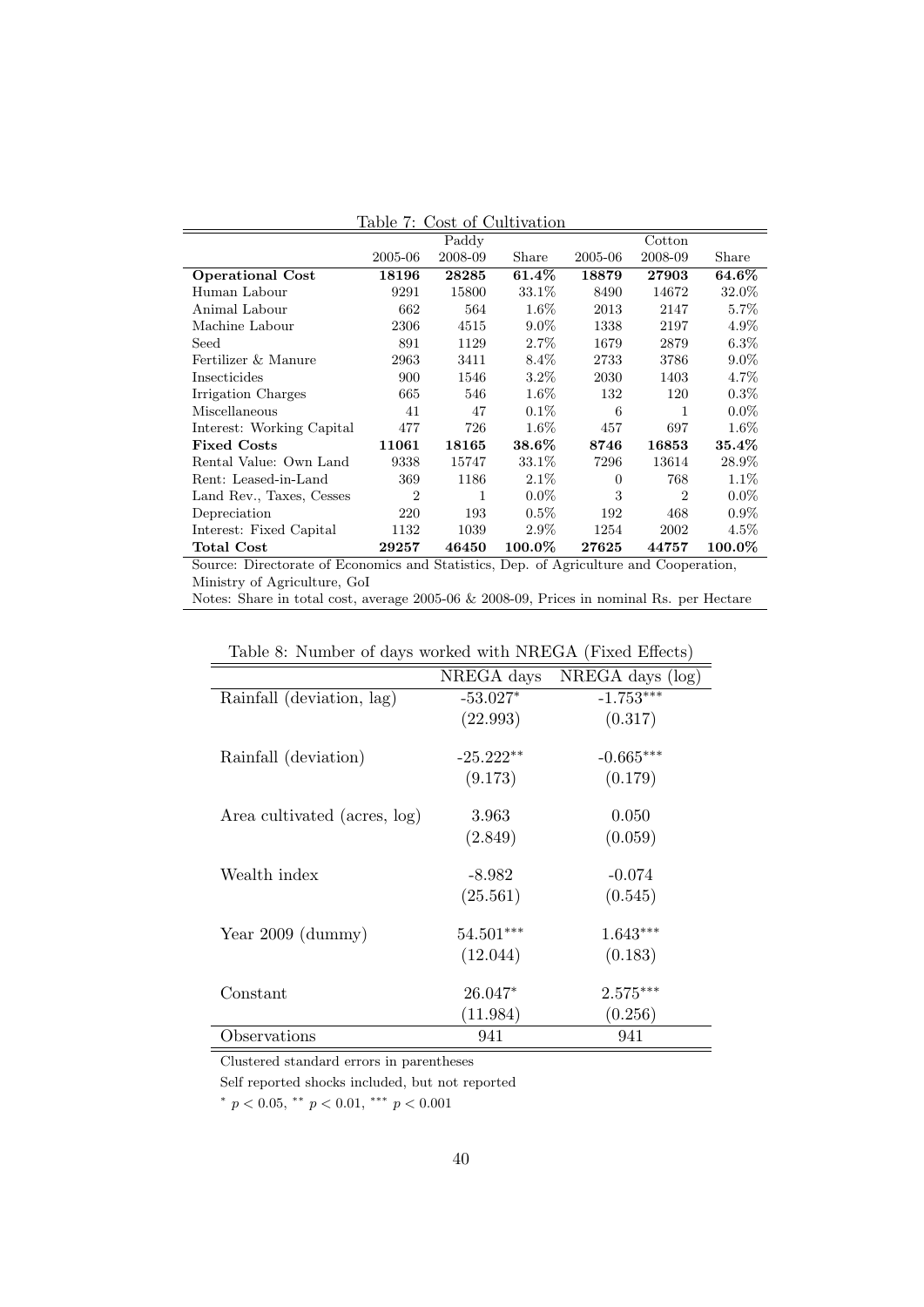| $\mathbf{r}$ as $\mathbf{r}$ . In page anotation to correct $\mathbf{r}$ integrations, |             |           |
|----------------------------------------------------------------------------------------|-------------|-----------|
|                                                                                        | Not matched | Matched   |
| <b>NREGA</b>                                                                           | $0.092**$   | $0.114**$ |
|                                                                                        | (0.032)     | (0.037)   |
|                                                                                        |             |           |
| Variable inputs (log)                                                                  | $0.068***$  | $0.051**$ |
|                                                                                        | (0.019)     | (0.019)   |
|                                                                                        |             |           |
| Area cultivated (acres, log)                                                           | $-0.003$    | $-0.005$  |
|                                                                                        | (0.014)     | (0.014)   |
| Irrigated area $(\%$ of total)                                                         | $-0.041$    | $-0.073$  |
|                                                                                        | (0.022)     | (0.047)   |
|                                                                                        |             |           |
| Annual income, off-farm activities (log)                                               | $-0.005$    | 0.000     |
|                                                                                        | (0.004)     | (0.004)   |
|                                                                                        |             |           |
| Wealth index                                                                           | $-0.076$    | $-0.063$  |
|                                                                                        | (0.064)     | (0.077)   |
| Rainfall (deviation, lag)                                                              | $-0.104$    | 0.025     |
|                                                                                        | (0.056)     | (0.072)   |
|                                                                                        |             |           |
| Year $2009$ (dummy)                                                                    | 0.017       | $-0.089$  |
|                                                                                        | (0.030)     | (0.051)   |
| Observations                                                                           | 2236        | 2236      |

Table 9: Inputs allocated to Cotton (Fixed Effects)

Self reported shocks included, but not reported

\*  $p < 0.05$ , \*\*  $p < 0.01$ , \*\*\*  $p < 0.001$ 

Table 10: Inputs allocated to Cotton (Fractional logit, matched)

|                                          | Coefficients |         | APE       |         |
|------------------------------------------|--------------|---------|-----------|---------|
| <b>NREGA</b>                             | $1.024***$   | (0.256) | $0.153*$  | (0.069) |
| Variable inputs (log)                    | $0.390***$   | (0.116) | $0.058**$ | (0.020) |
| Area cultivated (acres, log)             | $-0.067$     | (0.090) | $-0.010$  | (0.014) |
| Irrigated area $(\%$ of total)           | $-0.631$     | (0.352) | $-0.094$  | (0.057) |
| Annual income, off-farm activities (log) | $-0.017$     | (0.029) | $-0.002$  | (0.004) |
| Wealth index                             | $-0.222$     | (0.589) | $-0.033$  | (0.088) |
| Year $2009$ (dummy)                      | $-0.999***$  | (0.297) |           |         |
| Observations                             | 2236         |         | 2236      |         |

Clustered standard errors in parentheses

Self reported shocks included, but not reported

\*  $p < 0.05$ , \*\*  $p < 0.01$ , \*\*\*  $p < 0.001$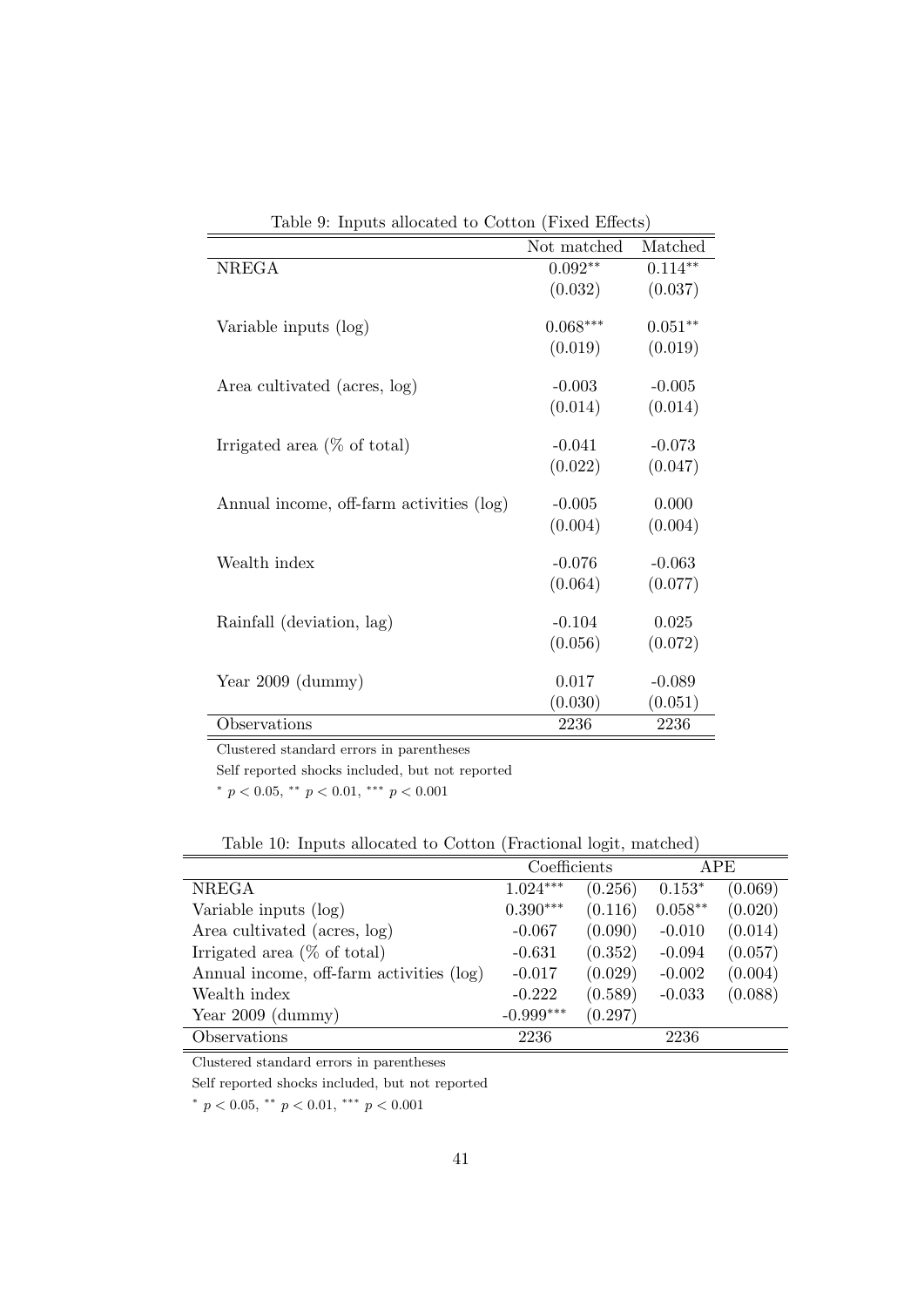|                                          | (1)                            | (2)               |
|------------------------------------------|--------------------------------|-------------------|
|                                          | Cotton, chillies $\&$ turmeric | Total comm. crops |
| <b>NREGA</b>                             | $0.110**$                      | $0.066+$          |
|                                          | (0.034)                        | (0.038)           |
|                                          |                                |                   |
| Variable inputs (log)                    | $0.079***$                     | $0.101***$        |
|                                          | (0.019)                        | (0.018)           |
|                                          |                                |                   |
| Area cultivated (acres, log)             | 0.001                          | $-0.007$          |
|                                          | (0.014)                        | (0.013)           |
| Irrigated area $(\%$ of total)           | $-0.032$                       | $-0.037$          |
|                                          | (0.021)                        | (0.026)           |
| Annual income, off-farm activities (log) | $-0.010*$                      | $-0.009+$         |
|                                          | (0.005)                        | (0.005)           |
|                                          |                                |                   |
| Wealth index                             | $-0.058$                       | $-0.011$          |
|                                          | (0.071)                        | (0.083)           |
| Rainfall (deviation, lag)                | $-0.127*$                      | $-0.047$          |
|                                          | (0.057)                        | (0.061)           |
|                                          |                                |                   |
| Year $2009$ (dummy)                      | 0.009                          | $-0.028$          |
|                                          | (0.030)                        | (0.035)           |
| Observations                             | 2236                           | 2236              |

Table 11: Inputs allocated to Commercial Crops (Fixed Effects)

Self reported shocks included, but not reported

 $^{+}$  p < 0.10,  $^{*}$  p < 0.05,  $^{**}$  p < 0.01,  $^{***}$  p < 0.001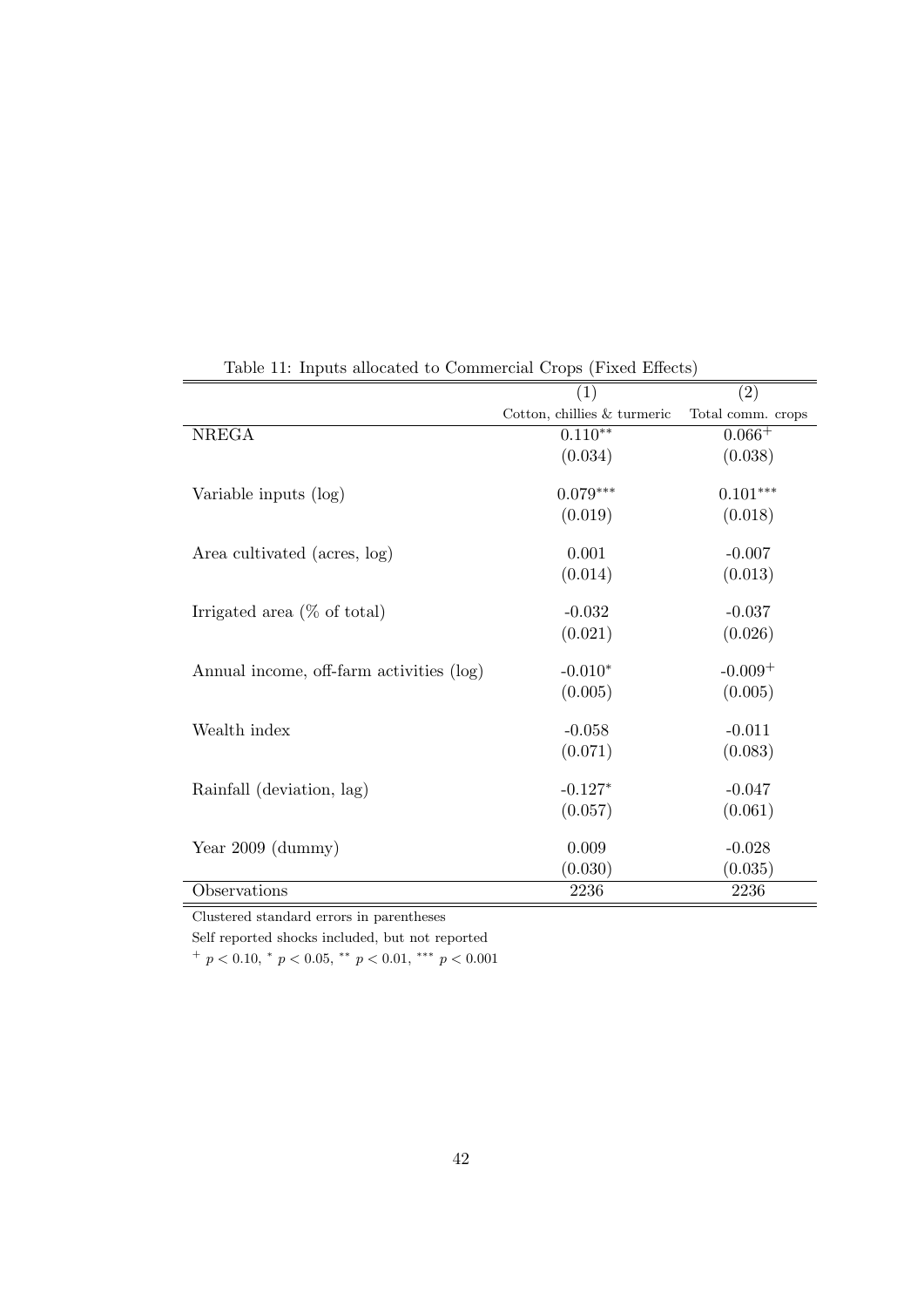| Lable 12. Hiputs allocated to Cotton (Fixed Effects) |            |                   |
|------------------------------------------------------|------------|-------------------|
|                                                      | (1)        | $\left( 2\right)$ |
| NREGA registered in 2006                             | $0.063*$   |                   |
|                                                      | (0.030)    |                   |
| NREGA registered in 2009                             |            | 0.001             |
|                                                      |            | (0.016)           |
| Variable inputs (log)                                | $0.070***$ | $0.074***$        |
|                                                      | (0.019)    | (0.020)           |
| Area cultivated (acres, log)                         | $-0.004$   | $-0.004$          |
|                                                      | (0.013)    | (0.013)           |
| Irrigated area $(\%$ of total)                       | $-0.043*$  | $-0.040$          |
|                                                      | (0.021)    | (0.021)           |
| Annual income, off-farm activities (log)             | $-0.005$   | $-0.005$          |
|                                                      | (0.004)    | (0.004)           |
| Wealth index                                         | $-0.056$   | $-0.033$          |
|                                                      | (0.065)    | (0.065)           |
| Rainfall (deviation, lag)                            | $-0.077$   | $-0.044$          |
|                                                      | (0.053)    | (0.048)           |
| Year $2009$ (dummy)                                  | 0.028      | 0.032             |
|                                                      | (0.031)    | (0.029)           |
| Constant                                             | $-0.484**$ | $-0.510**$        |
|                                                      | (0.166)    | (0.175)           |
| Observations                                         | 2236       | 2236              |

Table 12: Inputs allocated to Cotton (Fixed Effects)

Self reported shocks included, but not reported

\*  $p < 0.05$ , \*\*  $p < 0.01$ , \*\*\*  $p < 0.001$